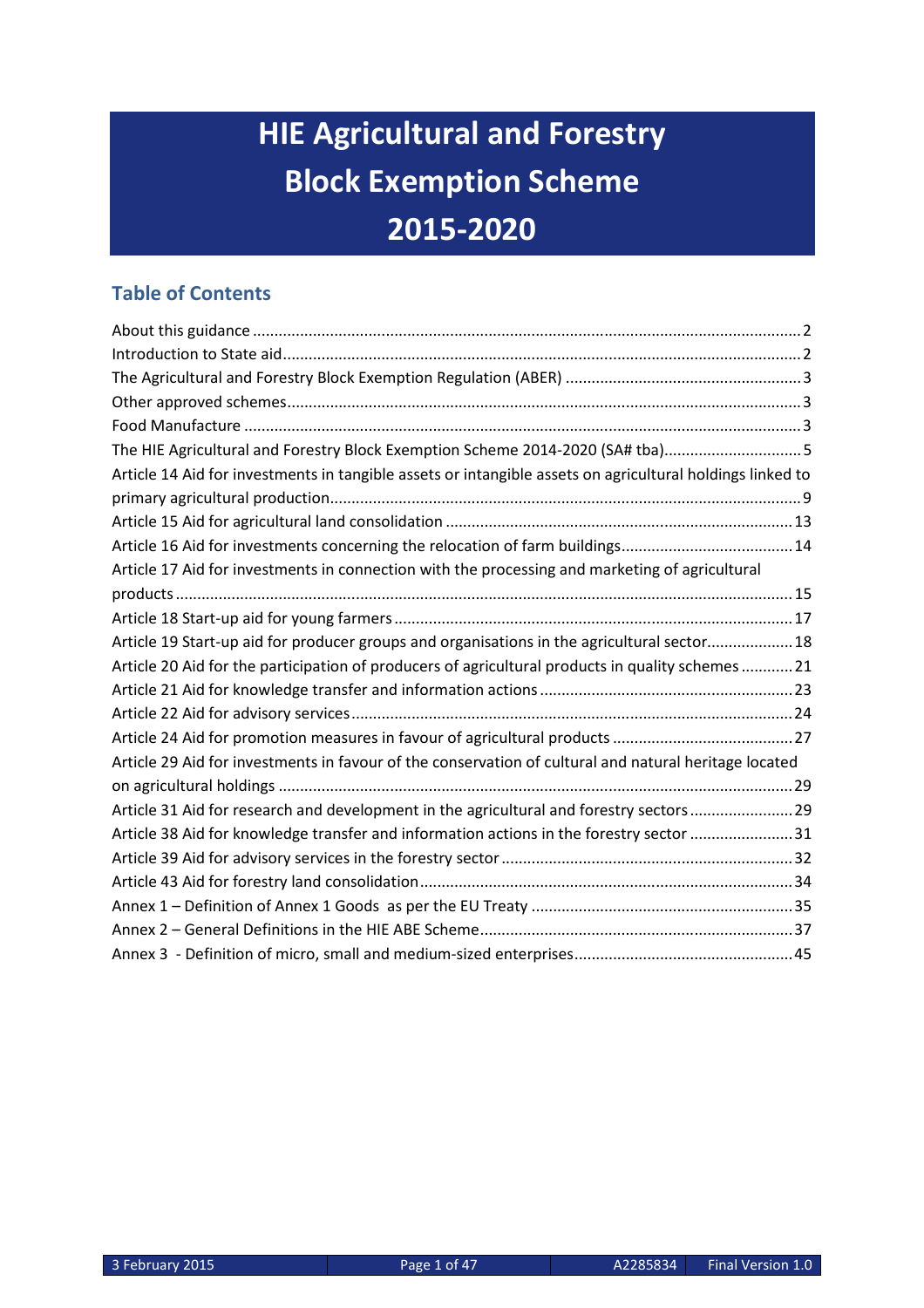# About this guidance

This guidance covers the State aid scheme HIE staff may use when funding projects involving State aid in the agriculture and forestry sectors. Due to the European Commission's new Agricultural Block Exemption Regulation, HIE's state aid powers have expanded with specific areas covering forestry.

Staff should also be aware of the HIE General Block Exemption Scheme (GBE) and HIE Fisheries & Aquaculture Scheme (FBE).

The HIE ABE Scheme is divided into "articles" and the corresponding numbers from the EU Regulation are shown against each article. HIE has to report annually the expenditure amounts against each GBER article.

## Introduction to State aid

State aid is a European Commission (EC) term which refers to forms of public assistance, given to undertakings on a discretionary basis, which has the potential to distort competition and affect trade between Member States of the European Union.

The State aid rules are set by the EC and comprise various articles of the Treaty on the Functioning of the European Union (TFEU), Regulations, Frameworks and Guidelines - which set out what aid can be given and under which circumstances. The EC governs Member States' compliance with these rules and many aid measures must be notified to the Commission for approval. Ignoring the rules can result in the EC viewing aid as unlawful and possibly subject to repayment - by the aid recipient/undertaking.

As a public body, HIE can grant State aid through an umbrella of State aid schemes known as the Block Exemptions (General, Agricultural & Forestry, Fisheries & Aquaculture), other approved schemes (BDUK State Aid Scheme) and also De Minimis aid. As such we have a large toolkit of support to offer State aid to businesses and other organisations.

It is important to remember that the State aid rules are not the motivating factor in determining whether to award financial assistance and at what level. The state aid rules may place constraints on what can be awarded but the essence of HIE's decision's to award financial assistance to businesses and organisations is individual appraisal of business proposals and selection on the basis of their contribution to HIE's development policies using the minimum level of public finance to achieve the desired results. The HIE scheme of financial assistance given in return for sustainable economic development that meets HIE's policies does not confer a right to receive State aid on any enterprise, but if State aid is awarded it should always involve the lowest level of public funding that permits the project to achieve HIE's objectives for the region and should thus have very limited effects on free trade and result in an efficient economy. This is very much in line with the EU Treaty, which, simply put, bans State aid unless the positive benefits to society outweigh the damage to the European economy caused by reduced or distorted competition.

As a practical matter of appraisal procedure, HIE will first assess each project for its potential to aid development against HIE's policies for the region and, if financial assistance is appropriate, an assessment will then be made as to whether the assistance would constitute State aid in terms of the EU Treaty. Having made this assessment, it is then possible to ensure that any proposed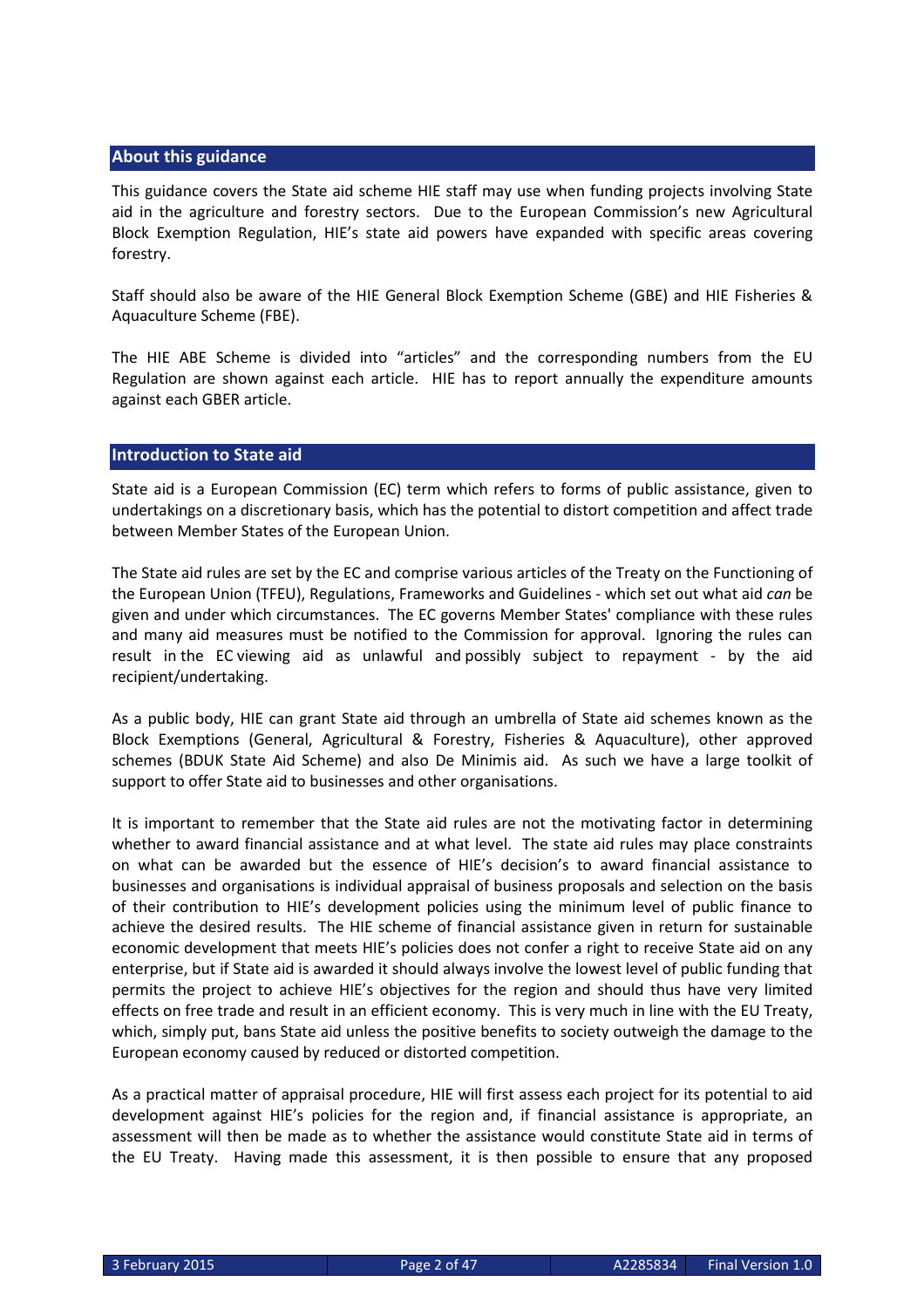assistance will comply with State aid law, so that the most correct and efficient package of assistance can be devised with the minimum risk of State aid procedures affecting the applicant.

# The Agricultural and Forestry Block Exemption Regulation (ABER)

The Agricultural Block Exemption Regulation (ABER) encourages Member States to focus on aid that will be of real benefit to job creation and competitiveness and, in addition, reduces the administrative burden for the public sector, the beneficiaries and the European Commission.

The ABER was published in the European Commission's official journal (OJEU L 193) on 25 June 2014 and runs from 2014 to 2020. The full reference is Commission Regulation (EU) No 702/2014 of 17 June 2014.

HIE operates an ABER "umbrella" scheme that has been formally registered with the European Commission. This covers the following types of State aid activity:

- Aid for SMEs active in primary agricultural production, the processing of agricultural products and the marketing of agricultural products
- Aid for investments in favour of conservation of cultural and natural heritage located on agricultural holdings
- Aid for research and development in the agricultural sector
- Aid in favour of forestry

## Other approved schemes

HIE may also make use of other EC approved schemes which are separate to the ABER:

- HIE General Block Exemption (GBE) Scheme 2014-2020
- HIE Fisheries and Aquaculture Block (FBE) Exemption Scheme 2015-2020
- BDUK Broadband scheme this is a UK wide approved scheme. The GBER provides for broadband support under both the Regional Aid article and the broadband infrastructure article as an alternative to this scheme.

## Food Manufacture

This section deals with the applicability of the ABER and the General Block Exemption Schemes for food manufacture.

State aid for manufacturing and processing food products comes under three different sets of State aid rules, depending on the products. In the case of processing of agricultural products there is a degree of overlap for Small and Medium sized firms (SMEs) which can either receive State aid under the HIE GBE Scheme or this scheme (HIE ABE Scheme 2014-2020). Some tactical guidance about the use of the different schemes is therefore called for.

The first issue for appraisers to deal with is which State aid scheme or schemes apply to the case in hand. The decisive fact is that if the final product of the project HIE is appraising is listed in Annex 1 to the European Treaty (this is shown in Annex 1 to this guidance), then the HIE ABE scheme or fisheries (HIE FBE) would apply. However, many food products start with Annex 1 products but process them into a non-Annex 1 product, such as bread, beer or prepared meals. Assistance towards these products comes under the HIE GBE Scheme. The decision for fish products is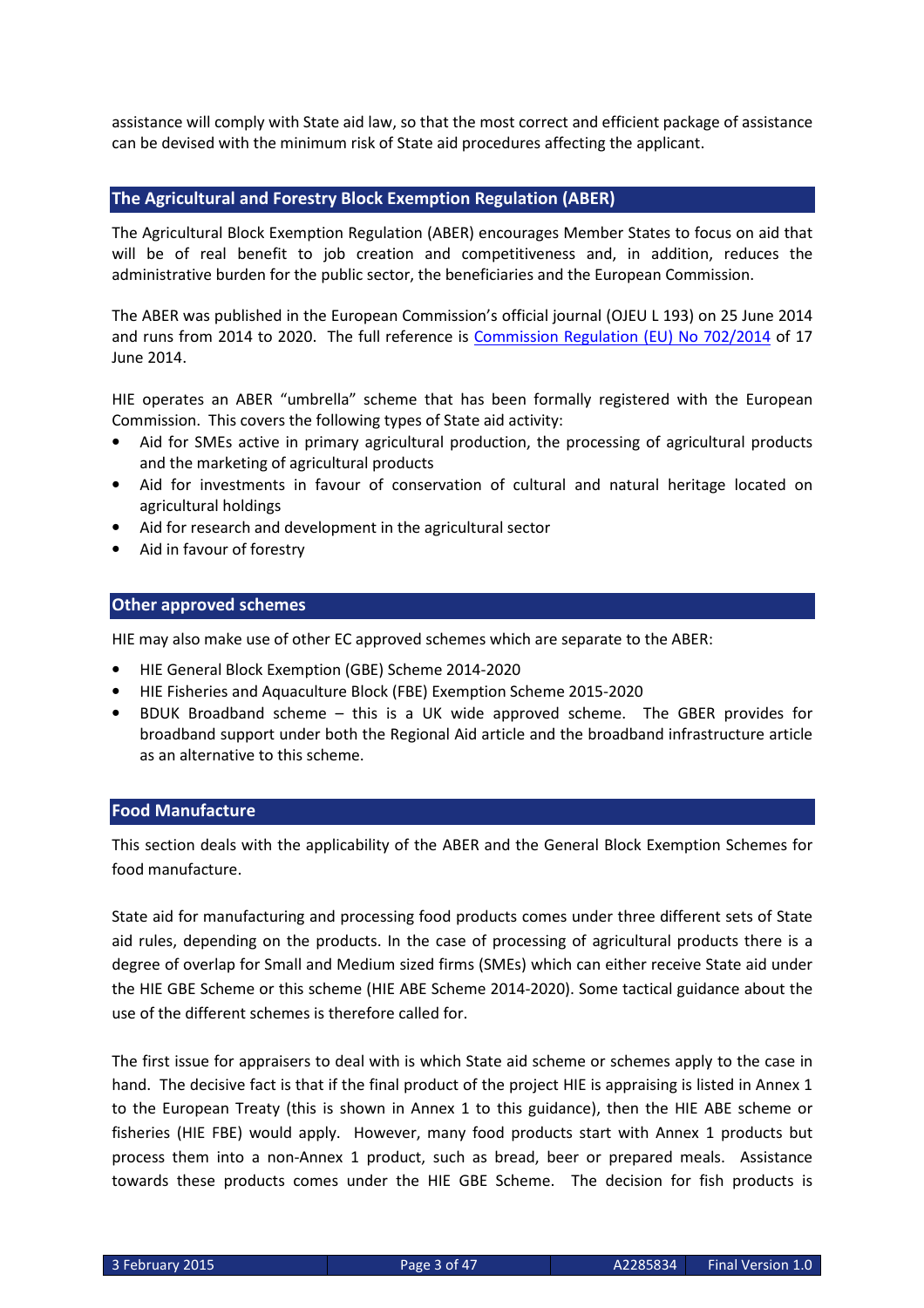relatively simple as nearly all fish processing ends up with a recognisable piece of fish which means that it is classed as an Annex 1 fish product. The only familiar exceptions are; prepared fish meals, fish fingers made from re-constituted fish (not cut fish-pieces), roll-mop herring and crab-sticks.

Virtually all other Annex 1 products come under the ABE Scheme. With agricultural food products the decision is also fairly simple, but for the opposite reason that few final food products are classed as Annex 1 products. The main examples of these are: abattoir products, dairy products, milk substitutes, packaged vegetables & fruit, ripened fruit, wine, cider perry & mead (but not beer or whisky), sugar and unrefined organic fats and oils.

If HIE proposes to assist a manufacturer of a non-fish Annex 1 product there may well be a choice as to whether to assist under the GBE or the ABE Schemes, when the approach should be to confirm the technical eligibility for either one or both schemes, and then to decide on the most appropriate funding package based on all of the appraisal considerations on an holistic basis. Considerations would include: fit with policy; displacement; additionality; sustainable viability of the business; and value for money of the proposed aid. The alternatives when assessing whether to recommend funding of an agricultural food processor under the HIE ABE or the HIE GBE Scheme are below:

- Large firms cannot be assisted under the ABE for this
- Large firms assisted with capital investment under the GBER must be undertaking new "economic activity", which excludes expanding an existing facility or investing in a new facility in the same assisted area producing the same or similar products as an existing facility by the same undertaking
- SMEs may receive higher levels of State aid under the ABE Scheme compared to the GBE Scheme in the HIE area. This may not be desirable if other food producers in the area would be limited to lower aid levels because they might not be eligible for the ABE Scheme, thus potentially promoting displacement and complaints. On the other hand social factors of employment may far outweigh displacement risks and the choice of higher aid levels may be justified. The appraisal would need to provide good justification.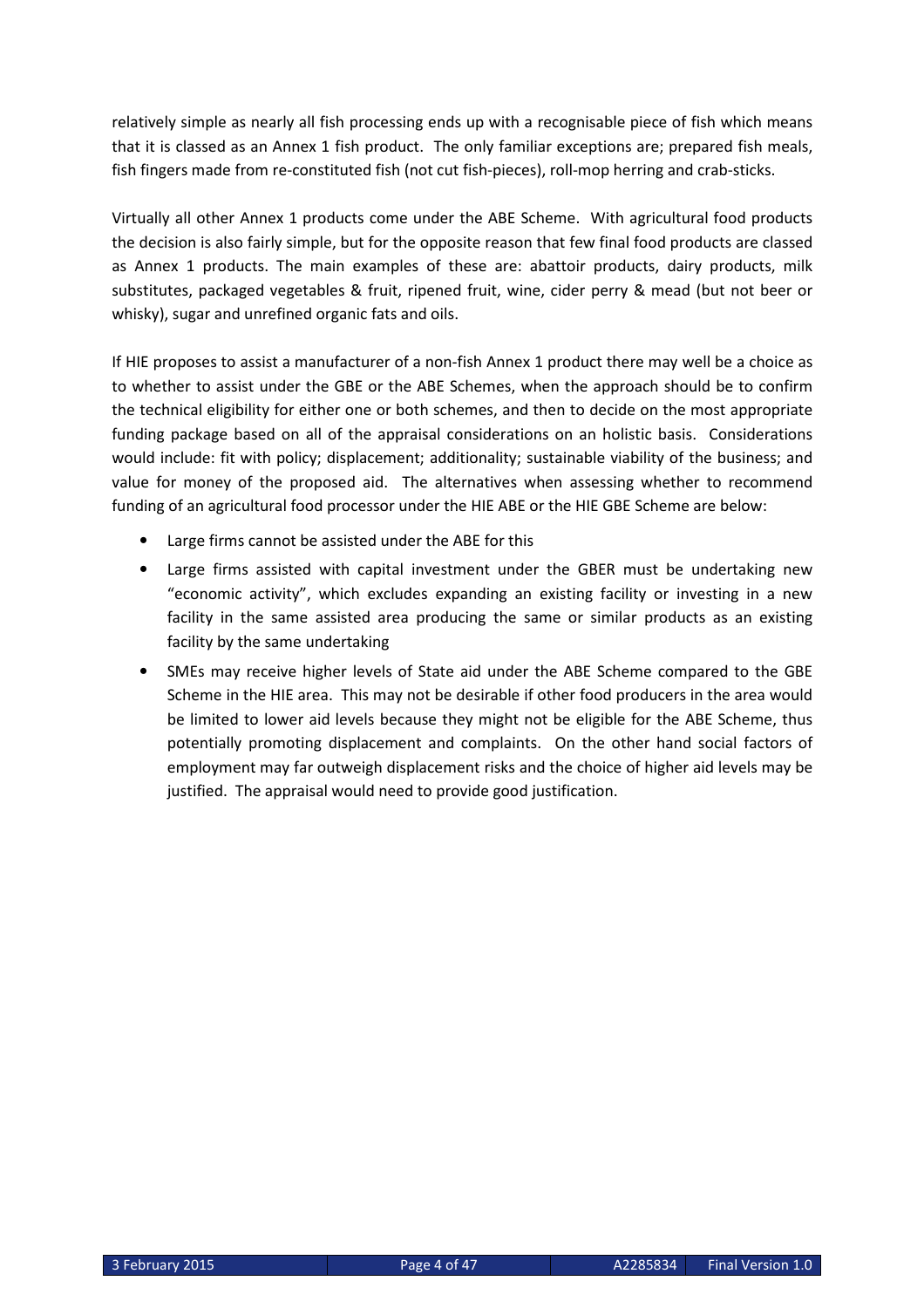## The HIE Agricultural and Forestry Block Exemption Scheme 2015-2020 (SA# tba)

## Introduction

Whilst HIE does not have a remit to support agriculture and forestry for sectoral reasons (e.g. raw material supply) these activities are often important in remote and fragile rural communities, support for which is in HIE's remit, hence these powers are useful as part of HIE's 'toolbox' for rural development. The current trend for community organisations to take on the ownership and management of land, and HIE's policy of support for communities, and the fact that distinctive food products is an identified priority sector for HIE are further drivers for the use of these powers.

### Duration of the scheme

State aid may be granted under this scheme until 31 December 2020 unless the scheme is suspended by the European Commission (EC) for purposes of non-compliance with the Block Exemption Regulation. At the end of the period the EC have the power to allow the continuation of the scheme for up to 6 months whilst a new Regulation is enacted. For purposes of establishing the legitimacy of approvals of financial assistance under this scheme towards the end of this period, the date of "granting" is defined as the date when an offer of State aid becomes legally available to the beneficiary, subject only to compliance with conditions that can be objectively verified such as expenditure or planning permission. If there were any subjective conditions attaching to the assistance (i.e. something requiring a value judgement by HIE) these must have been satisfied before the State aid would be deemed to have been granted, and so these conditions need to be cleared before the final deadline of legal force of the scheme (i.e. currently set as 31.12.2020).

#### Who can apply?

Not an as-of–right scheme - firms do not have a right to receive State aid from HIE simply because they are eligible. State aid is theoretically available to any person or body that carries out the eligible activities and meets the relevant conditions of the aid, irrespective of the form or constitution of the applicant. In practice both primary agricultural production and forestry imply that the beneficiary would be a land holder (tenant or owner) of biologically productive land, but this is not a pre-requisite in itself for all types of State aid under this scheme. Where these powers are used for the processing of agricultural products it is quite possible that the beneficiary would not be a land holder. As with all HIE assistance, and different from some forms of funding under the Common Agricultural Policy, simply carrying out agricultural activities would not amount to a right to be assisted by HIE's agricultural State aid powers, and all projects funded by HIE must result in an improvement in the overall operation of the enterprise and deliver outputs that justify assistance under HIE's policy guidelines.

SMEs & Large firms - this scheme covers State aid to the sectors of primary agricultural production, to processing of agricultural products and to forestry. SMEs are eligible for all types of aid (all articles) in all three sectors, but large firms have limited eligibility. The detailed guidance on each article that follows shows eligibility for large and small firms. For ready reference, the following table shows the firm size eligibility possibilities.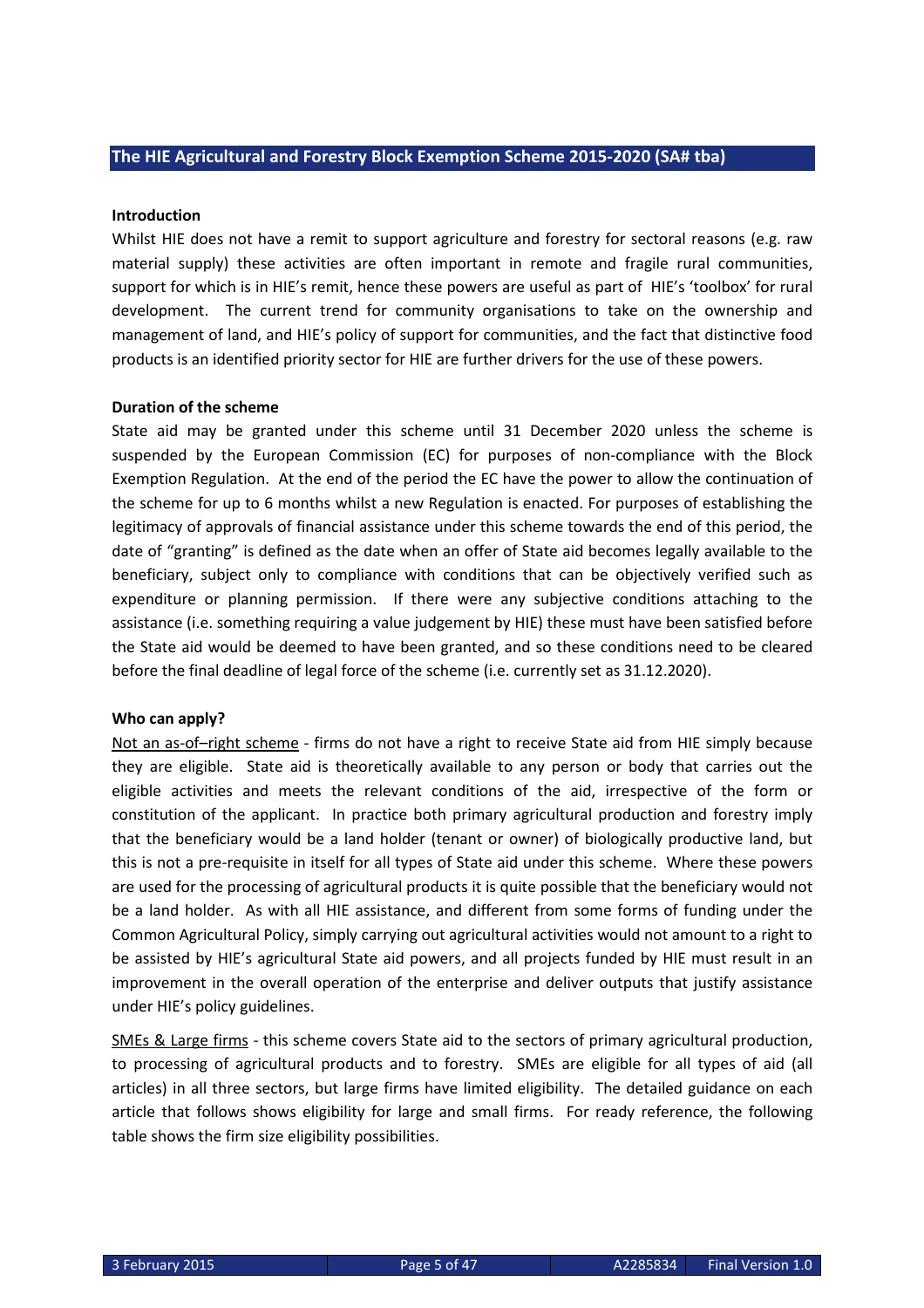| Type of firm & aid type                                                                                                                          | <b>Article No.</b>     | <b>SME Eligibility</b><br>Y/N       | <b>Large Firm</b><br><b>Eligibility Y/N</b> |
|--------------------------------------------------------------------------------------------------------------------------------------------------|------------------------|-------------------------------------|---------------------------------------------|
| Large firms & SMEs as agricultural producer groups,<br>providers of promotion measures, of advisory<br>services & of knowledge transfer services | 19, 21, 22,<br>24 & 39 | Υ                                   | γ                                           |
| Large firms $&$ SMEs – conservation of culture $&$<br>natural heritage on farms                                                                  | 29                     | Υ                                   | Υ                                           |
| Large Firms & SMEs - R&D in agriculture and forestry                                                                                             | 31                     | Υ                                   | Υ                                           |
| Large firms & SMEs - forestry except for forestry land<br>consolidation                                                                          | $32 - 40$              | γ                                   | Υ                                           |
| Articles only available to SMEs active in primary<br>agricultural production – the aid benefits land<br>management.                              | 14, 15, 16<br>& 18     | Y (must be<br>primary<br>producers) | N                                           |
| Articles available to all SMEs if they carry out activity<br>that is eligible under the article                                                  | 17, 19-43              | γ                                   | Yes for some (as<br>above)                  |
| SMEs active in Forestry land consolidation                                                                                                       | 43                     | Υ                                   | N                                           |

No State aid may be awarded under this scheme to a beneficiary that is subject to an outstanding recovery order following a previous decision of the EC declaring that an aid was "illegal and incompatible with the internal market." In addition, no State aid under this scheme may be granted to an enterprise that is "in difficulty" according to the EU definition of financial difficulty, unless the aid would be compensation for a natural disaster.

# Definition of the "Beneficiary" and of the "Undertaking"

State aid regulations and guidelines refer to the "beneficiary" often, especially in connection with State aid ceilings and obligations that attach to the aid. The beneficiary is the undertaking which is the target of the aid, but the meaning of "the undertaking" is very particular and is not simply the legal entity that may be the applicant or the recipient of the particular aid concerned.

An "undertaking" for State aid purposes is an entity, or group of entities that carry out a commercial operation. Thus it is the nature and logic of the commercial operations that determine which legal entities are part of the undertaking, and which are therefore to be considered the beneficiaries of the aid.

Where several different activities are necessary in order to complete a commercial transaction, and where they have been set up in order to deliver the commercial activity, and thus one depends on the other, then there may be several entities engaged in an undertaking. For example, in a group company situation, one subsidiary may be responsible for manufacturing and another may be responsible for marketing and transport, but both share the risks and rewards through the group structure and the involvement of the partners is not merely incidental but has been planned and implemented in a way that ensures the delivery of the undertaking as a whole.

Sometimes these relationships are contractual, such as a partnership, rather than formal ownership links, but the key element is that they are each engaged in part of a commercial operation and they share in some way in the risks and rewards of the commercial operation. The risk and profit sharing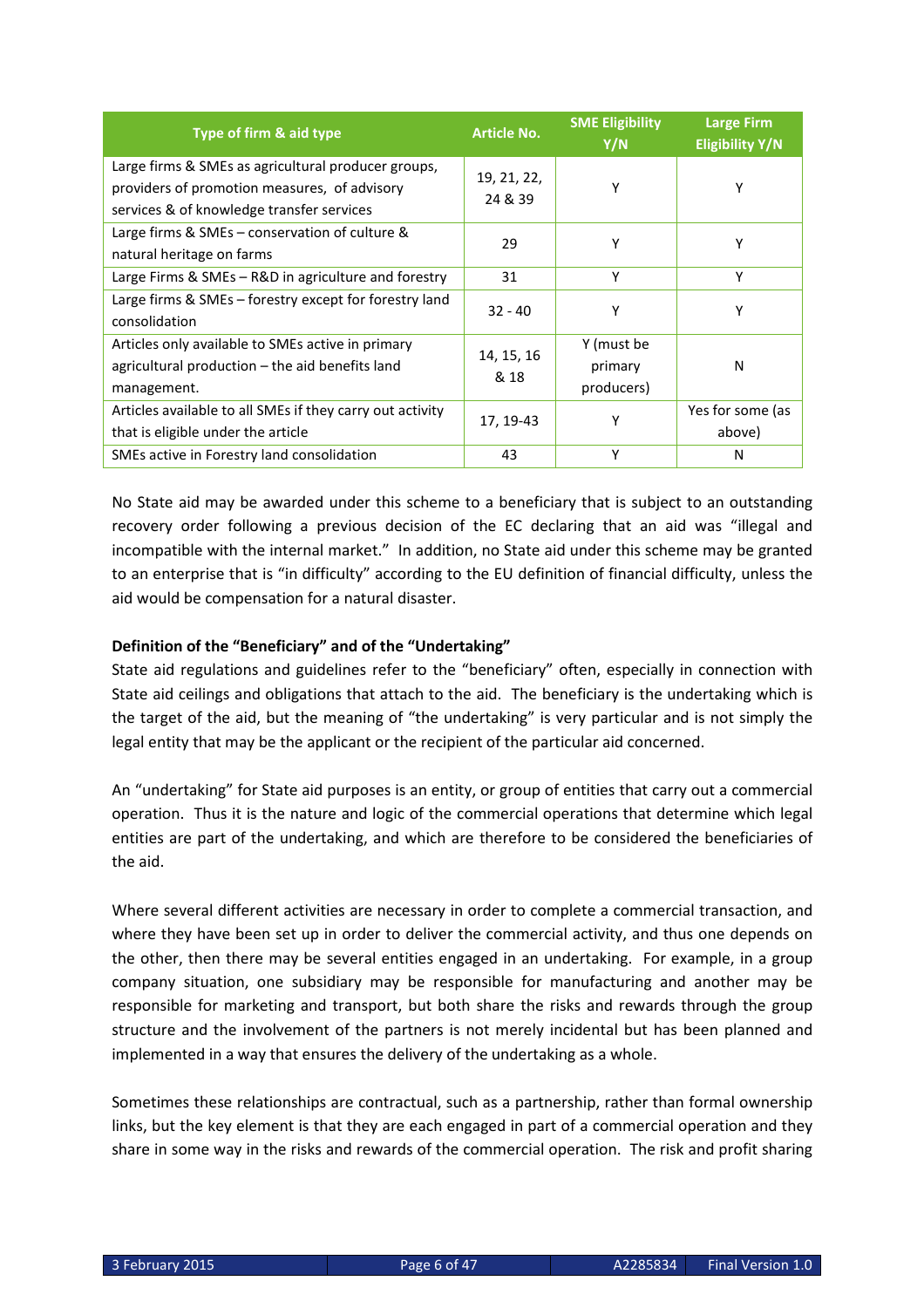distinguishes this type of co-operation from the relationship between a producer and an independent sub-contractor.

# General Eligibility Criteria for all aid under the HIE ABE Scheme 2015-2020

Successful applicants should be able to demonstrate the following:

- The project will deliver commercial benefits to the enterprise and to the HIE area
- The project would not be able to proceed at all, or not at the same scale or speed without public assistance
- The enterprise has the capacity to implement the project effectively to enhance its future competitiveness
- The aid shall have an incentive effect. The key requirement of which is that the beneficiary has submitted a written application to HIE before work on the project activity has started. However, the following types of agricultural aid under this scheme do not need to demonstrate an incentive effect:
	- o Promotion of agricultural products among the wider public, Art. 24
	- o Conservation of heritage on farms, Art 29
	- o Research & Development of interest to all in the sector, Art 31
- Aid is not permitted for export activity where the aid is directly linked to the quantities exported, to the establishment and operation of a distribution network for exports or for other operating costs linked to the export activity.
- Any undertaking which has been the subject of an EC Decision declaring illegal and incompatible aid and which is subject to an outstanding recovery order is not eligible for State aid assistance.
- Any undertaking that complies with the specific definition of a "firm in difficulty" shall not be eligible for State aid assistance under this scheme. (See Annexe 2 for further definition).
- Aid which is subject to an obligation on the beneficiary to locate its headquarters in the UK.
- Aid where the grant of aid is subject to the obligation for the beneficiary to use nationally produced goods or national services
- Aid with conditions attaching that would prevent the possibility of a beneficiary to exploit Research, development and innovation results in other Member States of the EU.

# Aid Ceilings by Value

1. Investment in tangible or intangible assets on agricultural holdings (Article 14) and relocation of farm buildings (Article 16): For these types of State aid, financial assistance expressed in Grant Equivalence terms may not exceed the sterling equivalence of €500,000 on the date of "granting", per undertaking per project.

The date of granting is the date when the finance becomes legally available to the beneficiary free of any outstanding conditions that require a subjective decision by HIE to determine that the condition has been met. For example: evidence of planning condition; the availability of finance; and receipted expenditure are objective conditions which are not covered by this condition, whereas "submission of an operating plan acceptable to HIE" would be a subjective condition.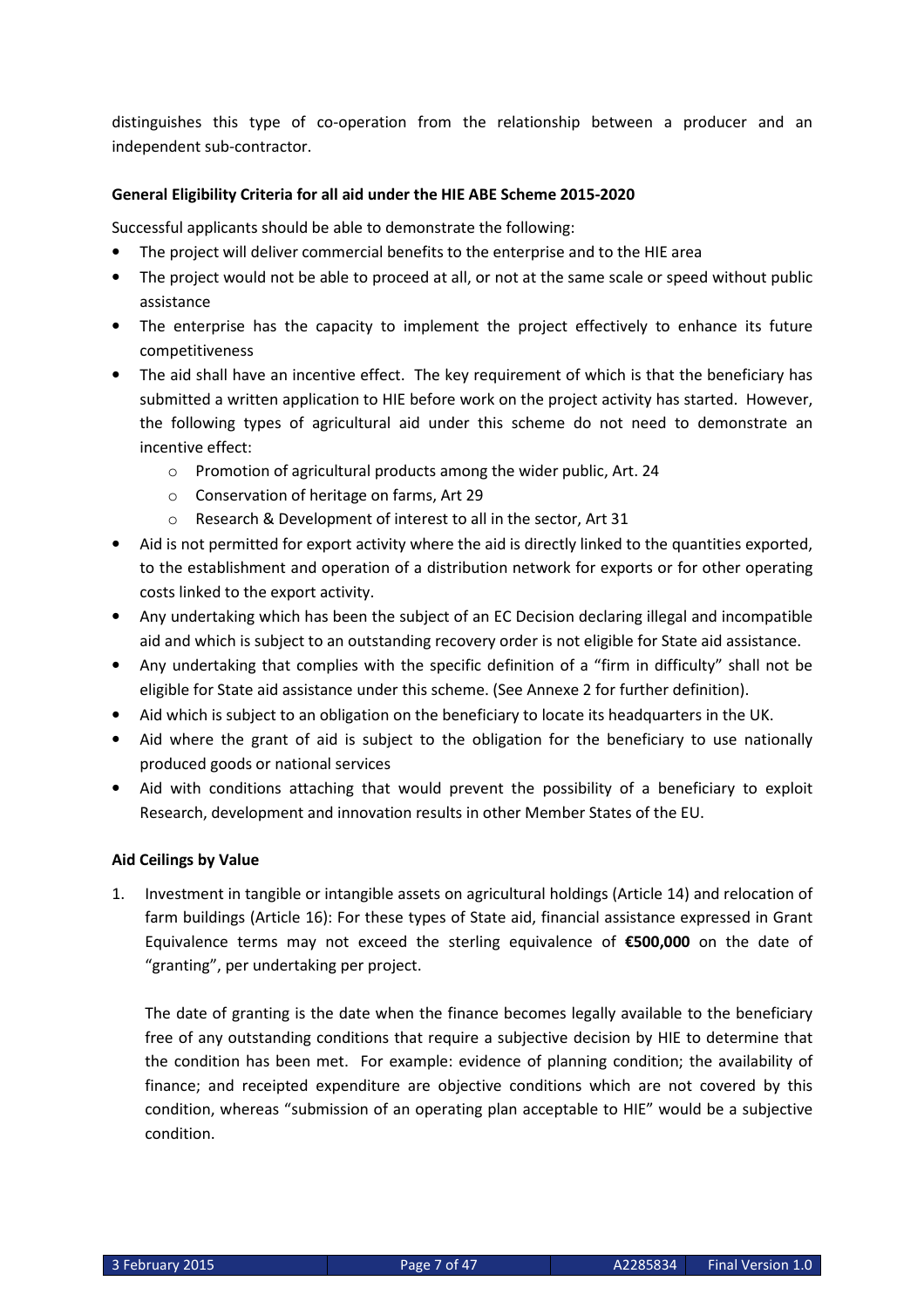- 2. The following types of State aid are limited to the sterling equivalence of  $E$ 7.5m of grant and grant equivalence of phased grants, loans and guarantees per investment project under this scheme. This is approximately £5.25m to £6m, but must be checked against the actual exchange rate at the time of appraisal. If it is likely that the true value of €7.5m according to the official EU exchange rate on the day that a grant undertaking would be accepted by the client (taking into account the sterling value and recent exchange rates) then care is needed to ensure that the limit will not be exceeded by the date that the grant offer can be formally accepted by the client. If necessary a clause in the offer should link the grant equivalence of the financial assistance being offered to the €7.5m limit. Aid in excess of a grant equivalence of €7.5m must be notified to and approved by the European Commission before a grant offer can be made. This process would be expected to take 6-12 months to complete.
	- (a) Processing or marketing, Article 17;
	- (b) Research and development in agriculture or forestry, Article 31;
	- (c) Afforestation, Art 32
	- (d) Agroforestry, Art 33
	- (e) Forestry infrastructure, Art 40
	- (f) Processing & marketing of forestry products, Art 41

Neither of the two ceilings in this section may be breached by virtue of sub-dividing the projects.

## Calculation of maximum assistance levels (aid intensity) and documentation of eligible costs

The aid intensities referred to in the detailed rules below are calculated as the grant (or grant equivalence of a subsidy) as a proportion of eligible costs. No deduction for tax or any other charge is made. Aid payable in several instalments shall be discounted to its value at the moment of granting. The discount rate used in grant equivalence and for present value calculations is the EU Discount Rate.

The eligible costs shall be supported by documentary evidence which shall be clear and itemised.

In the unusual case where assistance is to be offered in the form of repayable grant, this element of the assistance must be assumed to have a grant value of the full amount without any deduction for possible repayments.

# Cumulation with other assistance

The maximum aid intensity applies to the combined State aid value of all forms of public support, including EU funding.

Aid under this scheme may be cumulated with other categories of aid under this Scheme provided that they concern different eligible costs.

Aid under this scheme may only be cumulated with other aid or De Minimis aid towards the same or partly overlapping eligible costs under the restricted circumstances where the resulting cumulation would not exceed the permitted maximum intensity under this scheme. Under no circumstances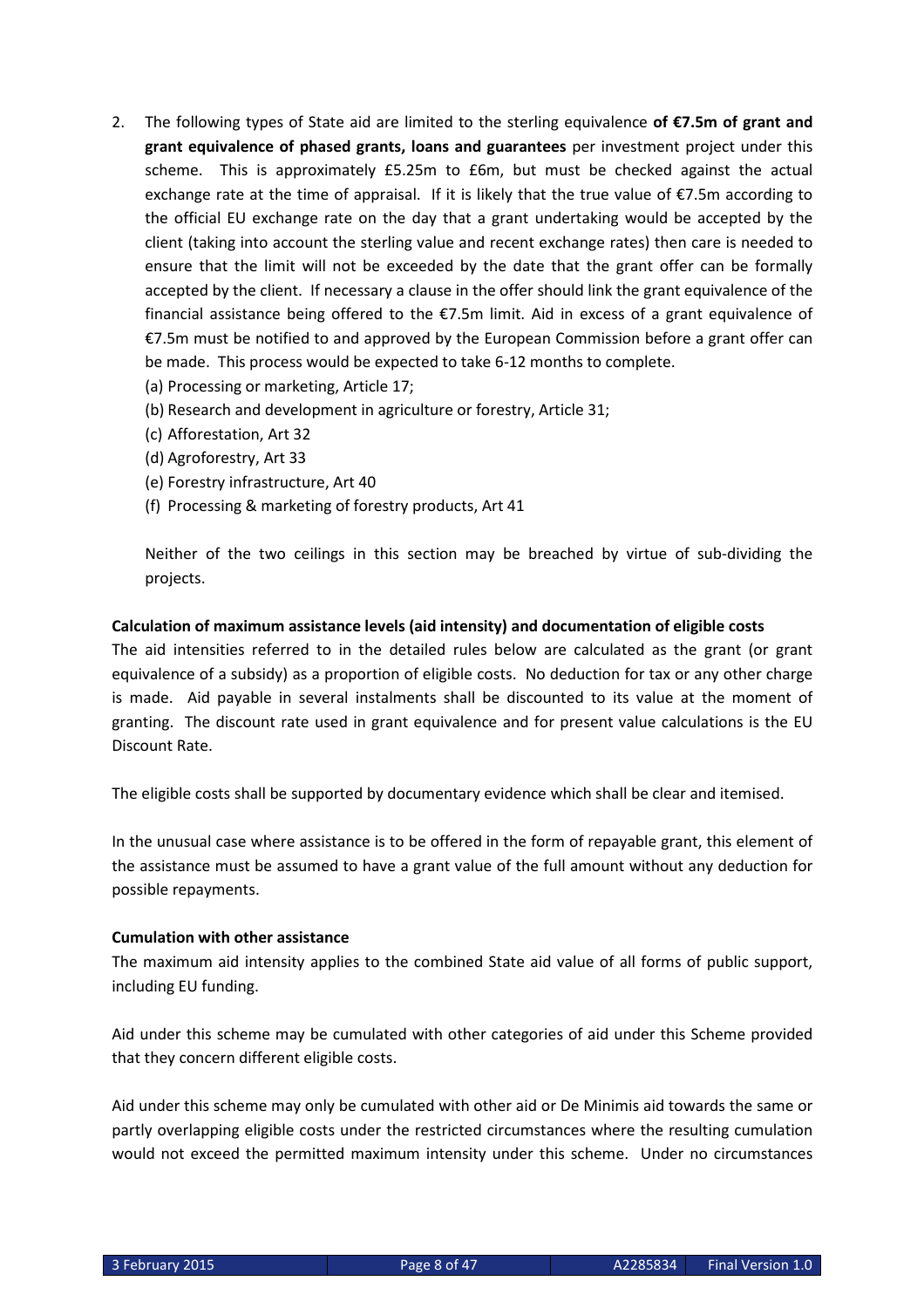can aid be cumulated with other aid under this scheme or De Minimis aid towards the same eligible costs, if the resulting intensity of aid to the eligible costs exceeds the limits of this scheme.

# Article 14 Aid for investments in tangible assets or intangible assets on agricultural holdings linked to primary agricultural production

## Only SMEs active in primary agriculture are eligible.

## Eligible activities

The investment may be carried out by one or more beneficiaries or concern a tangible asset or intangible asset used by one or more beneficiaries.

## The investment shall pursue at least one of the following objectives:

- (a) the improvement of the overall performance and sustainability of the agricultural holding, in particular through a reduction of production costs or the improvement and re-deployment of production;
- (b) the improvement of the natural environment, hygiene conditions or animal welfare standards, provided that the investment concerned goes beyond Union standards in force;
- (c) the creation and improvement of infrastructure related to the development, adaptation and modernisation of agriculture, including access to farm land, land consolidation and improvement, the supply and saving of energy and water;
- (d) the achievement of agri-environmental-climate objectives, including the biodiversity conservation status of species and habitat as well as enhancing the public amenity value of a Natura 2000 area or other high nature value systems, defined in the national or regional rural development programmes of Member States, as long as investments are nonproductive;
- (e) the restoration of production potential damaged by natural disasters, adverse climatic events which can be assimilated to natural disasters, animal diseases and plant pests and the prevention of damages caused by those events.

The investment may be linked to the **production at farm-level of biofuels** or of energy from renewable sources, provided that such production does not exceed the average annual consumption of fuels or energy of the given farm.

Where the investment is made for the production of biofuels, the production capacity of the production facilities shall be no more than the equivalence to the annual average transport fuel consumption of the agricultural holding and the produced biofuel shall not be sold on the market.

Where the investment is made for the production of thermal energy and electricity from renewable sources on agricultural holdings, the production facilities shall serve only the beneficiary's own energy needs and their production capacity shall be no more than the equivalent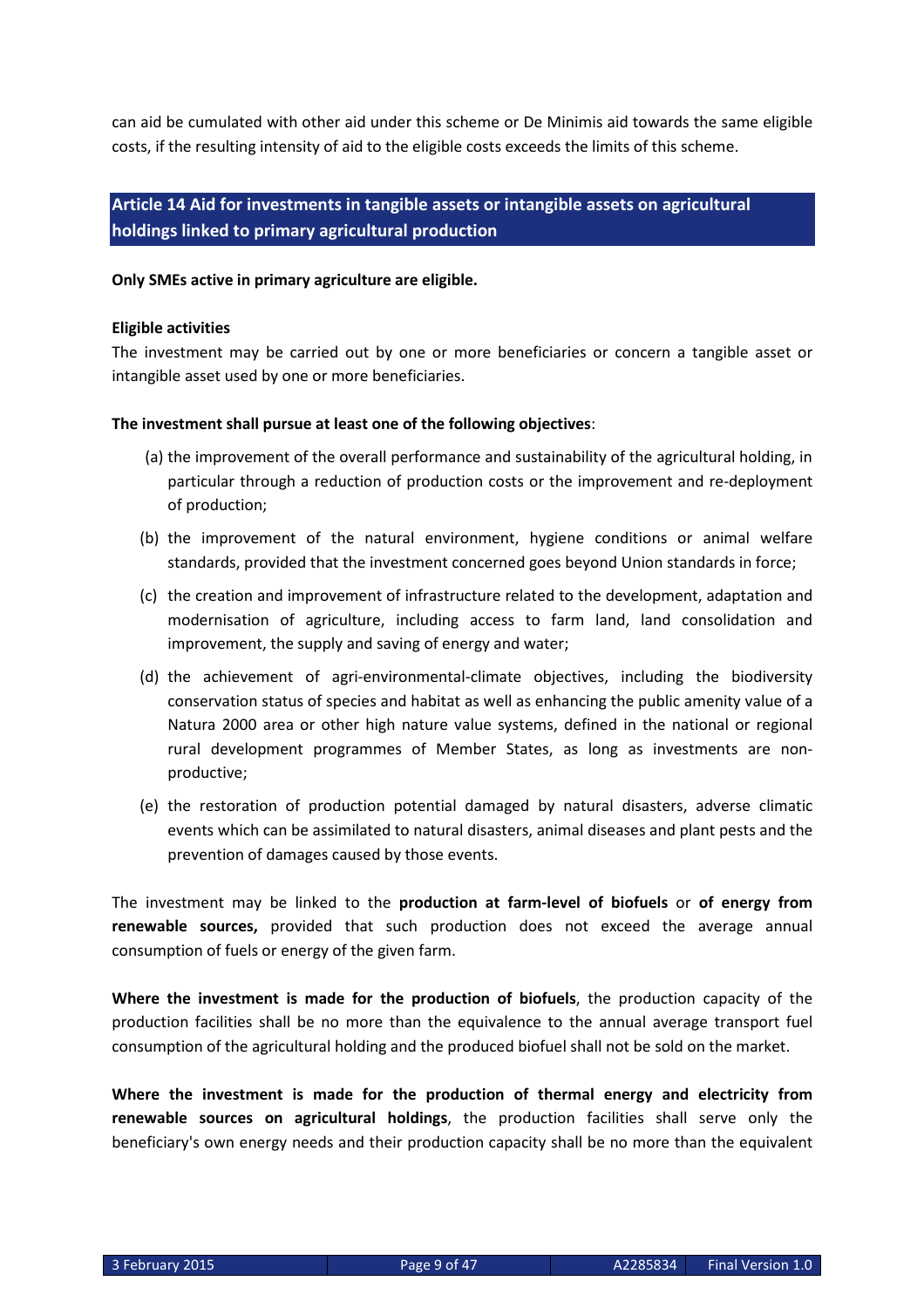to the combined average annual energy consumption of thermal energy and electricity on the agricultural holding, including the farm household.

The selling of electricity into the grid shall only be allowed as far as the annual self-consumption limit is respected.

Where the investment is carried out by more beneficiaries with the purpose to serve their own biofuel and energy needs, the annual average consumption shall be accumulated to the amount equivalent to the average annual consumption of all beneficiaries.

The investments in renewable energy infrastructure that consume or produce energy shall comply with minimum standards for energy efficiency, where such standards exist at national level.

Investments in installations, the primary purpose of which is electricity production from biomass, shall not be eligible for aid unless a minimum percentage of heat energy, to be determined by the Member States, is utilised. Member States shall establish thresholds for the maximum proportions of cereals and other starch rich crops, sugars and oil crops used for bioenergy production, including biofuels, for different types of installations. Aid to bioenergy investment projects shall be limited to bioenergy meeting the applicable sustainability criteria laid down in Union legislation, including in Article 17(2) to (6) of the EU Directive on Promotion of the use of energy from renewable sources<sup>1</sup>.

For investment requiring an environmental impact assessment the aid shall be subject to the condition that such assessment shall have been carried out and the development consent shall have been granted for the investment project concerned before the date of granting the individual aid.

# Eligible Costs

- a) the costs for the construction, acquisition, including leasing, or improvement of immovable property, with land only being eligible to an extent not exceeding 10 % of the total eligible costs of the operation concerned;
- b) the purchase or lease purchase of machinery and equipment up to the market value of the asset;
- c) the general costs linked to the expenditure referred to in points (a) and (b), such as architect, engineer and consultation fees, fees relating to advice on environmental and economic sustainability, including feasibility studies; feasibility studies shall remain eligible expenditure even where, based on their results, no expenditure under points (a) and (b) is incurred;
- d) the acquisition or development of computer software and the acquisition of patents, licences, copyrights and trademarks;
- e) expenses for non-productive investments linked to the objectives referred to in paragraph (d);
- f) in the case of irrigation, the costs for investments that fulfil the following conditions:

 $^1$  Directive 2009/28/EC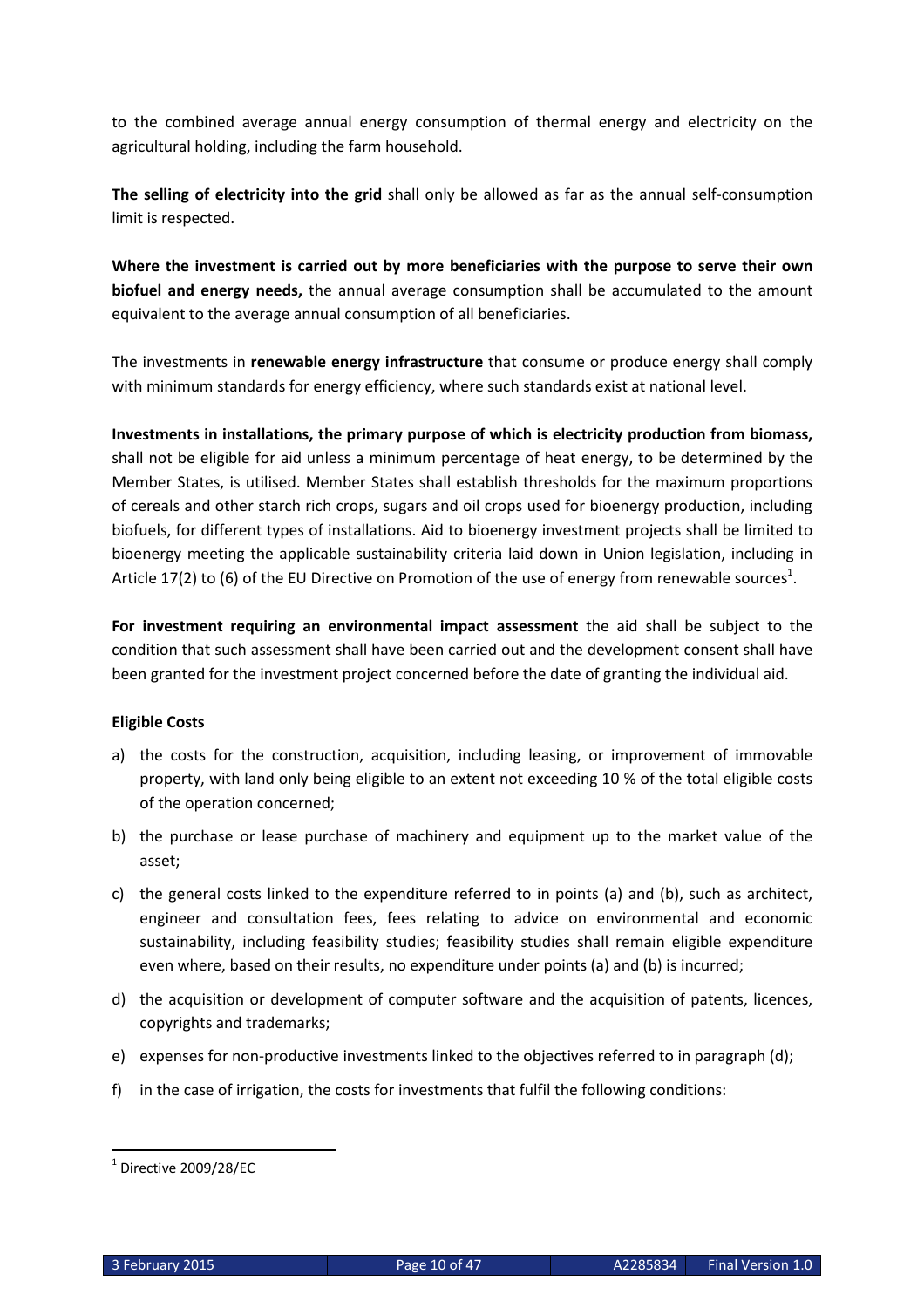- i. a river basin management plan, as required by Article 13 of the EU Directive on the establishment of a framework for Community action in the field of water policy  $(^2)$ , must have been notified to the Commission for the entire area in which the investment is to take place, as well as in any other areas whose environment may be affected by the investment. The measures taking effect under the river basin management plan in accordance with Article 11 of that Directive and of relevance to the agricultural sector must be specified in the relevant programme of measures. Water metering enabling measurement of water use at the level of the supported investment must be in place or must be put in place as part of the investment;
- ii. the investment must lead to a reduction of previous water use of at least 25 %;

However, as regards point (f) investments affecting bodies of ground or surface water whose status has been identified as less than good in the relevant river basin management plan for reasons related to water quantity as well as investments resulting in a net increase of the irrigated area affecting a given body of ground- or surface water shall not be eligible for aid under this Article.

The conditions of point (f) (i) and (ii) above shall not apply to an investment in an existing installation which affects only energy efficiency or to an investment in the creation of a reservoir or to an investment in the use of recycled water which does not affect a body of ground- or surface water.

- g) in the case of investments aimed at the restoration of agricultural production potential damaged by natural disasters, adverse climatic events which can be assimilated to natural disasters, animal diseases or plant pests the eligible costs may include the costs incurred for restoring the agricultural production potential up to the level it was at before the occurrence of those events
- h) in the case of investments aimed at the prevention of damages caused by natural disasters, adverse climatic events which can be assimilated to natural disasters, animal diseases or plant pests, the eligible costs may include the costs of specific preventive actions.

From 1 January 2017, in the case of irrigation, aid shall be paid only by Member States which ensure, in respect of the river basin district in which the investment takes place, a contribution of the different water uses to the recovery of the costs of water services by the agricultural sector consistent with Article 9 first indent of the Water Policy Community Action Directive<sup>2</sup> having regard here appropriate, to the social, environmental and economic effects of the recovery as well as the geographic and climatic conditions of the region or regions affected.

# Ineligible expenditure and restrictions on eligible expenditure

Aid shall not be granted in respect of the following:

- a) Working capital shall not be considered to be an eligible cost.
- b) the purchase of production rights, payment entitlements and annual plants;

 $^2$  Directive 2000/60/EC of the European Parliament and of the Council of 23 October 2000 establishing a framework for Community action in the field of water policy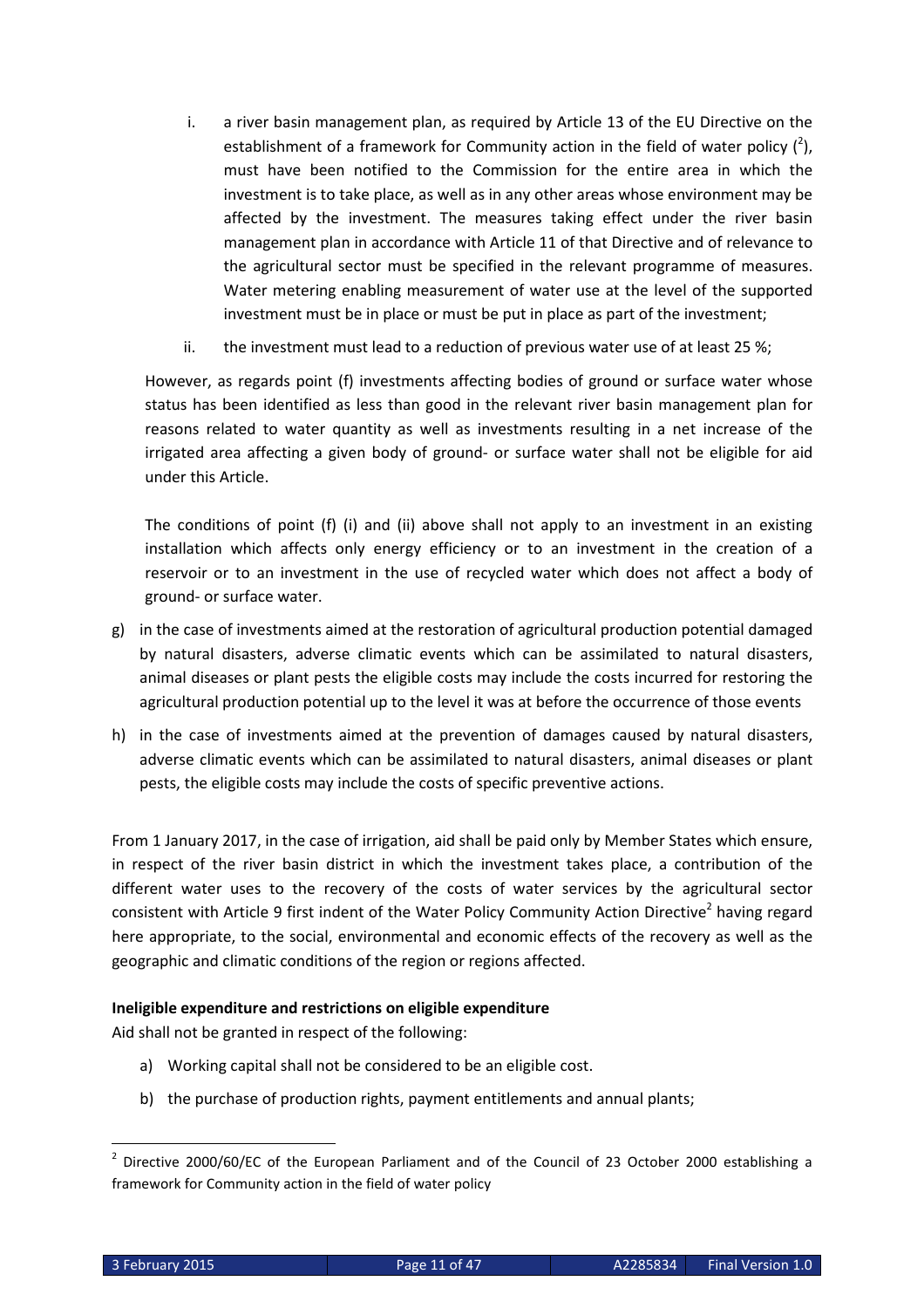- c) the planting of annual plants;
- d) drainage works;
- e) investments to comply with Union standards, with exception of aid granted to young farmers within 24 months from the date of their setting-up;
- f) the purchase of animals, with exception of aid granted for investments pursuant to paragraph (e) above.
- g) Costs, other than those referred to in 2(a) and 2(b) above connected with leasing contracts, such as lessor's margin, interest refinancing costs, overheads and insurance charges shall not be considered to be eligible costs.

The GBER states that "aid referred to in paragraph 1 shall not be granted in contravention of any prohibition or restriction laid down in the EU Regulation on the "Common organisation of the markets in agricultural products"<sup>3</sup> even where such prohibitions and restrictions only refer to the Union support provided for in that regulation". That Regulation concerns measures that support the market for agricultural products such as subsidies for storage of products, and it mainly establishes procedures where any such measures within a Member State must be controlled by or authorised by the European Commission.

The Regulation does not impose additional constraints on specific investments in farm or forestry development, but HIE appraising Staff need to be alert to the fact that the markets for farm products may well be significantly affected by these control measures which may bear on the viability or freedom of action of investment projects as prices or quantities may be affected.

# Geographic eligibility

No geographic restrictions.

# Sectoral eligibility

The aid shall not be limited to specific agricultural products and must therefore be available either to all sectors of the primary agricultural production or to the whole plant production sector or to the whole animal production sector. However, Member States may exclude certain products because of overcapacity in the internal market or a lack of market outlets.

# Aid intensity as a % of eligible costs

40 % which may be increased to 60% for

- a) young farmers, or farmers who have set up during the five years preceding the date of application for aid;
- b) collective investments, such as storage facilities which are used by a group of farmers or facilities to prepare the agricultural products before marketing, and integrated projects

 $3$  Regulation (EU) No 1308/2013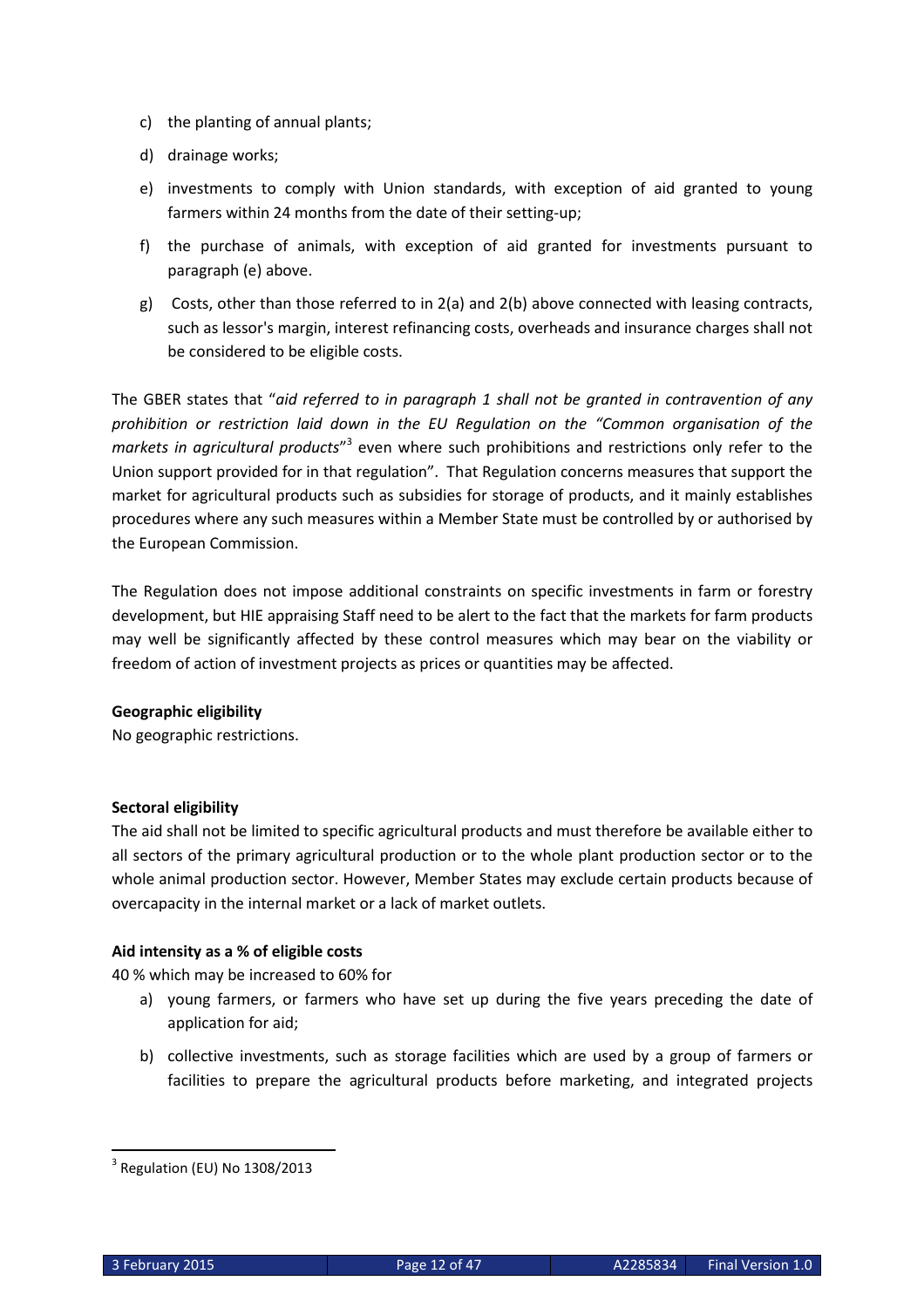covering several measures provided for in the European Agricultural Fund for Rural Development (EAFRD)<sup>4</sup>, including those linked to a merger of producer organisations;

- c) investments in areas facing natural and other specific constraints;
- d) operations supported in the framework of the European Innovation Partnership (EIP), such as an investment in a new stable, allowing the testing of a new practice of animal housing, which has been developed in an operational group composed of farmers, scientists, and animal welfare non-governmental organisation;
- e) investments for the improvement of the natural environment, hygiene conditions or animal welfare standards, as referred to in 1(b); in this case the increased rate as provided for in this paragraph shall only apply to the additional costs necessary to obtain a level exceeding the Union standards in force and not leading to an increase in production capacity.

As regards non-productive investments referred to in the eligible activities paragraph (d) page 10 and investments for the restoration of production potential referred to in paragraph (e) page 10, the maximum aid intensity shall not exceed 100 %. For investments in relation to preventive measures, referred to in paragraph (e) page 10, the maximum aid intensity shall not exceed 80 %. However, it may be increased to up to 100 % if the investment is carried out collectively by more than one beneficiary.

## Aid Ceilings by Value

Financial assistance expressed in Grant Equivalence terms may not exceed the sterling equivalence of €500,000 on the date of "granting", per undertaking per project. The date of granting is the date when the finance becomes legally available to the beneficiary free of any outstanding conditions that require a subjective decision by HIE to determine that the condition has been met. For example: evidence of planning condition; the availability of finance; and receipted expenditure are objective conditions which are not covered by this condition, whereas "submission of an operating plan acceptable to HIE" would be a subjective condition.

## Types of assistance

Grant, loan, equity, guarantees.

## Notification threshold

Projects exceeding a grant equivalence of €500,000 must be notified to the European Commission and approved in advance of a grant offer.

# Article 15 Aid for agricultural land consolidation

Only SMEs active in primary agriculture are eligible.

Eligible activities

 $4$  Regulation (EU) No 1305/2013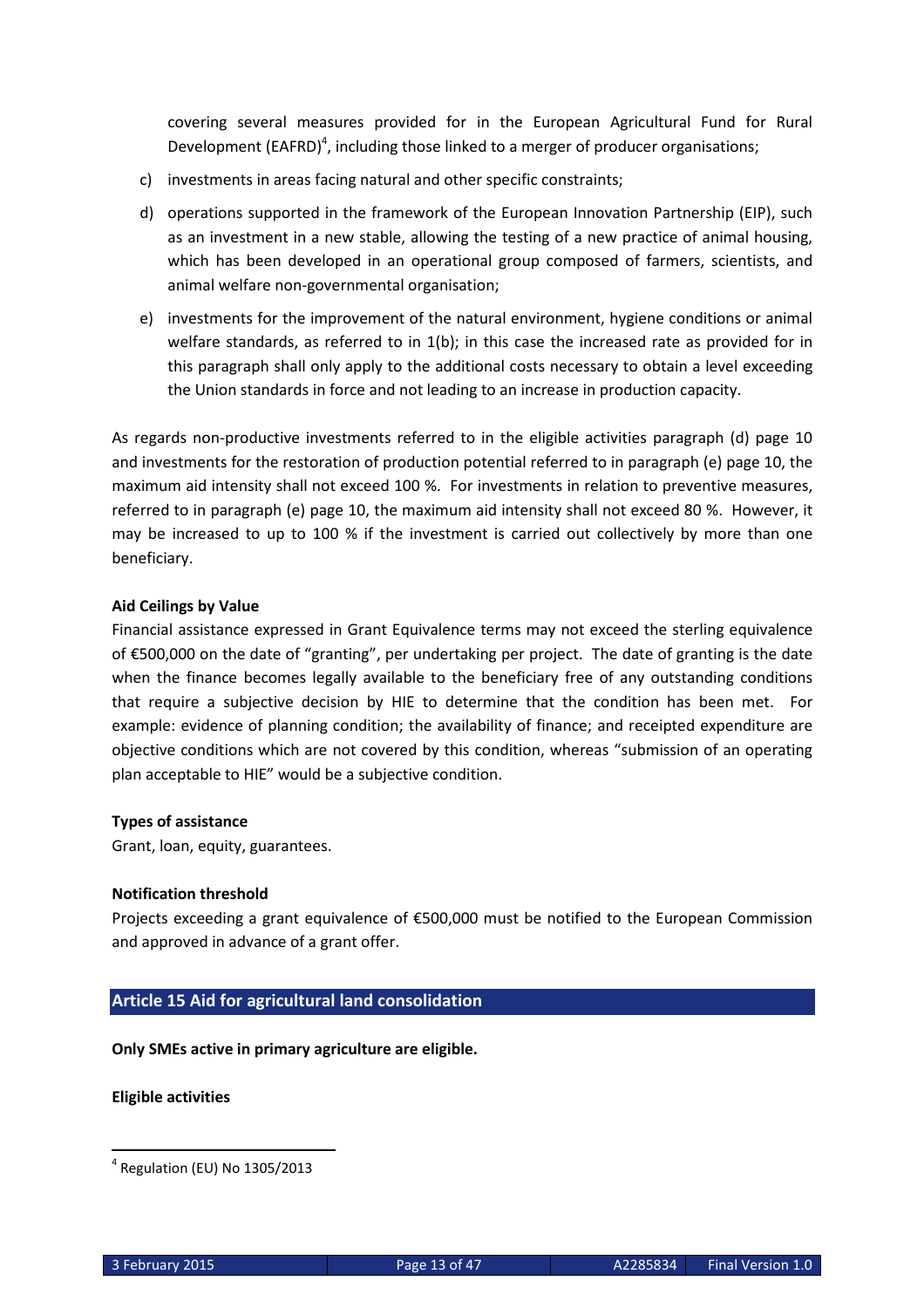Support to individuals and SMEs for the operational costs of consolidating land that is owned or controlled by more than one person or entity so that it can function as a single land-holding for agricultural purposes.

## Geographic eligibility

No geographic restrictions.

## Sectoral eligibility

The aid shall not be limited to specific agricultural products and must therefore be available either to all sectors of the primary agricultural production or to the whole plant production sector or to the whole animal production sector.

## Eligible Costs

- Legal costs
- Administrative costs
- Survey costs

## Aid limits

Up to 100% of eligible costs.

### Types of assistance

Grant or Loan

# Notification threshold

No threshold has been set, although by their nature the extent of costs is likely to be limited in practice.

## Article 16 Aid for investments concerning the relocation of farm buildings

## Only SMEs active in primary agriculture are eligible.

## Eligible activities

The relocation of the farm building shall pursue an objective of public interest. The public interest invoked to justify the granting of aid under this Article shall be specified in the relevant provisions of the Member State concerned.

## Geographic eligibility

No geographic Restrictions.

#### Sectoral eligibility

The aid shall not be limited to specific agricultural products and must therefore be available either to all sectors of the primary agricultural production or to the whole plant production sector or to the whole animal production sector.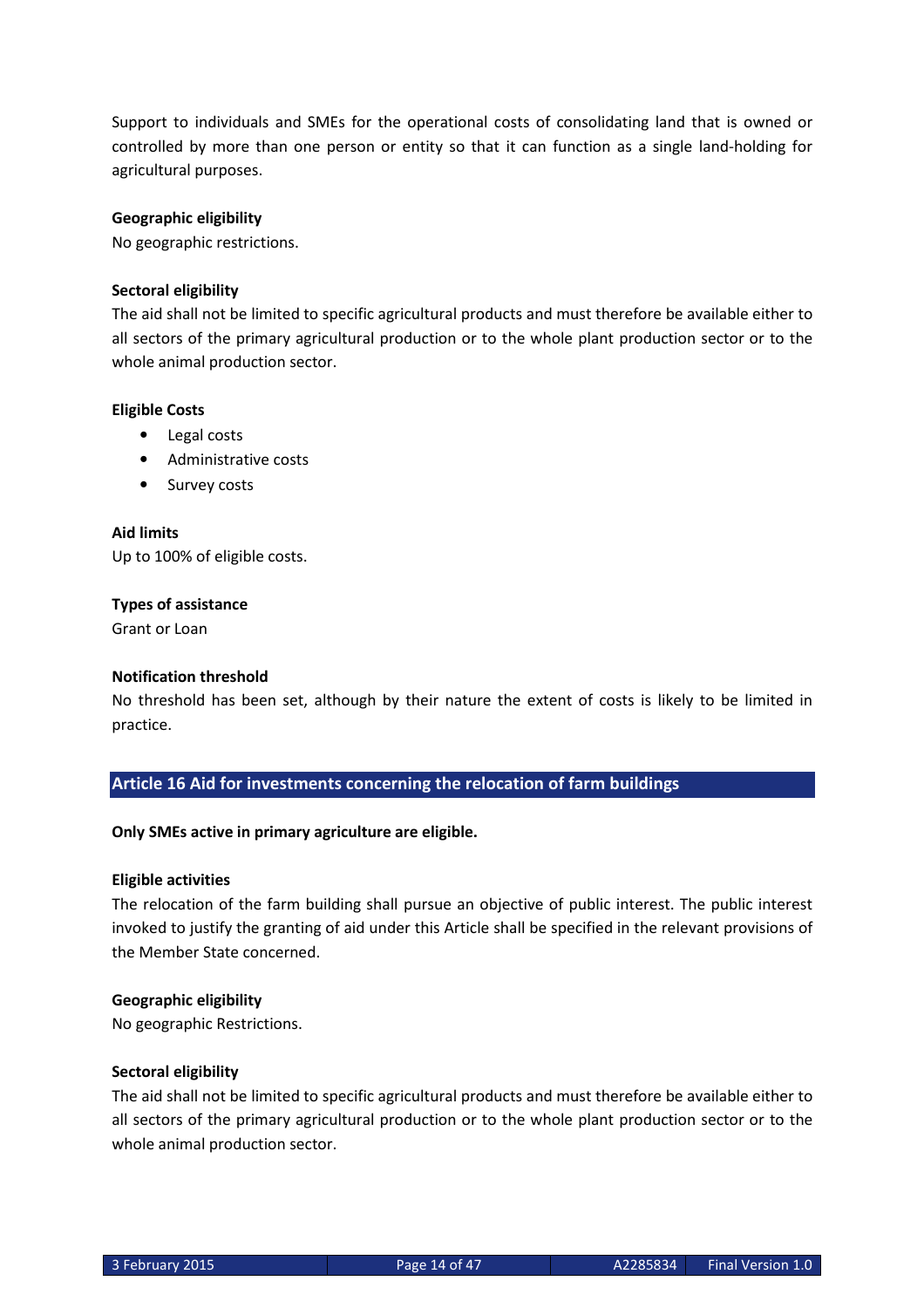# Eligible Costs

Dismantling moving and relocating existing farm buildings.

# Aid limits

- For non-productive investment the maximum aid intensity may reach up to 100 % of the actual eligible costs where the relocation concerns activities close to rural settlements, with a view to improving the quality of life or increasing the environmental performance of the rural settlement.
- For productive investments involving relocation where, in addition to the dismantling, removal and re-building of existing facilities, the relocation results in a modernisation of these facilities or in an increase in production capacity the aid intensities for investments referred to in Article 14 above shall apply in respect to the costs relating to the modernisation of the facilities or the increase in the production capacity. For the purpose of this paragraph, the pure replacement of an existing building or facilities by a new up-to-date building or facilities without fundamentally changing the production or the technology involved shall not be considered to be related to the modernisation.

# Types of assistance

Grant and loan.

# Notification threshold

No threshold has been set.

# Article 17 Aid for investments in connection with the processing and marketing of agricultural products

# Only SMEs are eligible.

# Eligible activities

The investment shall concern the processing of agricultural products or the marketing of agricultural products.

- 'agricultural product' means the products listed in Annex I, except the fishery and aquaculture products listed in Annex I to the Regulation on the Common organisation of markets in fishery and aquaculture<sup>5</sup>;
- 'processing of agricultural products' means any operation on an agricultural product resulting in a product which is also an agricultural product, except on-farm activities necessary for preparing an animal or plant product for first sale;
- 'marketing of agricultural products' means holding or display with a view to sale, offering for sale, delivery or any other manner of placing on the market, except the first sale by a primary producer to resellers or processors and any activity preparing a product for such first sale; a sale

<sup>&</sup>lt;sup>5</sup> (EU) No 1379/2013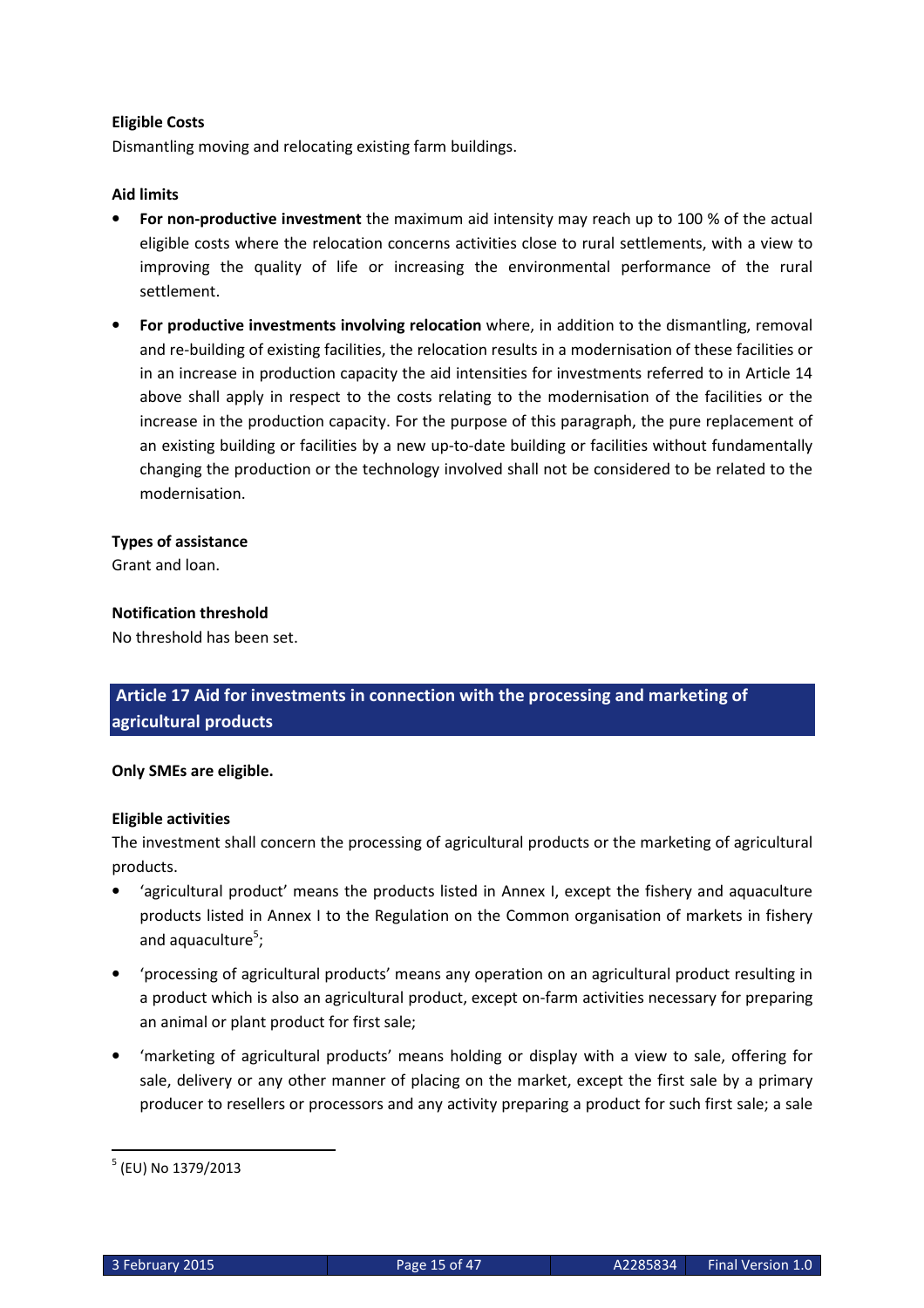by a primary producer to final consumers is considered as marketing of agricultural products if it takes place in separate premises reserved for that purpose;

## Ineligible activities

- Investments in connection with the production of food based biofuels shall not be eligible for aid under this Article.
- Aid shall not be granted in respect of investments to comply with Union standards in force.

# Geographic eligibility

No geographic Restrictions.

# Sectoral eligibility

The aid shall not be limited to specific agricultural products and must therefore be available either to all sectors of the primary agricultural production or to the whole plant production sector or to the whole animal production sector.

# Eligible Costs

- (a) the construction, acquisition, including leasing, or improvement of immovable property, with land only being eligible to an extent not exceeding 10 % of total eligible costs of the operation concerned; the purchase or lease purchase of machinery and equipment up to the market value of the asset;
- (b) general costs linked to expenditure referred to in points (a) and (b), such as architect, engineer and consultation fees, fees relating to advice on environmental and economic sustainability, including feasibility studies; feasibility studies shall remain eligible expenditure even where, based on their results, no expenditure under in points (a) and (b) is incurred;
- (c) acquisition or development of computer software and acquisitions of patents, licenses, copyrights, trademarks.

Costs, other than those referred to in paragraph (a) and (b), connected with leasing contracts, such as lessor's margin, interest refinancing costs, overheads and insurance charges shall not be considered to be eligible costs. Working capital shall not be considered to be an eligible cost.

# Special Conditions

For investment requiring an environmental impact assessment under the EU Directive on the assessment of the effect of certain public and private projects on the environment<sup>6</sup> the aid shall be subject to the condition that such assessment shall have been carried out and the development consent shall have been granted for the investment project concerned before the date of granting the individual aid.

# Aid limits

l

40 % of the amount of the eligible costs.

6 2011/92/EU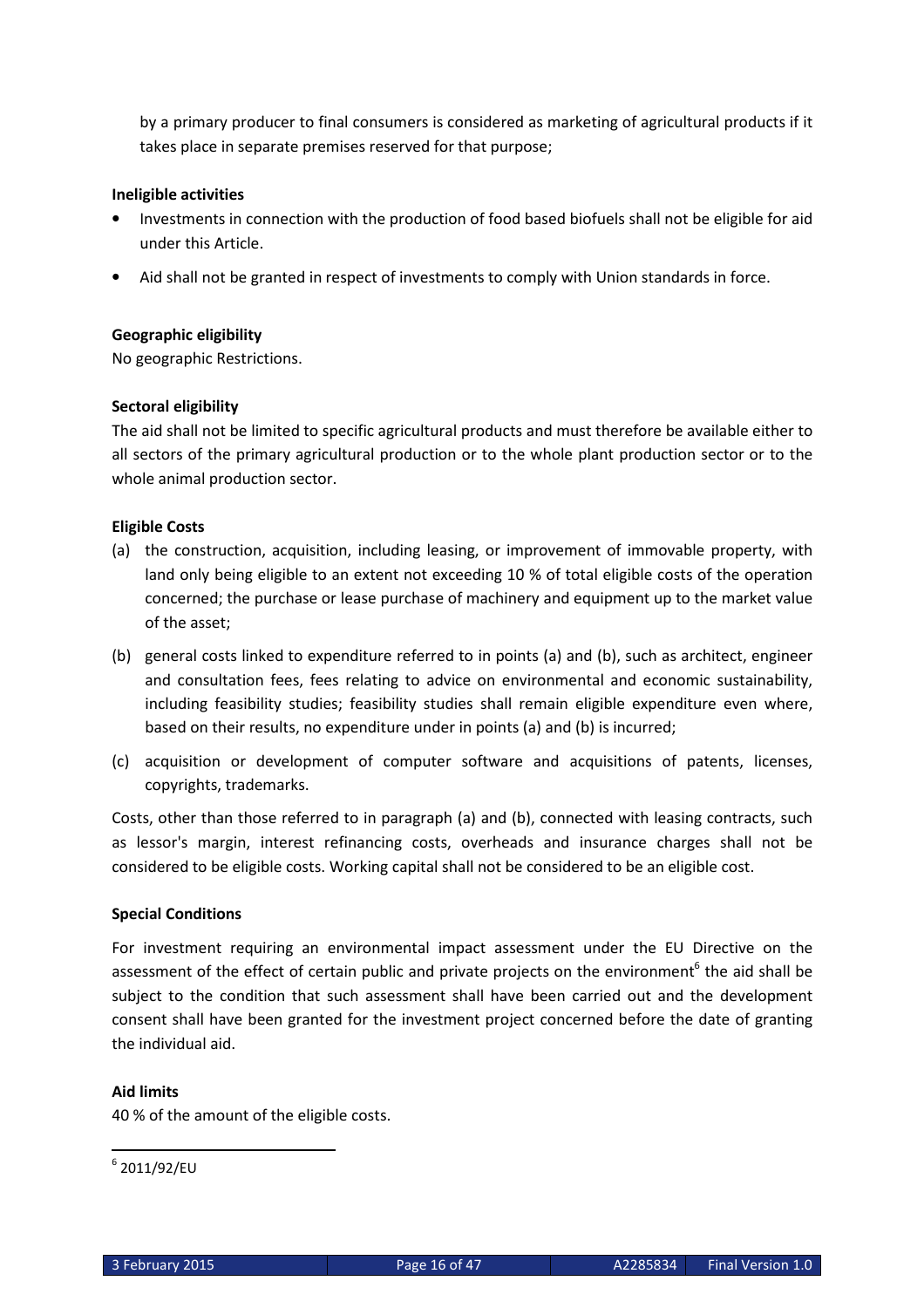This may be increased by 20%:

- (a) linked to a merger of producer organisations; or
- (b) supported in the framework of the EU Entrepreneurship and Innovation Programme (EIP).

## Types of assistance

Grant, loan, equity, guarantees.

## Notification threshold

HIE assistance with a grant equivalence of up to but not exceeding the sterling equivalence of €7.5m may be approved without prior approval from the European commission. This is approximately £5.25m to £6m, but must be checked against the actual exchange rate at the time of appraisal. If it is likely that the true value of €7.5m according to the official EU exchange rate on the day that a grant undertaking would be accepted by the client (taking into account the sterling value and recent exchange rates) then care is needed to ensure that the limit will not be exceeded by the date that the grant offer can be formally accepted by the client. If necessary a clause in the offer should link the grant equivalence of the financial assistance being offered to the €7.5m limit.

Amounts in grant equivalence terms in excess of €7.5m may not be awarded until a notification has been submitted to and approved by the European Commission. This requires more economic evidence justifying the amount of State aid and more market and competition evidence than for approvals below this the €7.5m threshold and can take at least 6 to 12 months to conclude.

# Article 18 Start-up aid for young farmers

Only SMEs active in primary agriculture are eligible. Please note the thresholds for access to this aid require to be further defined by the Scottish Government/Uk Government.

## Eligible activities

Assistance to set up a new agricultural holding by a qualified or suitably experienced young farmer under the age of 40 years (see item 34 in Annex 2 for a fuller definition of "young farmer").

## Special conditions of eligibility attaching to the activities

Where the aid is granted to a young farmer who is setting up a holding in the form of a legal person, the young farmer shall exercise effective and long-term control over the legal person in terms of decisions related to management, benefits and financial risks. Where several people including those not the young farmer, participate in the capital or management of the legal person, the young farmer shall be capable of exercising such effective and long- term control either solely or jointly together with other persons. Where a legal person is solely or jointly controlled by another legal person, those requirements shall apply to any natural person having control over that other legal person.

The aid shall be conditional on the submission of a **business plan**, the implementation of which shall start within nine months from the date of the adoption of the decision granting the aid. The business plan shall describe at least the following: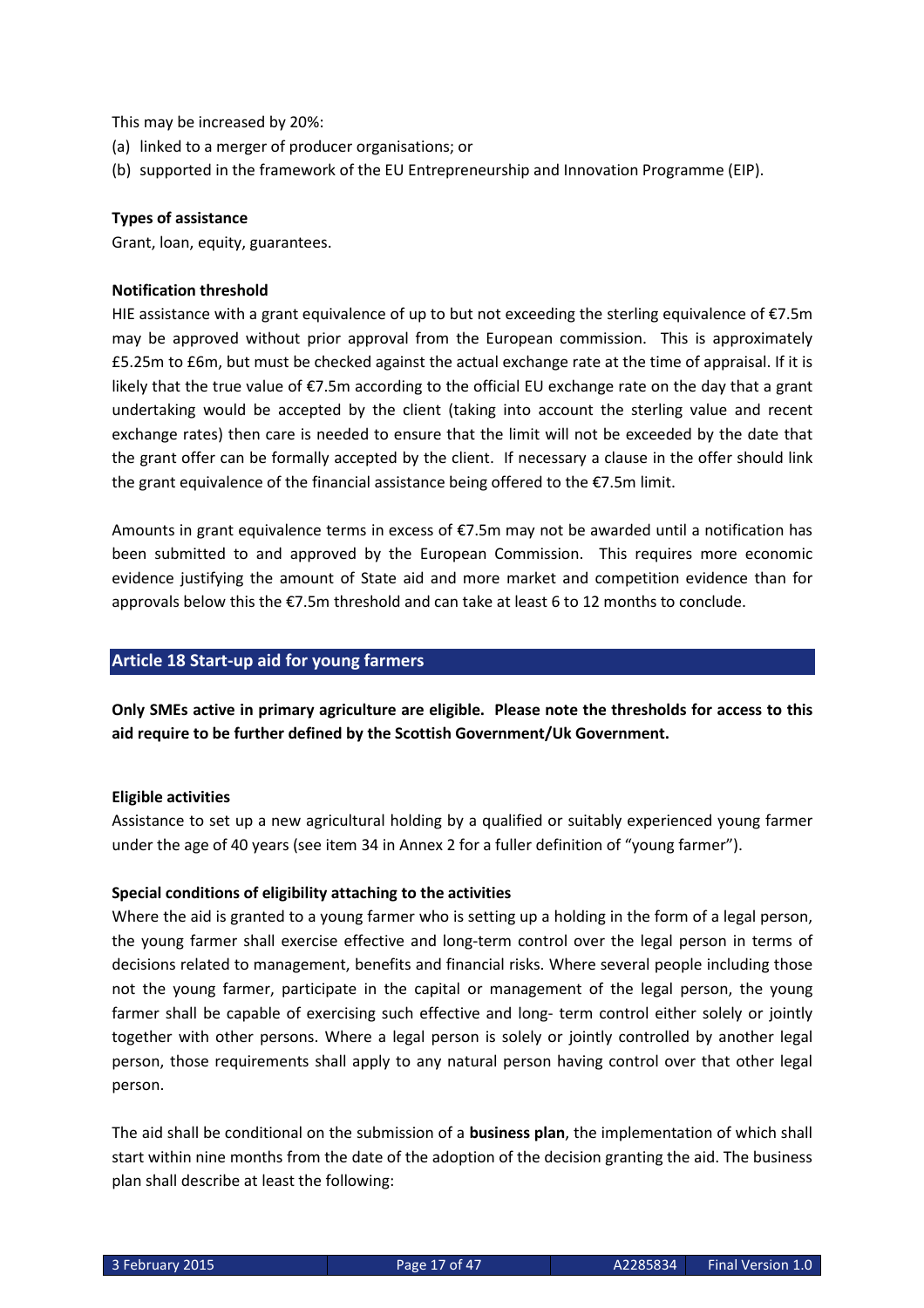- (a) the initial situation of the agricultural holding;
- (b) milestones and targets for the development of the activities of the agricultural holding;
- (c) details of the actions, including those related to environmental sustainability and resource efficiency, required for the development of the activities of the agricultural holding, such as investments, training, advice.

The business plan shall provide that the beneficiary is required to fall within the definition of "active farmer" provided for in the definition 42 of Annex 2 to this guidance within 18 months from the date of setting up. However, where the beneficiary does not possess adequate occupational skills and competences to fall within that definition, the beneficiary shall be entitled to receive aid, provided that the beneficiary makes a commitment to acquire those occupational skills and competences within 36 months from the date of the adoption of the decision granting the aid. That commitment must be included in the business plan.

Aid shall be provided or paid in at least two tranches or instalments over a maximum period of five years. The last instalment of the aid shall be conditional upon the correct implementation of the business plan referred to in this section.

## Geographic eligibility

No geographic restrictions.

## Sectoral eligibility

The aid shall not be limited to specific agricultural products and must therefore be available either to all sectors of the primary agricultural production or to the whole plant production sector or to the whole animal production sector.

## Aid limits

The aid amount per small farm is limited to the Sterling equivalent of €15,000 and per young farmer shall be limited to the Sterling equivalent of €70,000 where they are involved in more than one farm.

## Types of assistance

Grant and Loan

## Notification threshold

No threshold has been set, although by their nature the extent of costs is likely to be limited in practice.

Article 19 Start-up aid for producer groups and organisations in the agricultural sector

Newly formed Producer groups are likely to be SMEs but the beneficiary may be an SME or a large firm.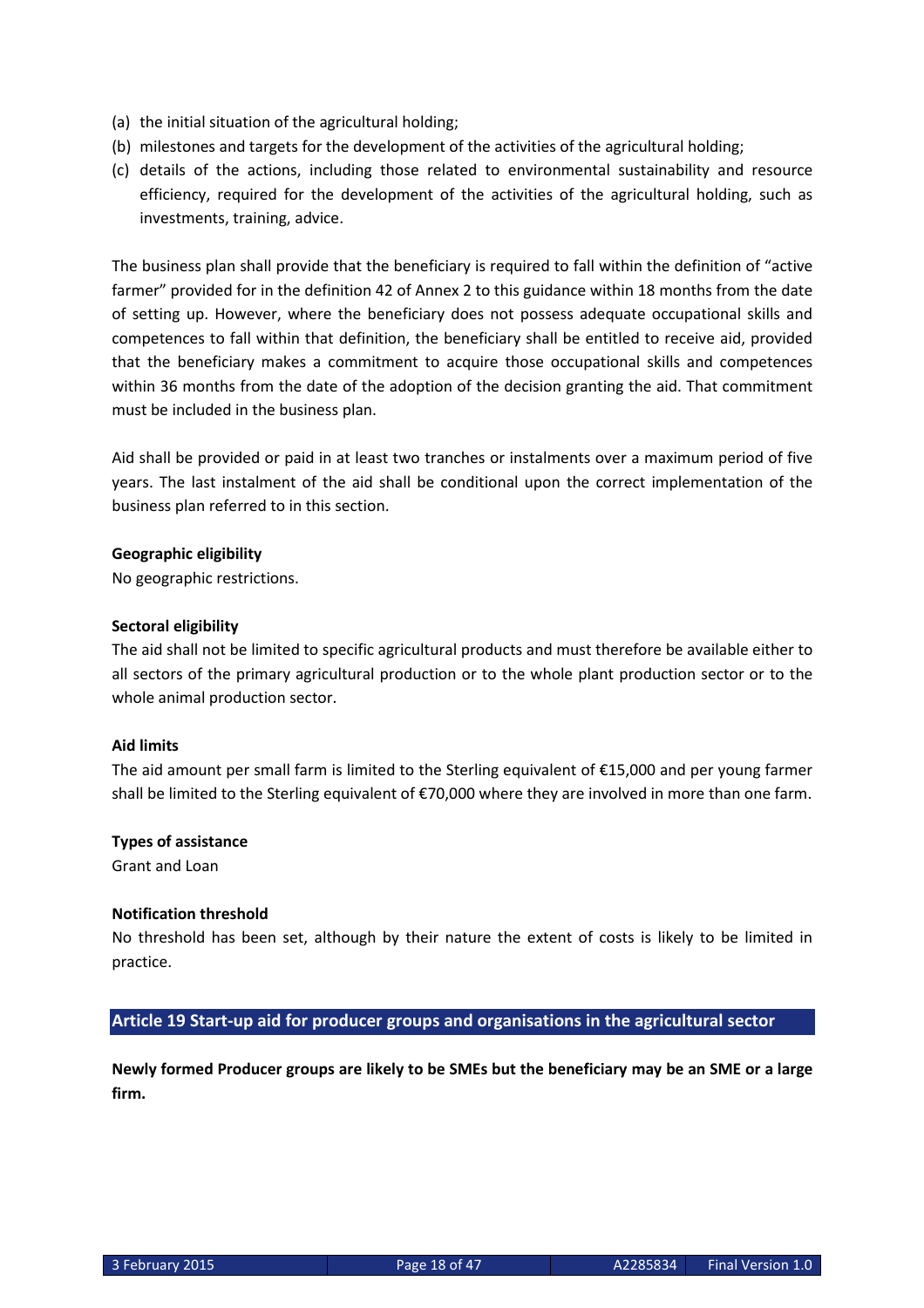# Eligible activities

Start-up assistance for producer groups or organisations that have been officially recognised by the competent authority of the UK or Scottish Government on the basis of a submission of a business plan.

# Ineligible bodies and activities.

Aid shall not be granted to:

- (a) production organisations, entities or bodies such as companies or cooperatives, the objective of which is the management of one or more agricultural holdings and which are therefore in effect single producers;
- (b) agricultural associations, which undertake tasks such as mutual support and farm relief and farm management services, in the members' holdings without being involved in the joint adaptation of supply to the market;

Special conditions are as follows:

- 1. Except in the milk and milk product sectors, producer groups, organisations or associations the objectives of which pursue a specific aim which may include at least one of the following objectives:
	- Ensuring that production is planned and adjusted to demand, particularly in terms of quality and quantity;
	- Concentration of supply and the placing on the market of the products produced by its members, including through direct marketing;
	- Optimising production costs and returns on investments in response to environmental and animal welfare standards, and stabilising producer prices;
	- Carrying out research and development initiatives on sustainable production methods, innovative practices, economic competitiveness and market developments;
	- promoting, and providing technical assistance for, the use of environmentally sound cultivation practices and production techniques, and sound animal welfare practices and techniques:
	- promoting, and providing technical assistance for, the use of production standards, improving product quality and developing products with a protected designation of origin, with a protected geographical indication or covered by a national quality label;
	- the management of by-products and of waste in particular to protect the quality of water, soil and landscape and preserving or encouraging biodiversity;
	- contributing to a sustainable use of natural resources and to climate change mitigation;
	- developing initiatives in the area of promotion and marketing;
	- managing of the mutual funds referred to in operational programmes in the fruit and vegetables sector referred to in Article 31(2) of this Regulation and under Article 36 of Regulation (EU) No 1305/2013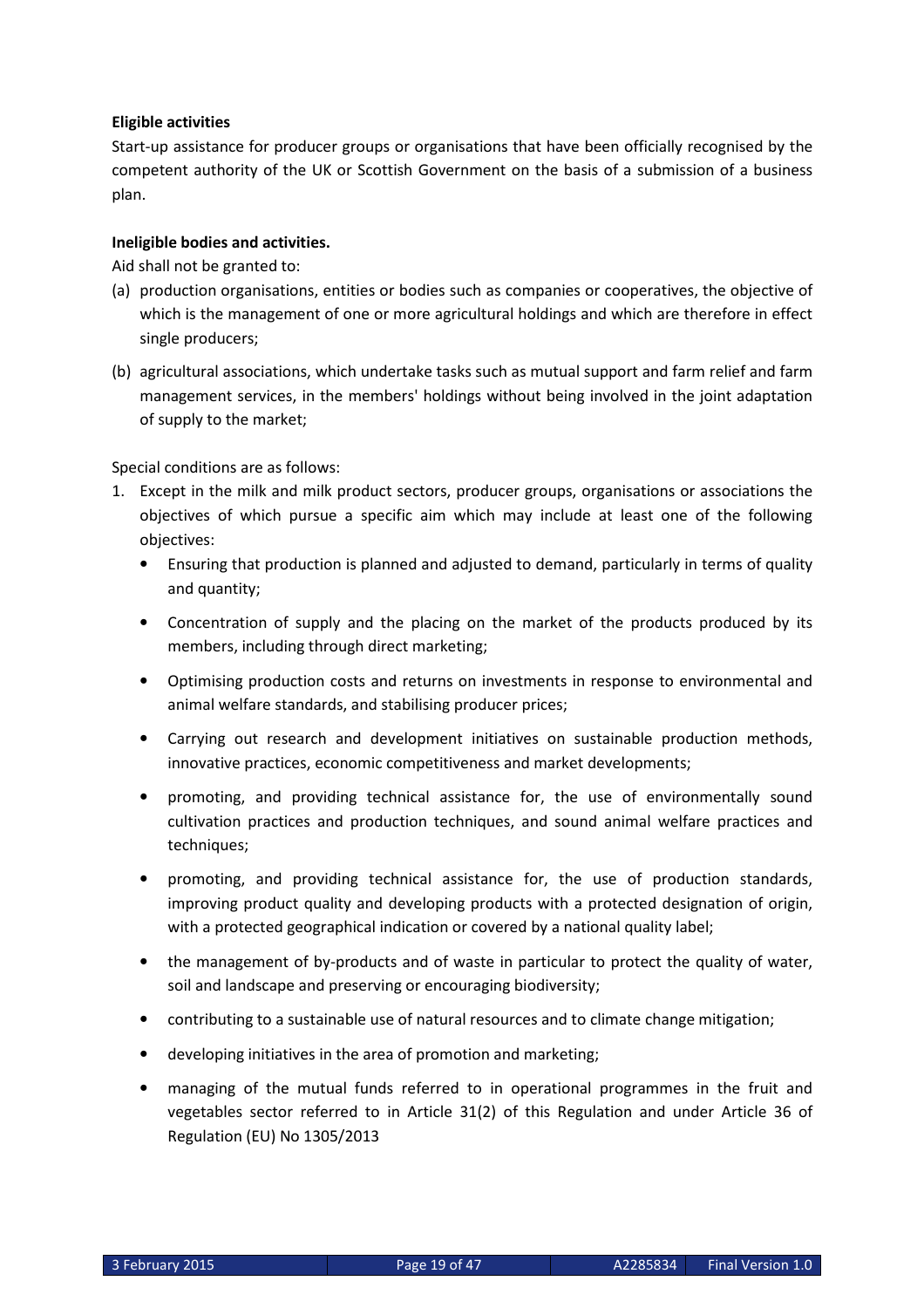- providing the necessary technical assistance for the use of the futures markets and of insurance schemes.
- 2. In the milk and milk product sectors, producer groups, organisations or associations the objectives of which pursue a specific aim which may include at least one of the following objectives:
	- Ensuring that production is planned and adjusted to demand, particularly in terms of quality and quantity;
	- Concentration of supply and the placing on the market of the products produced by its members, including through direct marketing;
	- Optimising production costs and returns on investments in response to environmental and animal welfare standards, and stabilising producer prices;
- 3. If the aid concerns an association of producer organisations, appraising staff should check with Scottish Government Rural Affairs whether the body would be eligible according to the Common Organisation of Markets in Agricultural Products<sup>3</sup>.

# Eligible Costs

The aid shall cover the following eligible costs:

- the costs of the rental of suitable premises,
- the acquisition of office equipment, including computer hardware and software,
- administrative staff costs,
- overheads and legal and administrative fees.
- Where premises are purchased, the eligible costs for premises shall be limited to rental costs at market rates.

# Geographic eligibility

No geographic Restrictions.

# Aid intensity and aid conditions

- The aid intensity shall be limited to 100 % of the eligible costs.
- The aid shall be degressive (i.e. successive tranches are of lesser amounts than the previous one)
- The aid shall be paid as a flat rate aid in annual instalments for the first five years from the date on which the producer group or organisation was officially recognised by the competent authority on the basis of the business plan referred to in paragraph 2. Member States shall only pay the last instalment after having verified the correct implementation of that business plan.
- The aid shall be granted subject to the obligation of the Member State concerned to verify that the objectives of the business plan have been reached within a period of five years from the date of the official recognition of the producer group or organisation.
- The agreements, decisions and concerted practices concluded in the framework of the producer group or organisation shall comply with the competition rules as they apply by virtue of Articles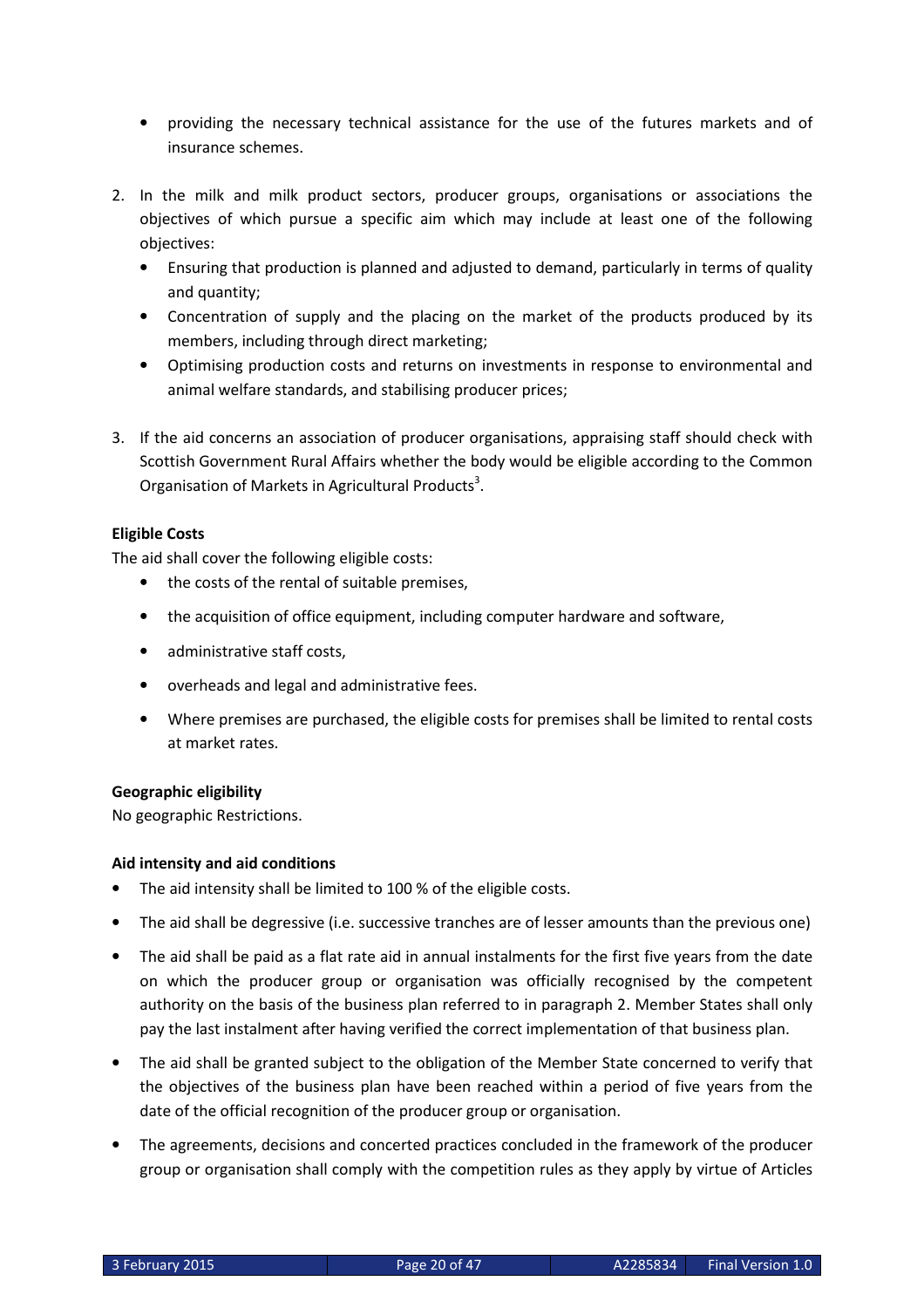206 to 210 of the EU Regulation on common organisation of markets in agricultural products<sup>3</sup>. Appraising staff should check with Scottish Government Rural Affairs.

## Types of assistance

Grant and Loan

## Notification threshold

No threshold has been set, although by their nature the extent of costs is likely to be limited in practice.

# Article 20 Aid for the participation of producers of agricultural products in quality schemes

## Only SMEs are eligible.

State aid under this article is intended to be used for schemes rather than ad hoc cases, and there is a special condition that the assistance "shall be accessible to all eligible undertakings in the area concerned, based on objectively defined conditions".

## Eligible activities

The following may be assisted:

- new participation in quality schemes by producers of agricultural products
- compulsory control measures in relation to the quality schemes undertaken pursuant to European Union or national legislation by or on behalf of the competent authority
- preparation of applications for entering a quality scheme.

The quality schemes must comply with one of the following;

- (a) Quality schemes for agricultural products (including farm certification schemes) that are recognised by EU Regulations;
- (b) Quality schemes for agricultural products (including farm certification schemes) that are recognised by the UK or Scottish Government as complying with the following criteria:
	- i. the specificity of the final product produced under such quality schemes must be derived from a clear obligations to guarantee: — specific product characteristics, or  $-$  specific farming or production methods, or  $-$  the quality of the final product that goes significantly beyond the commercial commodity standards as regards public, animal or plant health, animal welfare or environmental protection;
	- ii. the quality scheme must be open to all producers;
	- iii. the quality scheme must involve binding final product specifications and compliance with those specifications must be verified by public authorities or by an independent inspection body;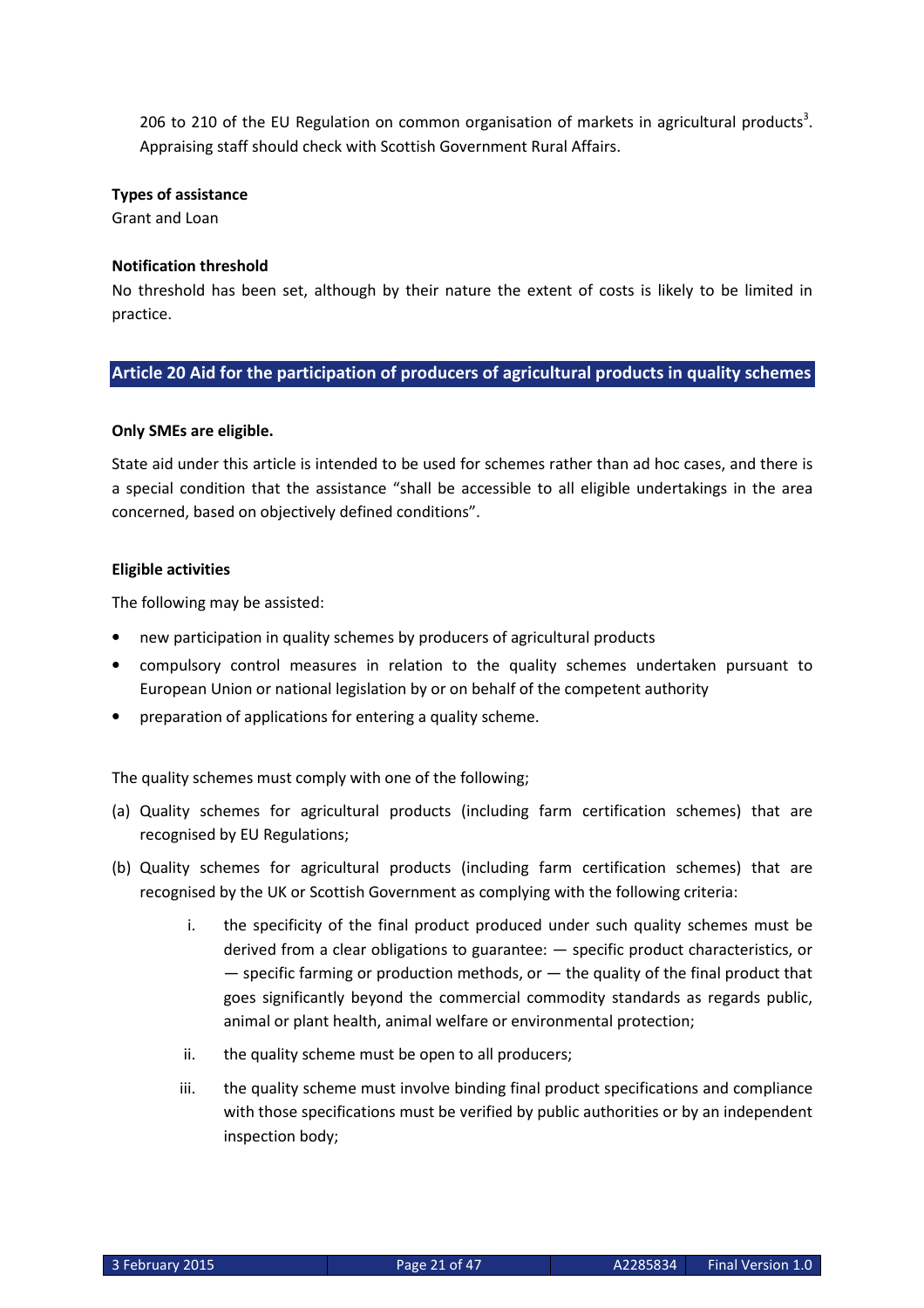- iv. the quality scheme must be transparent and assure complete traceability of agricultural products;
- (c) voluntary agricultural product certification schemes recognised by the Member State concerned as meeting the requirements laid down in the Commission Communication  $-$  EU best practice guidelines for voluntary certification schemes for agricultural products and foodstuffs<sup>7</sup>.

# Eligible costs

The following categories of aid to producers of agricultural products shall be eligible for this aid:

- (a) costs of new participation in quality schemes;
- (b) costs for compulsory control measures in relation to the quality schemes undertaken pursuant to European Union or national legislation by or on behalf of the competent authority;
- (c) costs of market research activities, product conception and design and for preparation of applications for the recognition of quality schemes.

# Geographic eligibility

No geographic Restrictions.

# Aid limits and special conditions

- (a) The aid for new participation in quality schemes in 1 above shall be granted to producers of agricultural products in the form of an annual incentive payment, the level of which shall be determined according to the level of the fixed costs arising from participation in the quality schemes.
- (b) The aid for participation and control measures in 1 & 2 above shall not be granted towards the cost of controls undertaken by the beneficiary itself, or where Union legislation provides that the cost of controls is to be met by producers of agricultural products and groups thereof, without specifying the actual level of charges.
- (c) The aid for participation in quality schemes shall be granted for a maximum period of five years and shall be limited to the sterling equivalence of  $\epsilon$ 3,000 per beneficiary per year.
- (d) The aid shall be accessible to all those eligible undertakings in the area concerned, based on objectively defined conditions.
- (e) The aid for control measures and preparatory work as in in 2 & 3 above shall be paid to the body responsible for control measures, the research provider or the consultancy provider.
- (f) The aid for control measures and preparatory costs as in 2 & 3 above shall be limited to 100 % of the real costs incurred.

Types of assistance Grant and loan

 $<sup>7</sup>$  OJC 341, 16.12.2010, P.5.</sup>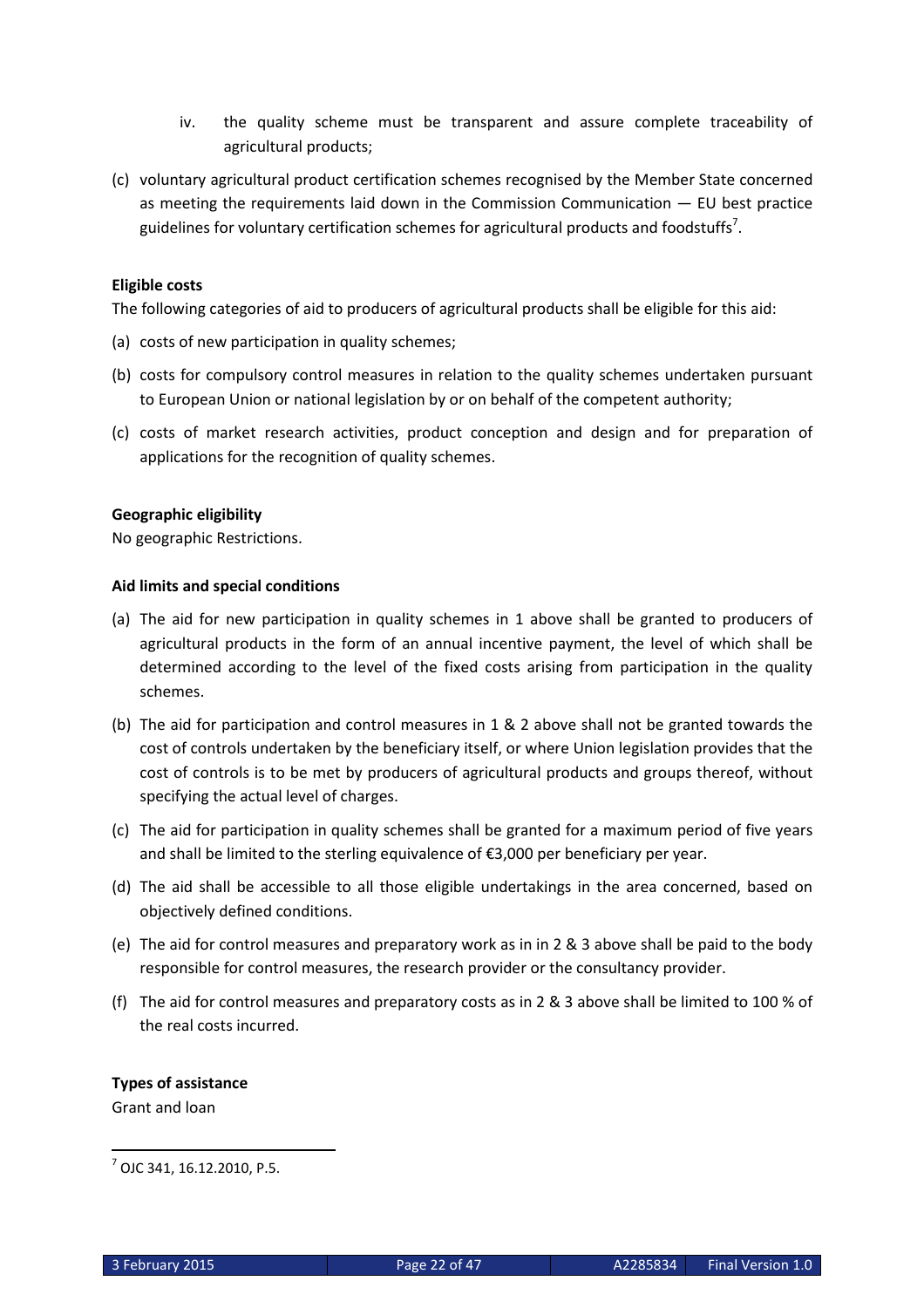# Notification threshold

No threshold has been set, although by their nature the extent of costs is likely to be limited in practice.

## Article 21 Aid for knowledge transfer and information actions

## The final beneficiaries shall be SMEs but service providers may be firms of any size.

State aid under this article is intended to be used for schemes rather than ad hoc cases, and there is a special condition that the assistance "shall be accessible to all eligible undertakings in the area concerned, based on objectively defined conditions".

## Eligible activities

- Knowledge transfer and information actions.
- Vocational training and skills acquisition actions, including training courses, workshops and coaching.
- Demonstration activities and information actions.
- Aid may also cover short-term farm management exchange and farm visits.

## Eligible Costs

- Aid to demonstration activities may cover relevant investment costs.
- The costs of organising the vocational training, skills acquisition actions, including training courses, workshops and coaching, demonstration activities or information actions;
- The costs for travel, accommodation and per diem expenses of the participants;
- The cost of the provision of replacement services during the absence of the participants;
- In the case of demonstration projects in relation to investments:
	- i. the construction, acquisition, including leasing, or improvement of immovable property, with land only being eligible to an extent not exceeding 10 % of total eligible costs of the operation concerned;
	- ii. the purchase or lease purchase of machinery and equipment up to the market value of the asset;
	- iii. general costs linked to expenditure referred to in points (i) and (ii), such as architect, engineer and consultation fees, fees relating to advice on environmental and economic sustainability, including feasibility studies; feasibility studies shall remain eligible expenditure even where, based on their results, no expenditure under in points (i) and (ii) is incurred;
	- iv. the acquisition or development of computer software and the acquisitions of patents, licences, copyrights and trademarks.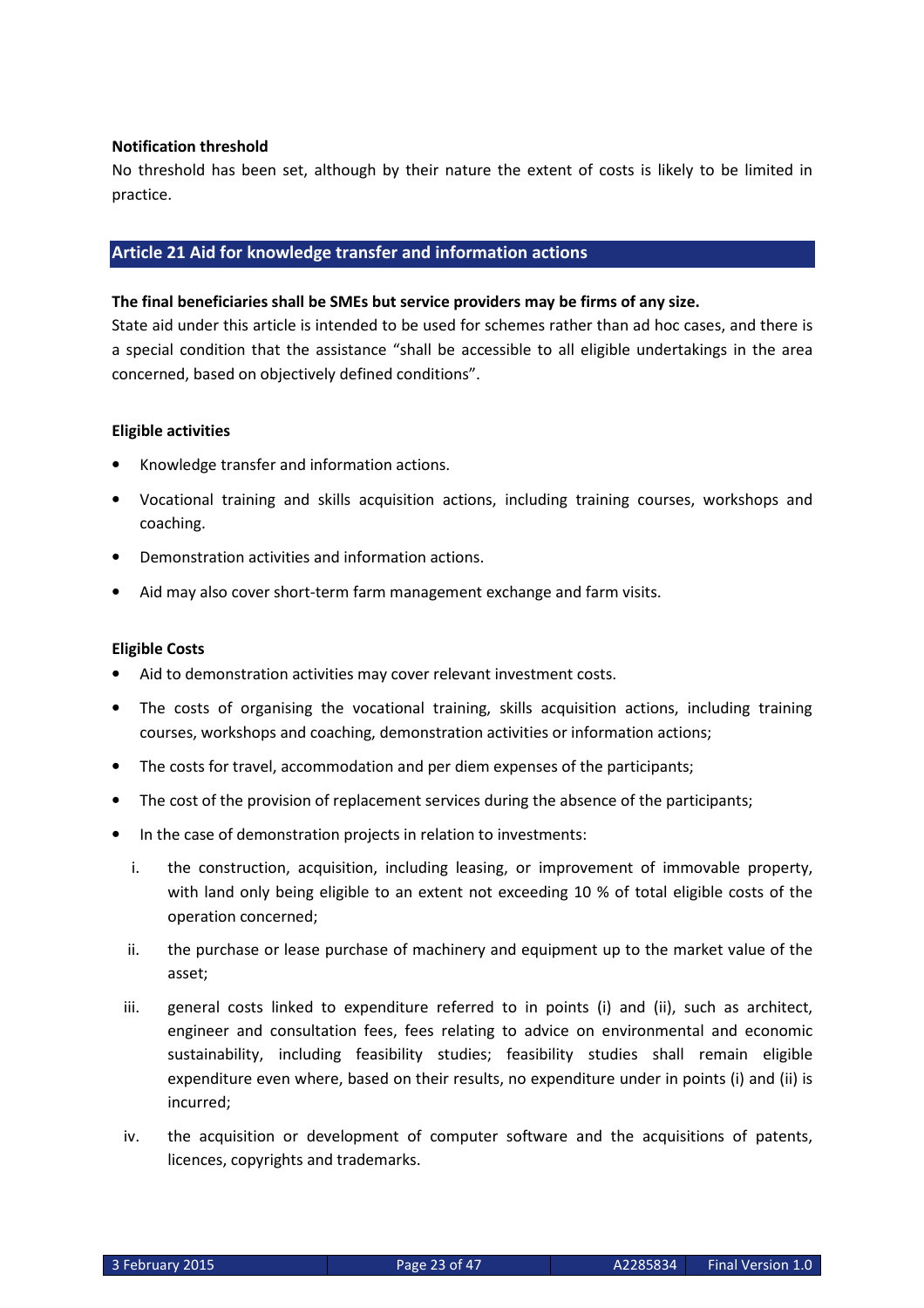• The costs referred to above for demonstration projects shall only be eligible to the extent used for the demonstration project and for the duration period of the demonstration project. Only the depreciation costs corresponding to the life of the demonstration project, as calculated on the basis of generally accepted accounting principles, shall be considered as eligible.

## Geographic eligibility

No geographic Restrictions.

## Sectoral eligibility

The aid shall not be limited to specific agricultural products and must therefore be available either to all sectors of the primary agricultural production or to the whole plant production sector or to the whole animal production sector.

## Aid limits and special conditions

The aid intensity shall be limited to 100 % of the eligible costs. In the case of demonstration projects the maximum aid amount shall be limited to the sterling equivalence of €100,000 over 3 fiscal years.

Aid for organising events and replacement services referred to under "Eligible Costs" above shall not involve direct payments to the beneficiaries. This aid shall be paid to the provider of the knowledge transfer and information actions.

Bodies providing knowledge transfer and information actions shall have the appropriate capacities in the form of staff qualifications and regular training to carry out those tasks.

The provision of vocational training and skills acquisition activities may be undertaken by producer groups or other organisations, regardless of their size.

The aid shall be accessible to all those eligible undertakings in the area concerned, based on objectively defined conditions.

Where the provision of the eligible activities is undertaken by producer groups and organisations, membership of such groups or organisations shall not be a condition for access to those activities. Any contribution of non-members towards the administrative costs of the producer group or organisation concerned shall be limited to the costs of providing the activities that the beneficiaries participate in.

## Types of assistance

Grant or loan

## Notification threshold

No threshold has been set, although by their nature the extent of costs is likely to be limited in practice.

# Article 22 Aid for advisory services

The final beneficiaries shall be SMEs but service providers may be firms of any size.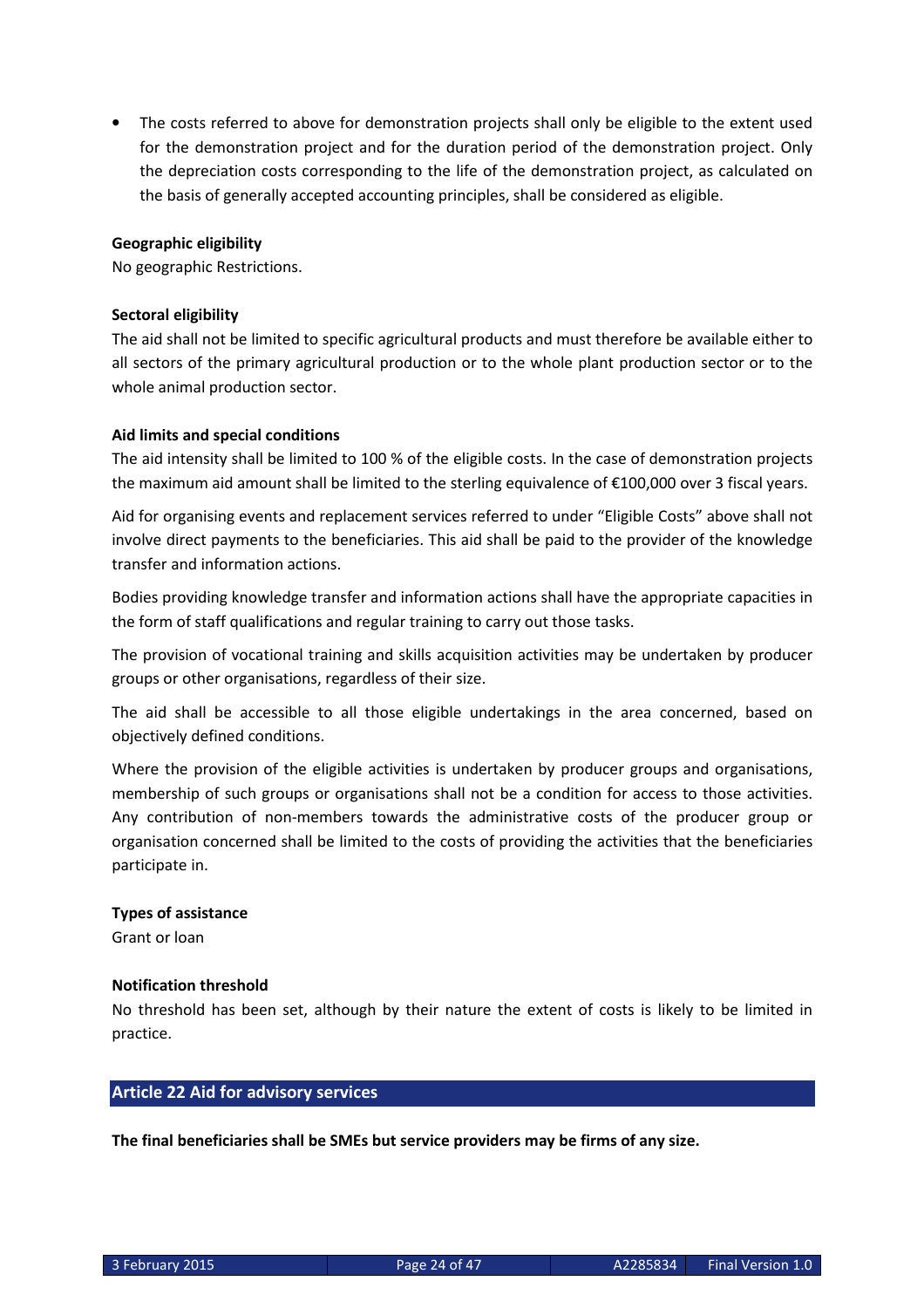State aid under this article is intended to be used for schemes rather than ad hoc cases, and there is a special condition that the assistance "shall be accessible to all eligible undertakings in the area concerned, based on objectively defined conditions".

The aid shall be designed to help undertakings active in the agricultural sector and young farmers benefit from the use of advisory services for the improvement of the economic and environmental performance as well as the climate friendliness and resilience of their undertaking or investment.

# Eligible activities

Payments to service providers for advisory services for undertakings active in the agricultural sector and young farmers.

The advice shall be linked to at least one Union priority for rural development in accordance with Article 5 of the EAFRD and shall cover as a minimum one of the following elements:

- (a) obligations deriving from the statutory management requirements or standards for good agricultural and environmental conditions provided for in the EU Regulation of General Principles of Cross Compliance<sup>8</sup>
- (b) where applicable, the agricultural practices beneficial for the climate and the environment laid down in Chapter 3 of Title III of Regulation on Payment for agricultural practices beneficial for the climate and the environment<sup>9</sup> and the maintenance of the agricultural area referred to in Article  $4(1)(c)$  of that Regulation (that is, "maintaining an agricultural area in a state which makes it suitable for grazing or cultivation without preparatory action going beyond usual agricultural methods and machineries, based on criteria established by Member States on the basis of a framework established by the Commission" );
- (c) measures aiming at modernisation, competitiveness building, sectoral integration, innovation, market orientation as well as the promotion of entrepreneurship;
- (d) requirements as defined by Member States for implementing Article 11(3) (i.e. "minimum requirements to be Complied with") of the Directive on Community action in the field of water policy<sup>10</sup>;
- (e) requirements as defined by Member States for implementing Article 55 of Regulation (EC) No 1107/2009 of the European Parliament and of the Council (placing of plant protection products on the market), and in particular the compliance with the general principles of integrated pest management as referred to in Article 14 of Directive 2009/128/EC of the European Parliament and of the Council;
- (f) where relevant, occupational safety standards or safety standards linked to the farm;
- (g) specific advice for farmers setting up for the first time, including advice on economic and environmental sustainability.

Advice may also cover issues, other than those referred to in paragraphs (a) – (g) above, related to climate change mitigation and adaptation, biodiversity and protection of water as laid down in the

 $\overline{\phantom{0}}$ 

 $^8$  Chapter I of Title VI of Regulation (EU) No 1306/2013

 $^{9}$  (EU) No 1307/2013

 $10$  Directive 2000/60/EC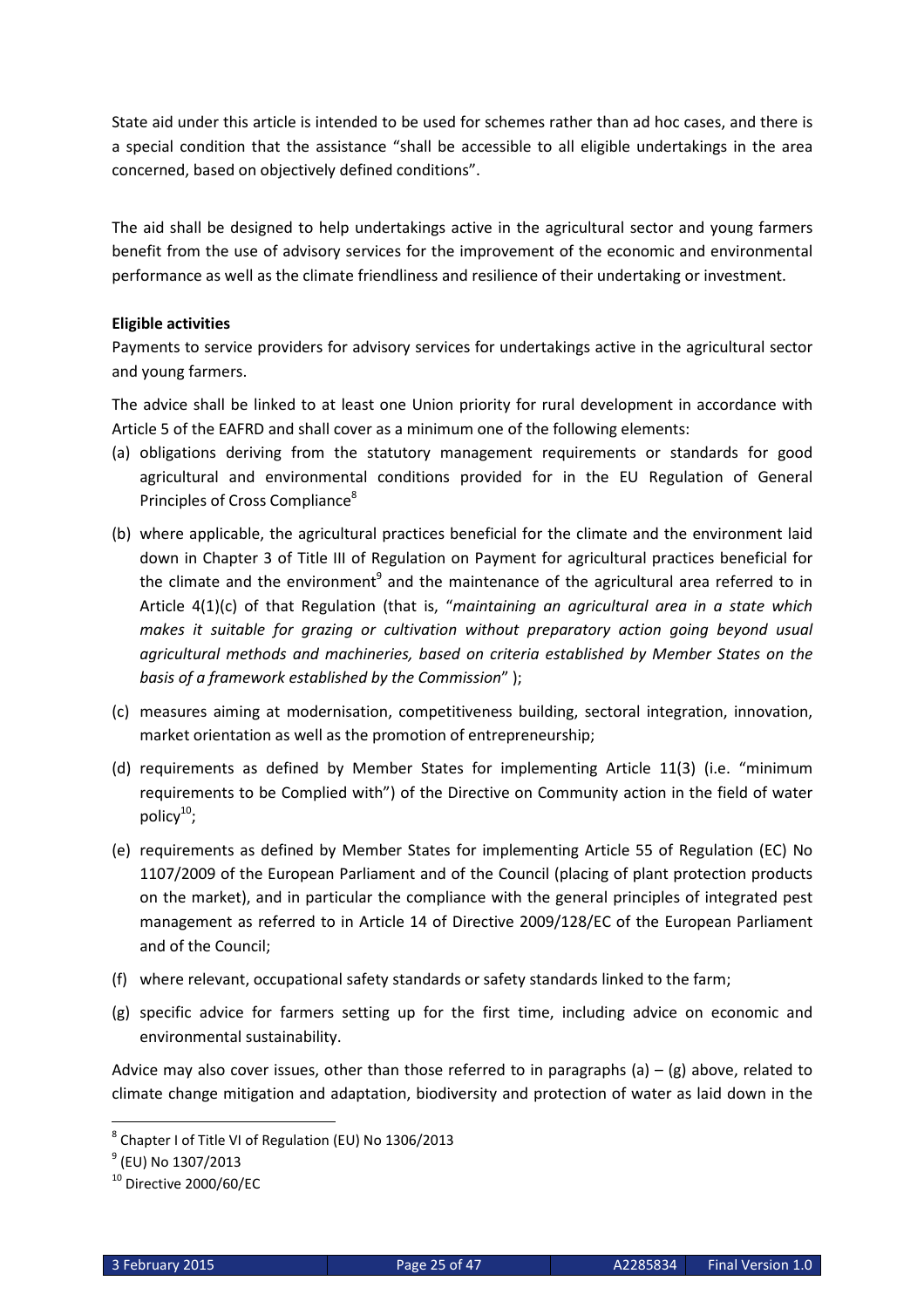EU Regulation on direct payments to farmers under the  $CAP<sup>11</sup>$  or linked to the economic and environmental performance of the agricultural holding including competitiveness aspects. This may include advice for the development of short supply chains, organic farming and health aspects of animal husbandry.

# Eligible Costs

The revenue and capital costs for the delivery of advisory services by suitably qualified service providers.

# Special conditions

- The aid shall not involve direct payments to the beneficiaries. The aid shall be paid to the advisory service provider
- The bodies selected to provide the advisory service shall have the appropriate resources in the form of regularly trained and qualified staff and advisory experience and reliability with respect to the fields they advise in.
- The provision of advisory service may be undertaken by producer groups or other organisations, regardless of their size.
- When providing advice, the provider of the advisory service shall respect the non-disclosure obligations referred to in the EU Regulation on the management of the  $CAP^{12}$
- The aid shall be accessible to all those eligible undertakings in the area concerned, based on objectively defined conditions.
- Where the provision of advisory services is undertaken by producer groups and organisations, membership of such groups or organisations shall not be a condition for access to the service. Any contribution of non-members towards the administrative costs of the group or organisation concerned shall be limited to the costs of providing the advisory service.

# Geographic eligibility

No geographic Restrictions.

# Sectoral eligibility

The aid shall not be limited to specific agricultural products and must therefore be available either to all sectors of the primary agricultural production or to the whole plant production sector or to the whole animal production sector.

# Aid limits

l

The amount of aid shall be limited to the equivalence of  $£1,500$  per advice.

# Types of assistance

Grants and loans

# Notification threshold

<sup>&</sup>lt;sup>11</sup> Annex I to Regulation (EU) No 1307/2013

 $12$  Article 13(2) of Regulation (EU) No 1306/2013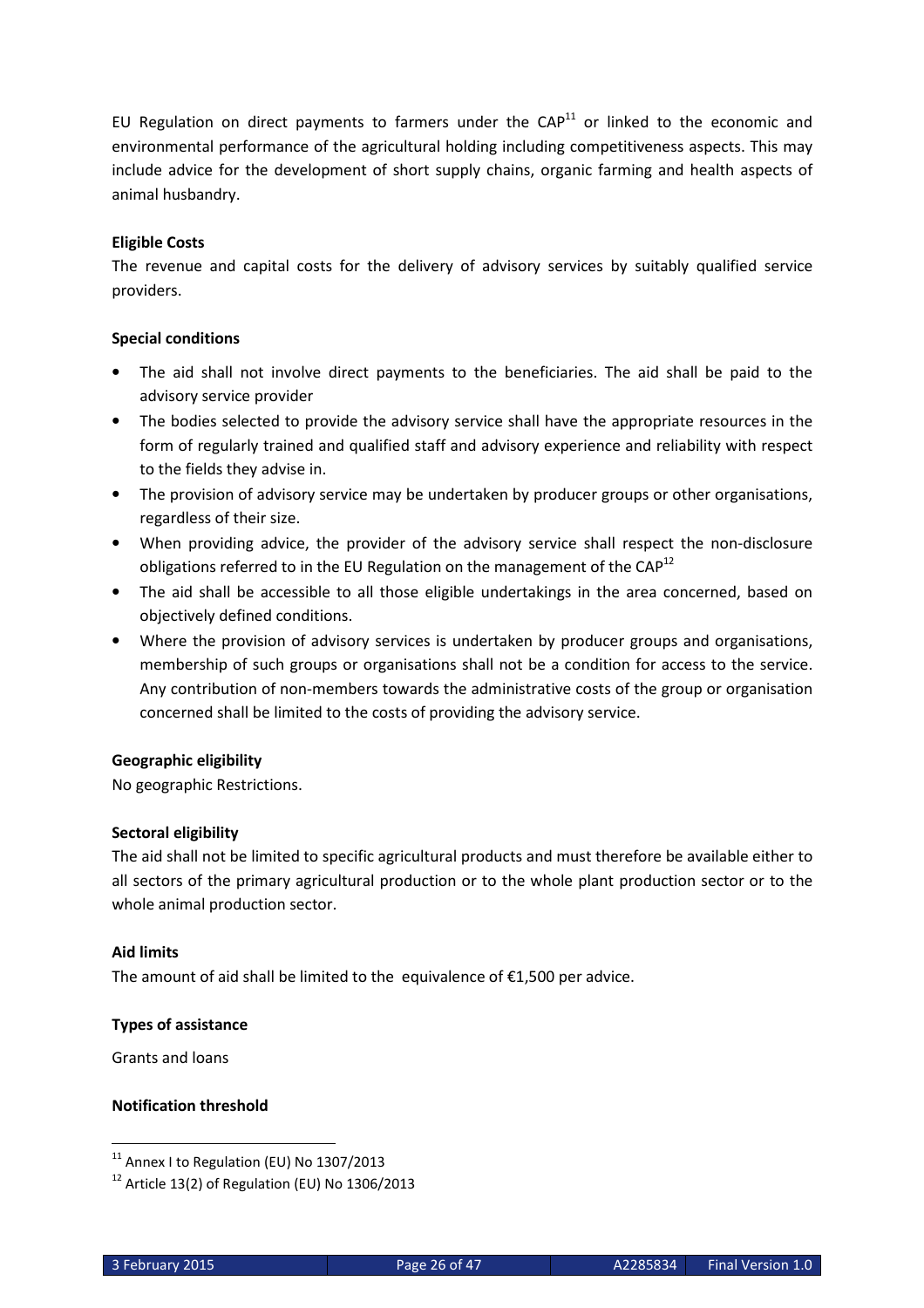No threshold has been set, although by their nature the extent of costs is likely to be limited in practice.

## Article 24 Aid for promotion measures in favour of agricultural products

## The provision of promotion activity may be by firms of any size.

State aid under this article is intended to be used for schemes rather than ad hoc cases, and there is a special condition that the assistance "shall be accessible to all eligible undertakings in the area concerned, based on objectively defined conditions".

#### Eligible activities

The aid shall cover:

- (a) the organisation of and participation in competitions, trade fairs and exhibitions;
- (b) publications aimed at raising awareness of agricultural products among the wider public.

### Eligible costs

Participation: For the organisation of and participation in competitions, trade fairs and exhibitions referred to in eligible activity (a):

- participation fees;
- travel costs and costs for the transportation of animals;
- costs of publications and websites announcing the event;
- the rent of exhibition premises and stands and costs of their installation and dismantling;
- symbolic prizes up to a value of EUR 1 000 per prize and per winner of a competition.

Publications: For publications aimed at raising awareness of agricultural products among the wider public referred to in eligible activity (b):

- costs of publications in print- and electronic media, websites, and spots in electronic media, on radio or television, aimed at presenting factual information on beneficiaries from a given region or producing a given agricultural product, provided that the information is neutral and that all beneficiaries concerned have equal opportunities to be represented in the publication;
- costs for the dissemination of scientific knowledge and factual information on:
	- i. quality schemes open to agricultural products from other Member States and third countries;
	- ii. generic agricultural products and their nutritional benefits and suggested uses for them.

#### Special conditions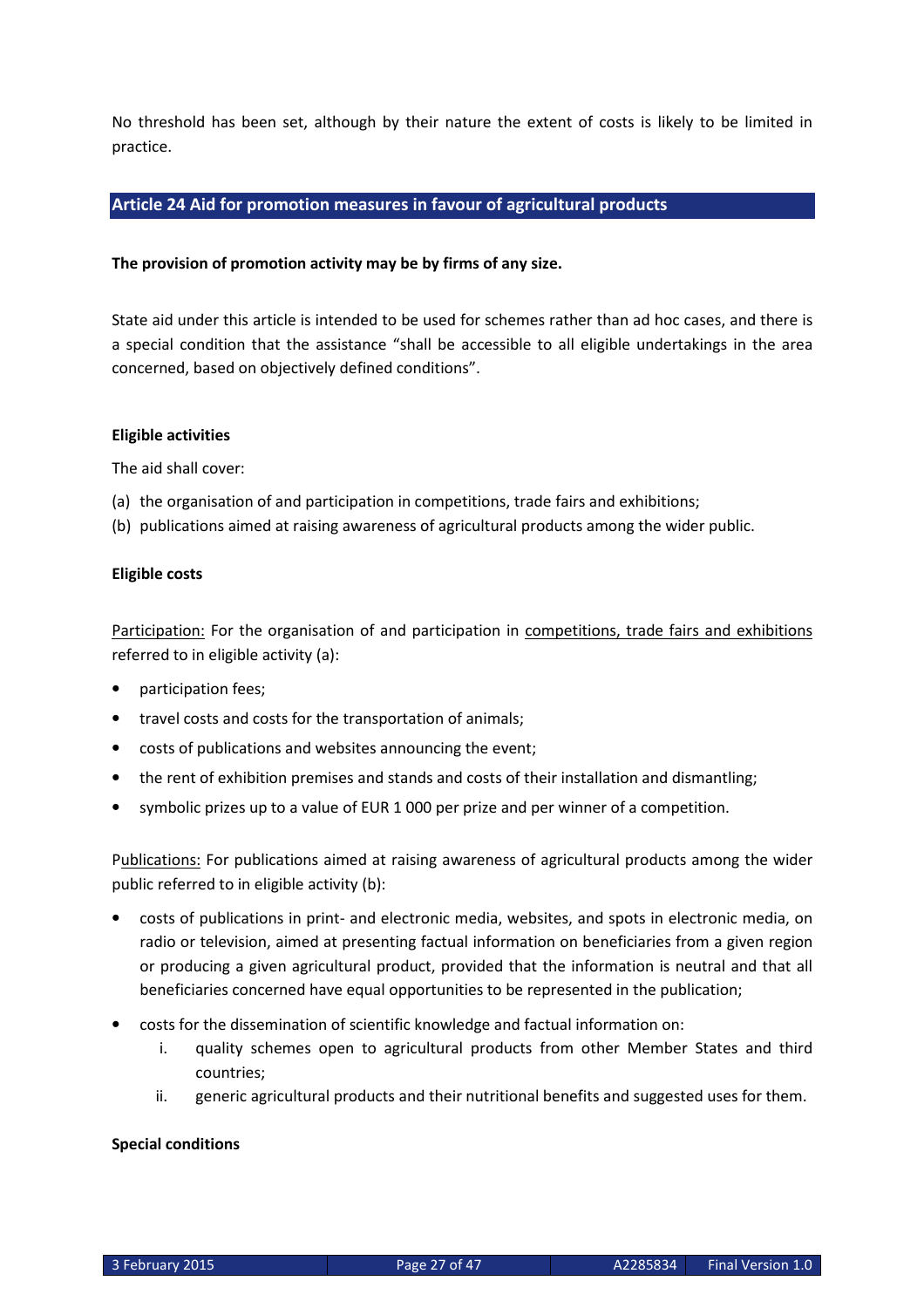Publications shall not refer to any particular undertaking, brand name or origin. However that restriction shall not apply to reference to the origin of agricultural products covered by: (a) quality schemes as recognised by EU Regulations, provided that the reference corresponds exactly to that protected by the Union; (b) quality schemes as recognised by UK authorities, provided that the reference is secondary in the message.

The aid for symbolic prizes referred to in eligible cost 1 above shall only be paid to the provider of the promotion measures if the prize has been actually awarded and upon presentation of a proof of the award.

 Aid for promotion measures (both types of eligible activity) shall be accessible to all eligible undertakings in the area concerned, based on objectively defined conditions. Where the promotion measure is undertaken by producer groups and organisations, participation shall not be subject to membership of these groups or organisations and any contribution in terms of administration fees for the group or organisation shall be limited to the cost of providing the promotion measures.

# Geographic eligibility

No geographic restrictions.

# Sectoral eligibility

The aid shall not be limited to specific agricultural products and must therefore be available either to all sectors of the primary agricultural production or to the whole plant production sector or to the whole animal production sector.

# Aid limits

The aid intensity shall be limited to 100 % of the eligible costs.

# Types of assistance

The aid shall be granted:

- (a) in kind; or
- (b) on the basis of the reimbursement of the real costs incurred by the beneficiary.

Where the aid is granted in kind the aid shall not include direct payments to the beneficiaries but shall be paid to the provider of the promotion measures.

The provision of promotion measures may be undertaken by producer groups or other organisations, regardless of their size.

# Notification threshold

No threshold has been set, although by their nature the extent of costs is likely to be limited in practice.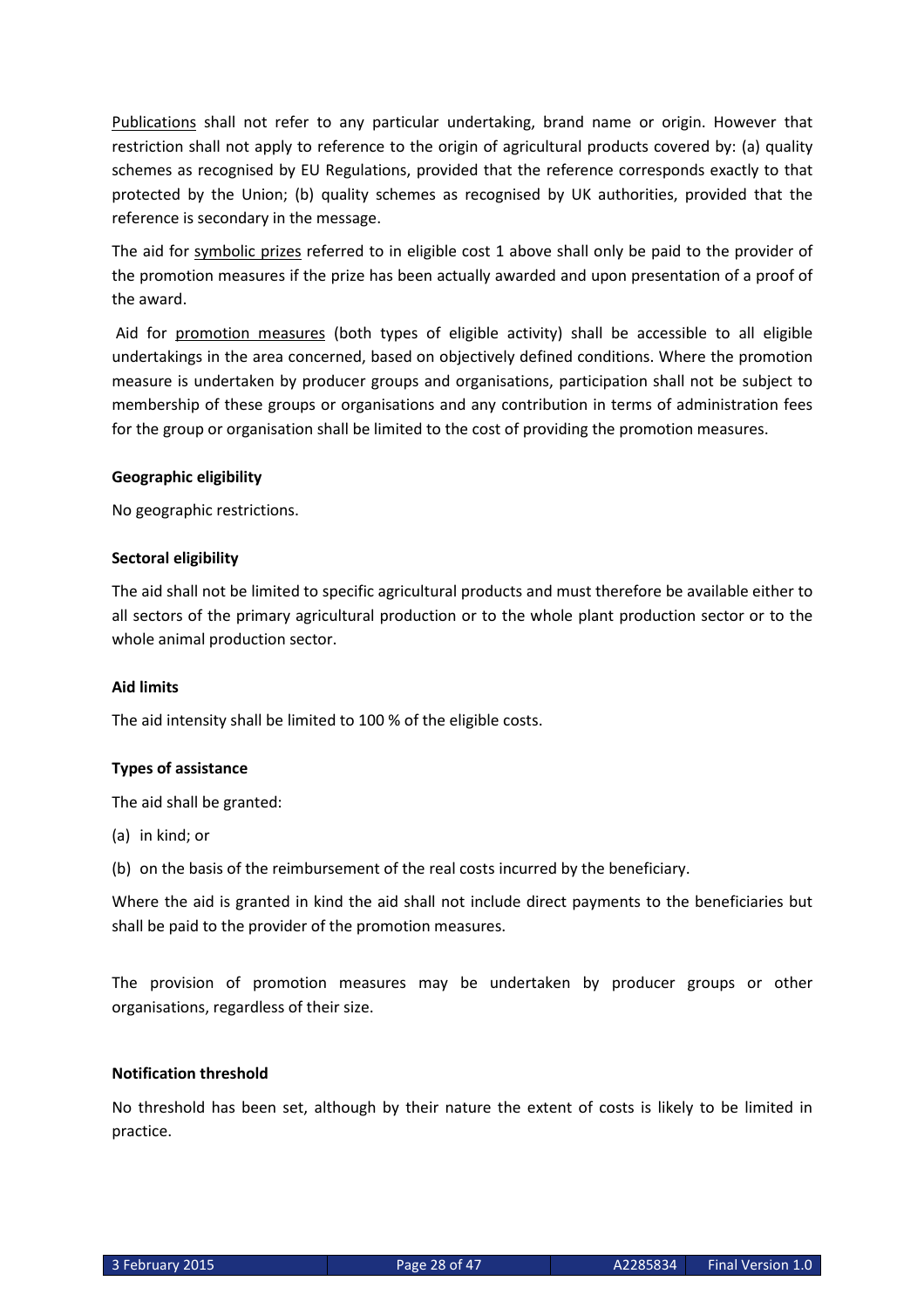# Article 29 Aid for investments in favour of the conservation of cultural and natural heritage located on agricultural holdings

## Large firms and SMEs are eligible.

## Eligible activities

The aid shall be granted for cultural and natural heritage in form of natural landscapes and buildings which is formally recognised as cultural or natural heritage by the competent public authorities.

## Eligible Costs

The aid shall cover the following eligible costs intended for the conservation of cultural and natural heritage:

- (a) investment costs in tangible assets;
- (b) capital works.

## Geographic eligibility

No geographic restrictions.

## Sectoral eligibility

The aided project shall be of interest to all undertakings active in the particular agricultural or forestry sector or sub-sector concerned.

## Aid limits

The aid intensity shall be limited to 100 % of the eligible costs. Aid for capital works shall be limited to €10,000 per year.

## Types of assistance

Grant and loan.

## Notification threshold

If the proposed State aid value (in grant equivalence terms) to a single undertaking on a single project equals or exceeds the equivalence (at the time of "granting" see Annexe 2 No. 29 for definition) of €500,000 then it must first be notified to and approved by the European Commission before a grant offer can be made by HIE.

# Article 31 Aid for research and development in the agricultural and forestry sectors

## Large firms and SMEs are eligible.

The purpose of this article is to subsidize R&D where it would be unlikely to be undertaken by a commercial undertaking, but would have general applicability for either the forestry or the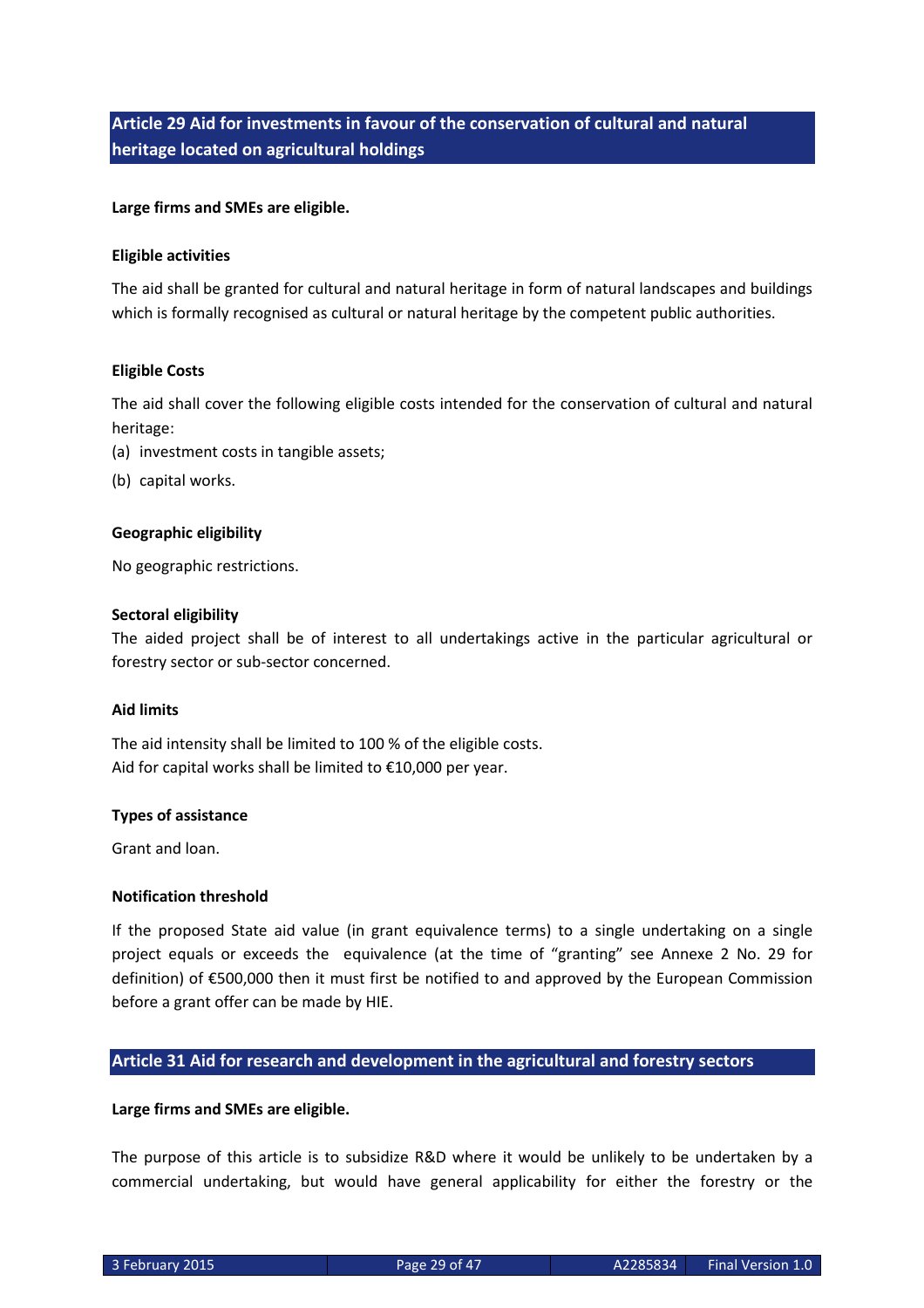agricultural sector. The aid may be granted at 100% aid intensity directly to the organisation performing the research, in return for proposals for the research and the results being publicised widely and made available at no cost.

Assistance to firms towards R&D that they may carry out or commission to improve their own business, and where they can control the use of the results, has State aid cover under HIE's general Block Exemption Scheme (Articles 25-29).

## Eligible activities

Carrying out R&D in the forestry or agricultural sectors - the definition of "R&D" is that recorded in definitions of the HIE GBE 2014-2020 Scheme and which have been added to the definition section of this document (see numbers 63 – 67).

## Eligible Costs

The eligible costs shall be the following:

- (a) personnel costs related to researchers, technicians and other supporting staff to the extent employed on the project;
- (b) costs of instruments and equipment to the extent and for the period used for the project. Where such instruments and equipment are not used for their full life for the project, only the depreciation costs corresponding to the life of the project, as calculated on the basis of generally accepted accounting principles are considered as eligible;
- (c) costs of buildings and land, to the extent and for the duration period used for the project. With regard to buildings, only the depreciation costs corresponding to the life of the project, as calculated on the basis of generally accepted accounting principles, are considered as eligible. For land, costs of commercial transfer or actually incurred capital costs are eligible;
- (d) costs of contractual research, knowledge and patents bought or licensed from outside sources at arm's length conditions, as well as costs of consultancy and equivalent services used exclusively for the project;
- (e) additional overheads and other operating expenses, including costs of materials, supplies and similar products, incurred directly as a result of the project.

## Special conditions

Aid shall be granted directly to the research and knowledge-dissemination organisation. The aid shall not involve payments to undertakings active in the agricultural sector based on the price of the agricultural products.

Prior to the date of the start of the aided project the following information shall be published on the internet:

- (a) that the aided project is to be carried out;
- (b) the goals of the aided project;
- (c) an approximate date for the publication of the results expected from the aided project;
- (d) the place of publication of the results expected from the aided project on the internet;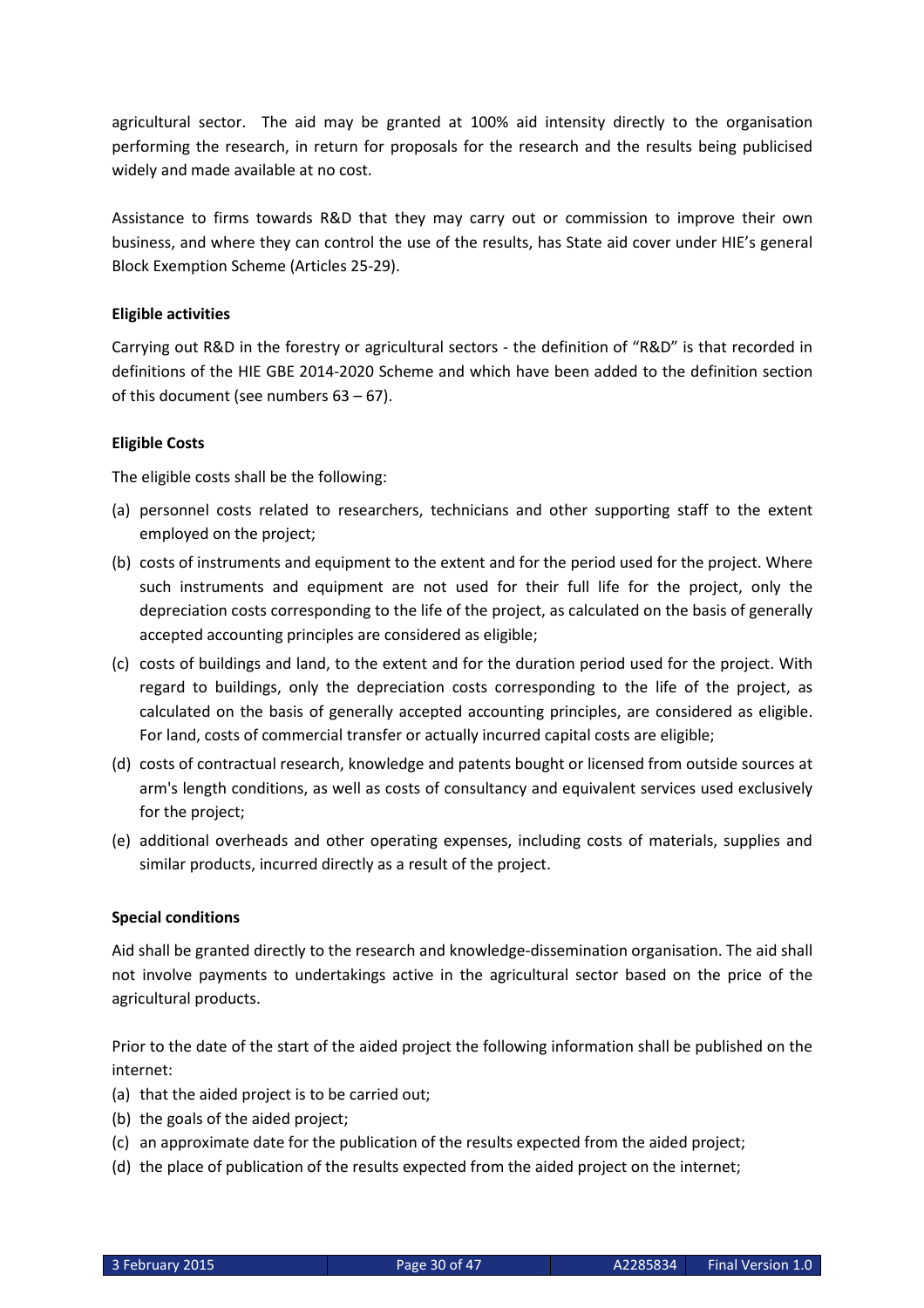(e) a reference that the results of the aided project are available to all undertakings active in the particular agricultural and forestry sector or sub-sector concerned at no cost.

The results of the aided project shall be made available on internet from the end date of the aided project or the date, on which any information concerning those results is given to members of any particular organisation, whatever comes first. The results shall remain available on internet for a period of at least 5 years starting from the end date of the aided project.

## Geographic eligibility

No geographic restrictions.

## Sectoral eligibility

The aid shall not be limited to specific agricultural products and must therefore be available either to all sectors of the primary agricultural production or to the whole plant production sector or to the whole animal production sector.

Aid limits The aid intensity shall be limited to 100 % of the eligible costs.

## Types of assistance

Loan and grant.

## Notification threshold

If the proposed State aid value (in grant equivalence terms) to a single project equals or exceeds the equivalence (at the time of "granting", see Annexe 2 No. 29 for definition) of €7.5m it must first be notified to and approved by the EC before a grant offer can be made by HIE.

# Article 38 Aid for knowledge transfer and information actions in the forestry sector

# Large firms and SMEs are eligible.

## Eligible activities

The aid shall cover:

- vocational training and skills acquisition actions, including training courses, workshops and coaching, demonstration activities and information actions.
- Aid may also cover short-term forest management exchanges and forest visits.

Bodies providing knowledge transfer and information actions shall have the appropriate capacities in the form of staff qualifications and regular training to carry out such tasks.

# Eligible Costs

The aid shall cover the following eligible costs:

(a) the costs of organising and delivering the knowledge transfer or information action;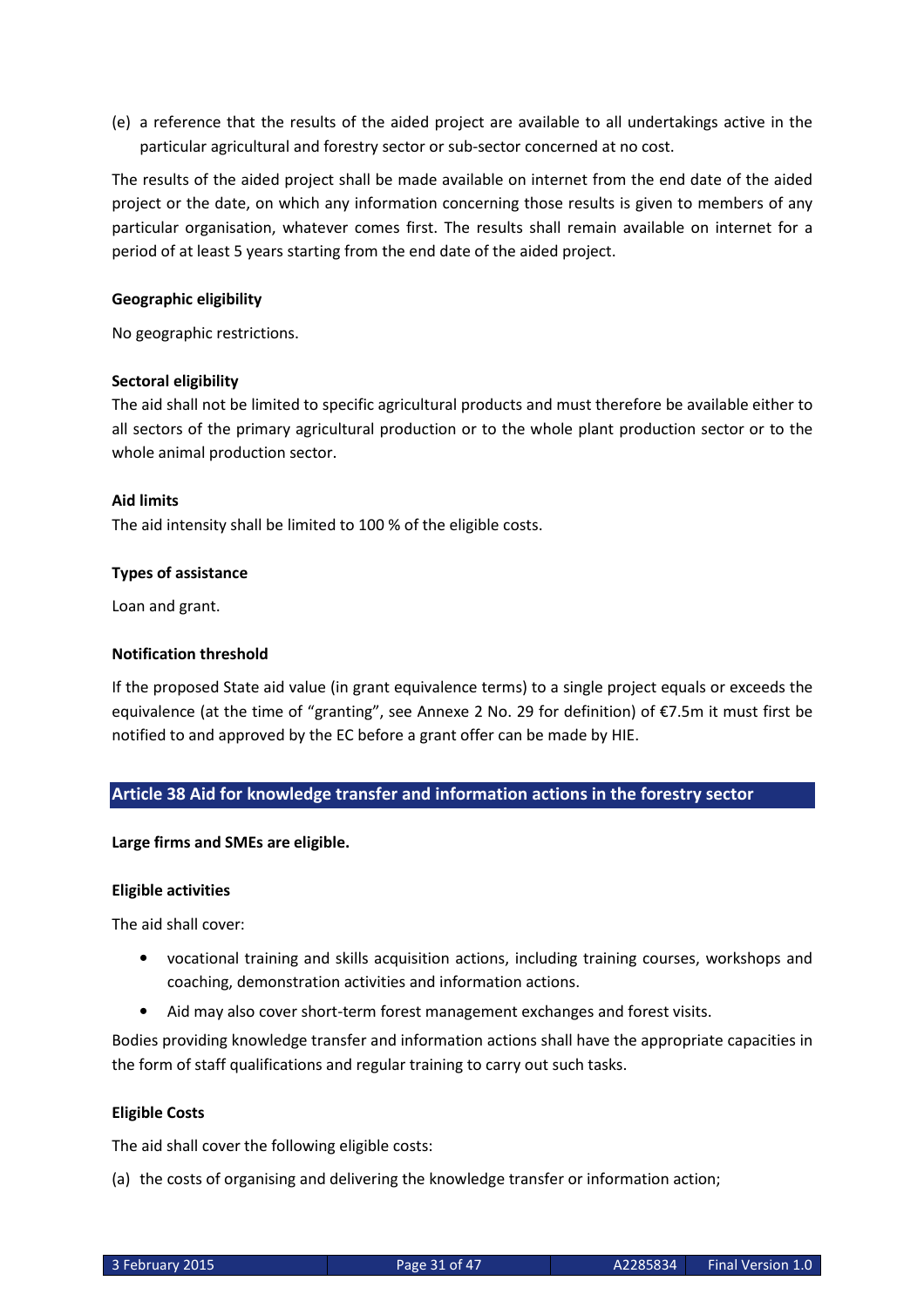- (b) in the case of demonstration projects related to investments:
	- i. the construction, acquisition, including leasing, or improvement of immovable property, with land only being eligible to an extent not exceeding 10 % of total eligible costs of the operation concerned;
	- ii. the purchase or lease purchase of machinery and equipment up to the market value of the asset;
	- iii. general costs linked to expenditure referred to in points (i) and (ii), such as architect, engineer and consultation fees, fees relating to advice on environmental and economic sustainability, including feasibility studies; feasibility studies shall remain eligible expenditure even where, based on their results, no expenditure under points (i) and (ii) is incurred;
	- iv. acquisition or development of computer software and acquisitions of patents, licenses, copyrights and trademarks;
- (c) the costs for travel, accommodation and per diem expenses of the participants.

The aid referred to in paragraph (a) and (b) above shall not involve direct payments to the beneficiaries. The aid shall be paid to the knowledge transfer and information actions provider.

## Geographic eligibility

No geographic restrictions.

## Aid limits

The aid intensity shall be limited to 100 % of the eligible costs.

# Types of assistance

Grant and loan.

# Notification threshold

No threshold has been set, although by their nature the extent of costs is likely to be limited in practice.

# Article 39 Aid for advisory services in the forestry sector

## Large firms and SMEs are eligible.

Aid shall be granted to the providers of advisory services for forest holders and other land managers in order to improve the economic and environmental performance and climate friendliness and resilience of their holdings, enterprise or investment.

## Eligible activities

Providing advisory services.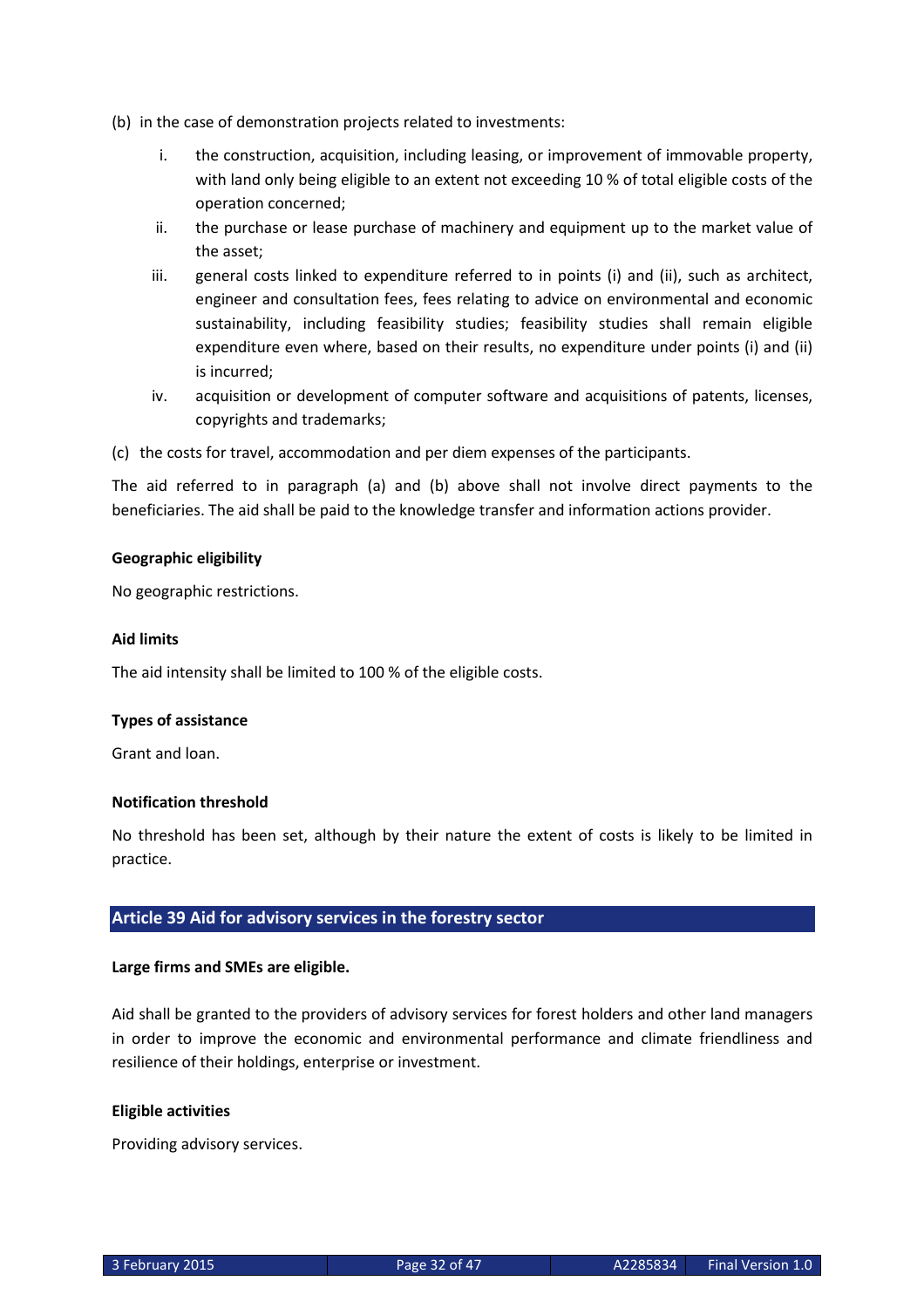Where justified and appropriate, the advice may be partly provided in group, while taking into account the situation of the individual beneficiaries of the advisory services.

## Eligible Costs

Actual costs of providing the service.

## Special conditions

The advice shall cover as a minimum issues related to the implementation of Directives 92/43/EEC on the conservation of natural habitats and of wild fauna and flora, Directive 2000/60/EC (a framework for Community action in the field of water policy) and Directive 2009/147/EC (the conservation of wild birds).

The aid shall not involve direct payments to the beneficiaries. The aid shall be paid to the provider of the advisory services.

The provider of advisory service shall have the appropriate resources in the form of regularly trained and qualified staff and advisory experience and reliability with respect to the fields they advise in. When providing advice, the provider of advisory services shall respect the non-disclosure obligations referred to in Article 13(2) of the EU Regulation on management of the  $CAP^{13}$ , i.e.

"Member States shall ensure the separation between advice and checks. In that respect, and without prejudice to national law concerning public access to documents, Member States shall ensure that the selected and designated bodies as referred to in Article 12(1) do not disclose any personal or individual information or data they obtain in the course of their advisory activity to persons other than the beneficiary who is managing the holding concerned, with the exception of any irregularity or infringement found in the course of their activity which is covered by an obligation laid down in Union or national law to inform a public authority, in particular in the case of criminal offences."

## Geographic eligibility

No geographic restrictions.

## Aid limits

The aid shall be limited to the equivalence of €1,500 per advice.

## Types of assistance

Grant and loan.

## Notification threshold

No threshold has been set, although by their nature the extent of costs is likely to be limited in practice.

 $\overline{\phantom{0}}$ 

<sup>13</sup> (EU) No 1306/2013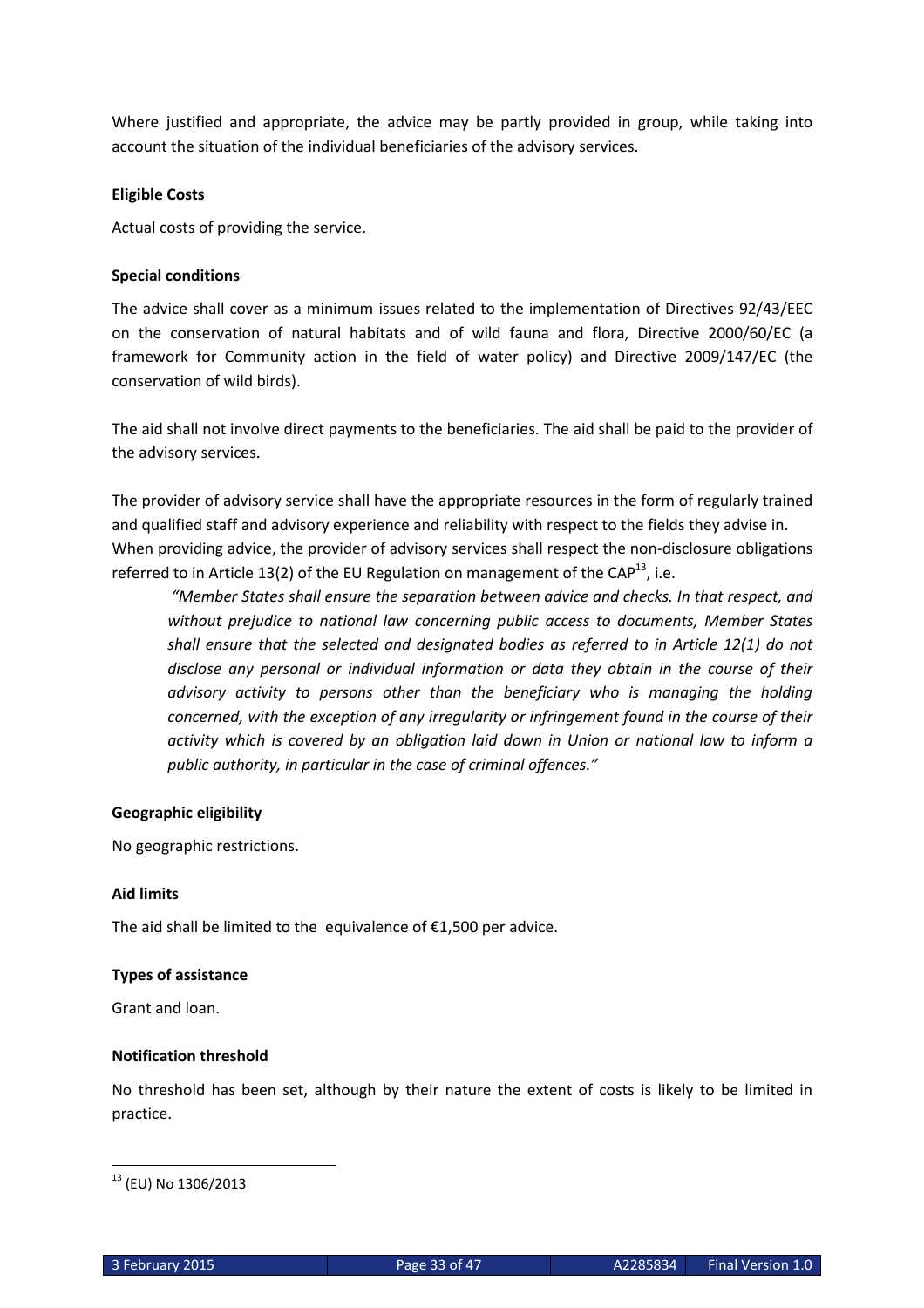# Article 43 Aid for forestry land consolidation

Aid granted to private forestry holders that are SMEs to help bring together into one holding several disparate pieces of land.

## Eligible activities

Bringing together into one holding several disparate pieces of land.

## Eligible Costs

Limited to the legal and administrative costs, including survey costs.

## Geographic eligibility

No geographic restrictions.

## Aid limits

Up to 100 % of the real costs incurred.

# Types of assistance

Grant and loan.

# Notification threshold

No threshold has been set, although by their nature the extent of costs is likely to be limited in practice.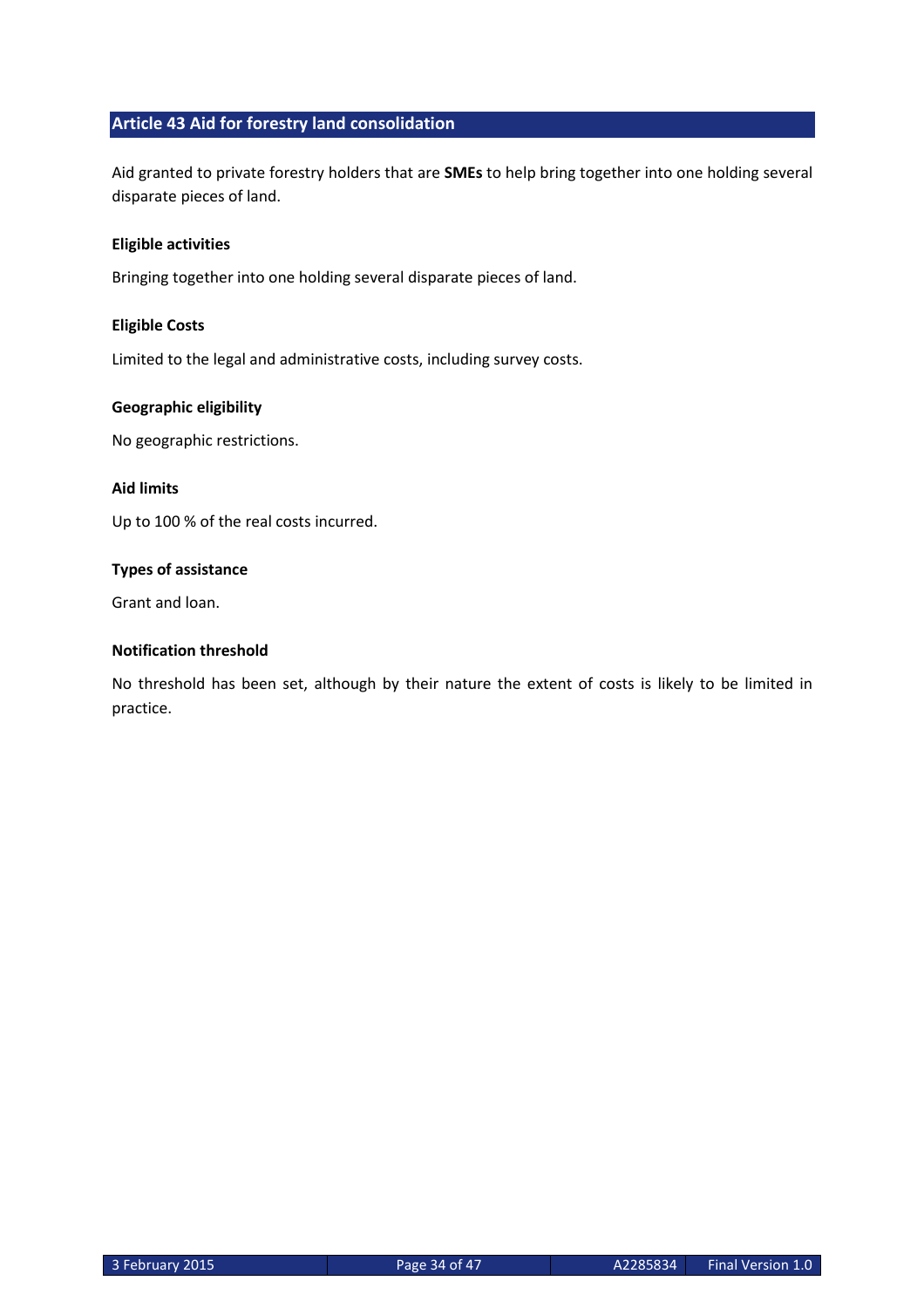# Annex 1 – Definition of Annex 1 Goods as per the EU Treaty

State aid for production, processing and marketing of these products may be given under the rules for agriculture and fisheries. The processing of these products into products not on this list may be assisted under the HIE GBE Scheme.

- Live Animals
- Meat and edible meat offal
- Fish, crustaceans and molluscs
- Dairy produce; birds' eggs; natural honey
- Guts, bladders and stomachs of animals (other than fish), whole and pieces thereof
- Animal products not elsewhere specified or included; dead animals, unfit for human consumption
- Live trees and other plants; bulbs, roots and the like; cut flowers and ornamental foliage
- Edible vegetables and certain roots and tubers
- Edible fruit and nuts; peel of melons or citrus fruit
- Coffee, tea and spices, excluding maté
- **Cereals**
- Products of the milling industry; malt and starches; gluten; inulin
- Oil seeds and oleaginous fruit; miscellaneous grains, seeds and fruit; industrial and medical plants; straw and fodder
- Pectin
- Lard and other rendered pig fat; rendered poultry fat
- Unrendered fats of bovine cattle, sheep or goats; tallow (including 'premier jus') produced from those fats
- Lard stearin, oleostearin and tallow stearin; lard oil, oleo-oil and tallow oil, not emulsified or mixed or prepared in any way
- Fats and oil, of fish and marine mammals, whether or not refined
- Fixed vegetable oils, fluid or solid, crude, refined or purified
- Animal or vegetable fats and oils, hydrogenated, whether or not refined, but not further prepared
- Margarine, imitation lard and other prepared edible fats
- Residues resulting from the treatment of fatty substances or animal or vegetable waxes
- Preparations of meat, of fish, of crustaceans or molluscs
- Beet sugar and cane sugar, solid
- Other sugars; sugar syrups; artificial honey (whether or not mixed with natural honey); caramel
- Molasses, whether or not decolourised
- Flavoured or coloured sugars, syrups and molasses, but not including fruit juices containing added sugar in any proportion
- Cocoa beans, whole or broken, raw or roasted
- Cocoa shells, husks, skins and waste
- Preparations of vegetables, fruit or other parts of plants
- Grape must, in fermentation or with fermentation arrested otherwise than by the addition of alcohol
- Wine of fresh grapes; grape must with fermentation arrested by the addition of alcohol
- Other fermented beverages (for example, cider, perry and mead)
- Ethyl alcohol or neutral spirits, whether or not denatured, of any strength, obtained from agricultural products listed in Annex I to the Treaty, excluding liqueurs and other spirituous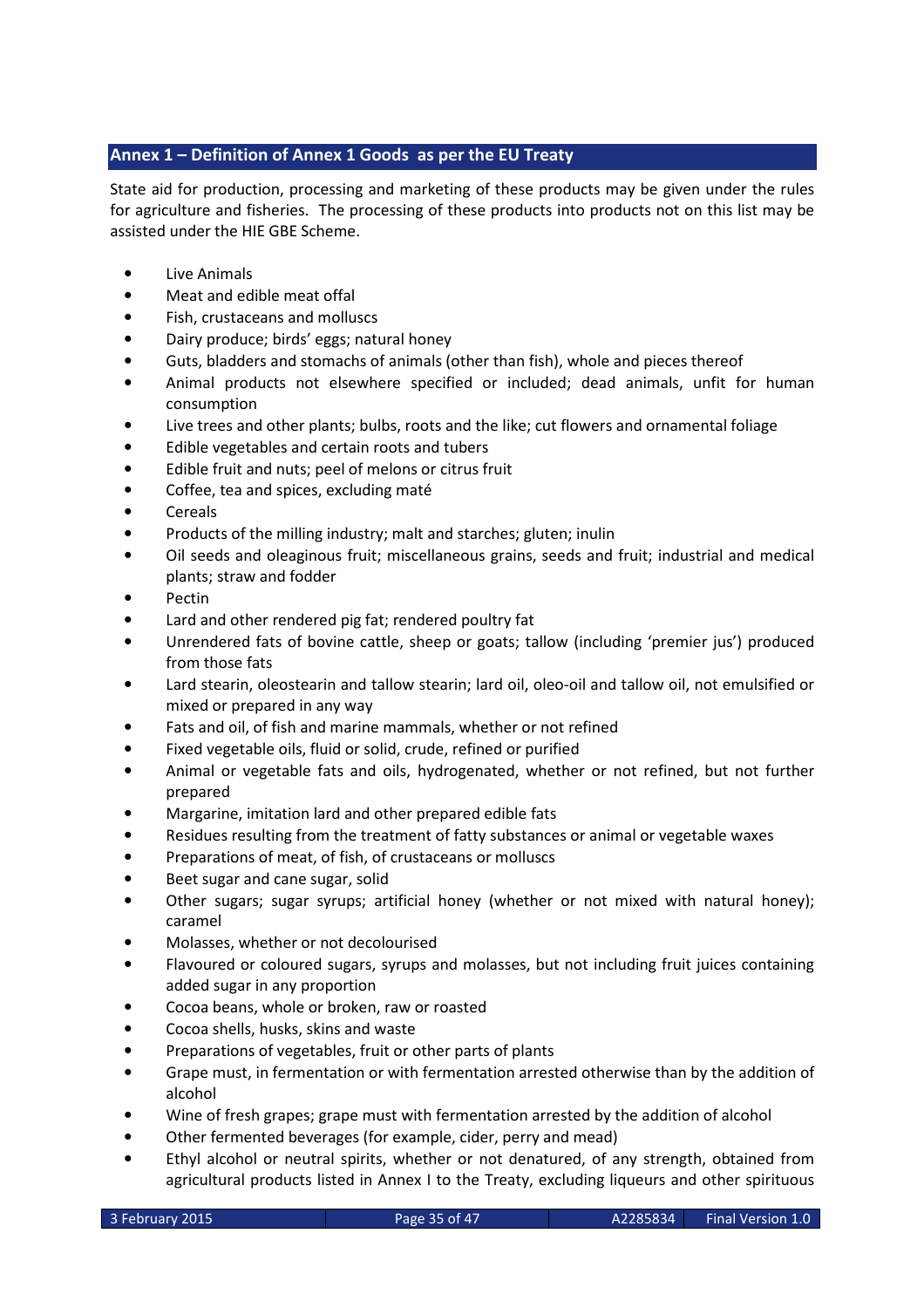beverages and compound alcoholic preparations (known as 'concentrated extracts') for the manufacture of beverages

- Vinegar and substitutes for vinegar
- Residues and waste from the food industries; prepared animal fodder
- Unmanufactured tobacco, tobacco refuse
- Natural cork, unworked, crushed, granulated or ground; waste cork
- Flax, raw or processed but not spun; flax tow and waste (including pulled or garnetted rags)
- True hemp (Cannabis sativa), raw or processed but not spun; tow and waste of true hemp (including pulled or garnetted rags or ropes)

# Non-Annex I goods

It is not possible to provide an exclusive definition of the term 'non-Annex I good' since it represents all goods not listed in Annex I of the Treaty, i.e. those which are made by processing the agricultural products listed in the basic agricultural product regulations. Thus it covers the vast majority of manufactured foods.

As a general rule it can be taken to include:

- ethnic and ready meals bakery products
- 
- 
- chocolate confectionery malt extract
- 
- 
- 
- 
- 
- 
- sauces soups
- 
- spirits beer
- 
- flavoured yoghurts **Fig. 2.1.** Frozen sweet corn
- some types of margarine **•** sugar confectionery
	-
- pasta breakfast cereals
- ice cream entry the set of the set of the set of the bread
- biscuits **•** sandwiches
- snack products **•** frozen deserts
- pizzas potato crisps
- tinned sweet corn **•** peanut butter
	-
- mineral water **•** soft drinks
	-

However, the following goods are specifically excluded from 'non-Annex I goods' (and thus are considered Annex I goods):

- Those goods covered by the processed fruit and vegetable regime (e.g. orange juice, tomato paste)
- Those first-stage processed products listed in the Annex I regimes (e.g. butter cheese, jam flour)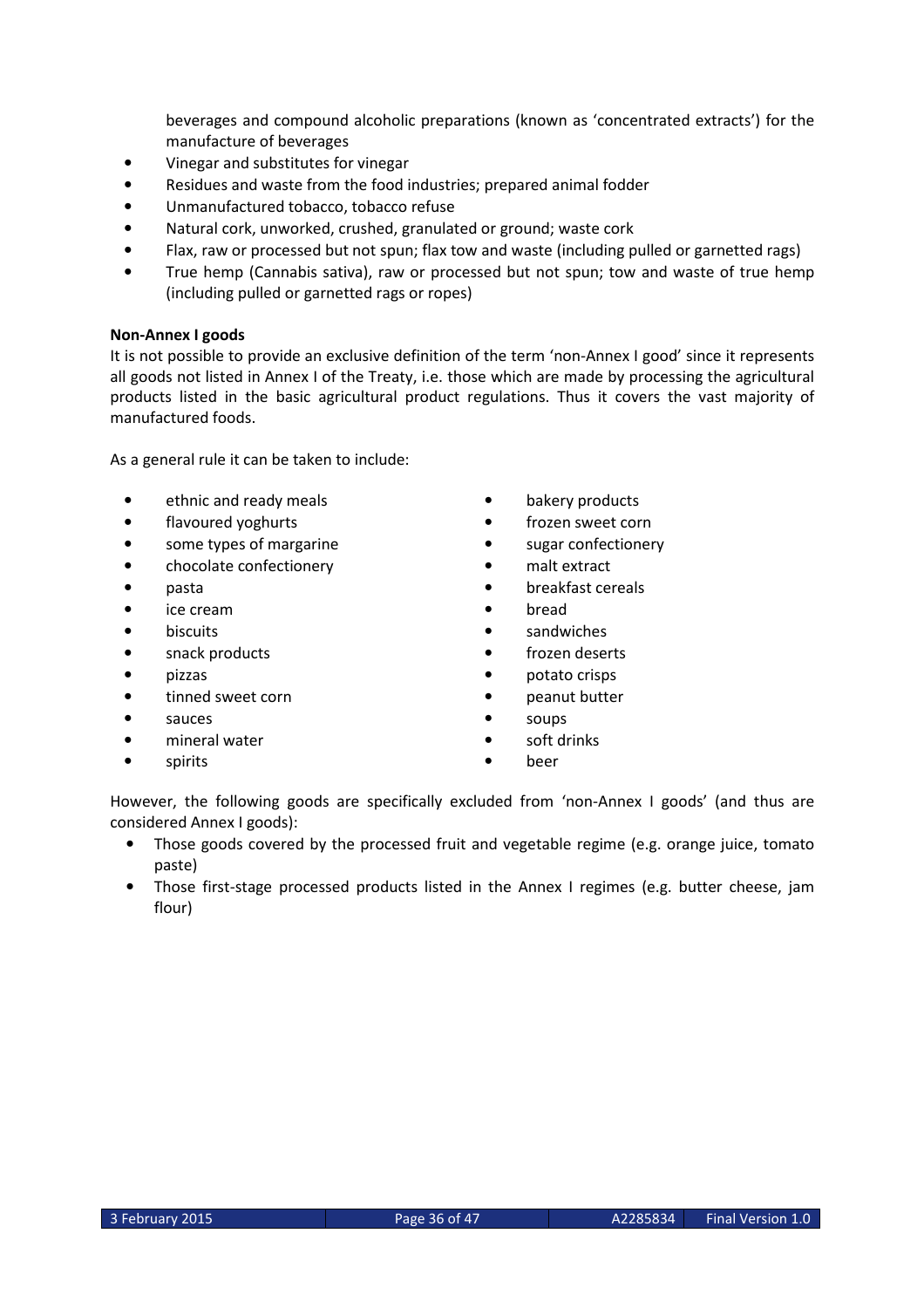# Annex 2 – General Definitions in the HIE ABE Scheme

- 1. 'aid' means any measure that is State aid by virtue of fulfilling all the criteria laid down in Article 107(1) of the Treaty;
- 2. 'SME' or 'micro, small and medium-sized enterprises' means undertakings fulfilling the criteria laid down in Annex 3;
- 3. 'agricultural sector' means all undertakings active in primary agricultural production, processing and marketing of agricultural products;
- 4. 'agricultural product' means the products listed in Annex I, except the fishery and aquaculture products listed in Annex I to Regulation (EU) No 1379/2013 of the European Parliament and of the Council  $(^{14})$ ;
- 5. 'primary agricultural production' means the production of products of the soil and of stock farming, listed in Annex I, without performing any further operation changing the nature of such products;
- 6. 'processing of agricultural products' means any operation on an agricultural product resulting in a product which is also an agricultural product, except on-farm activities necessary for preparing an animal or plant product for first sale;
- 7. 'marketing of agricultural products' means holding or display with a view to sale, offering for sale, delivery or any other manner of placing on the market, except the first sale by a primary producer to resellers or processors and any activity preparing a product for such first sale; a sale by a primary producer to final consumers is considered as marketing of agricultural products if it takes place in separate premises reserved for that purpose;
- 8. 'agricultural holding' means a unit comprising of land, premises and facilities used for primary agricultural production;
- 9. 'natural disasters' means earthquakes, avalanches, landslides and floods, tornadoes, hurricanes, volcanic eruptions and wild fires of natural origin;
- 10. 'aid scheme' means any act on the basis of which, without further implementing measures being required, individual aid awards may be made to undertakings defined within the act in a general and abstract manner and any act on the basis of which aid which is not linked to a specific project may be granted to one or several undertakings for an indefinite period of time and for an indefinite amount;
- 11. 'evaluation plan' means a document containing at least the following minimum elements: the objectives of the aid scheme to be evaluated; the evaluation questions; the result indicators; the envisaged methodology to conduct the evaluation; the data collection requirements; the

 $\overline{a}$ 

<sup>&</sup>lt;sup>14</sup> 1.7.2014 L 193/15 Official Journal of the European Union EN (1)Regulation (EU) No 1379/2013 of the European Parliament and of the Council on the common organisation of the markets in fishery and aquaculture products, amending Council Regulations (EC) No 1184/2006 and (EC) No 1224/2009 and repealing Council Regulation (EC) No 104/2000 (OJ L 354, 28.12.2013, p. 1).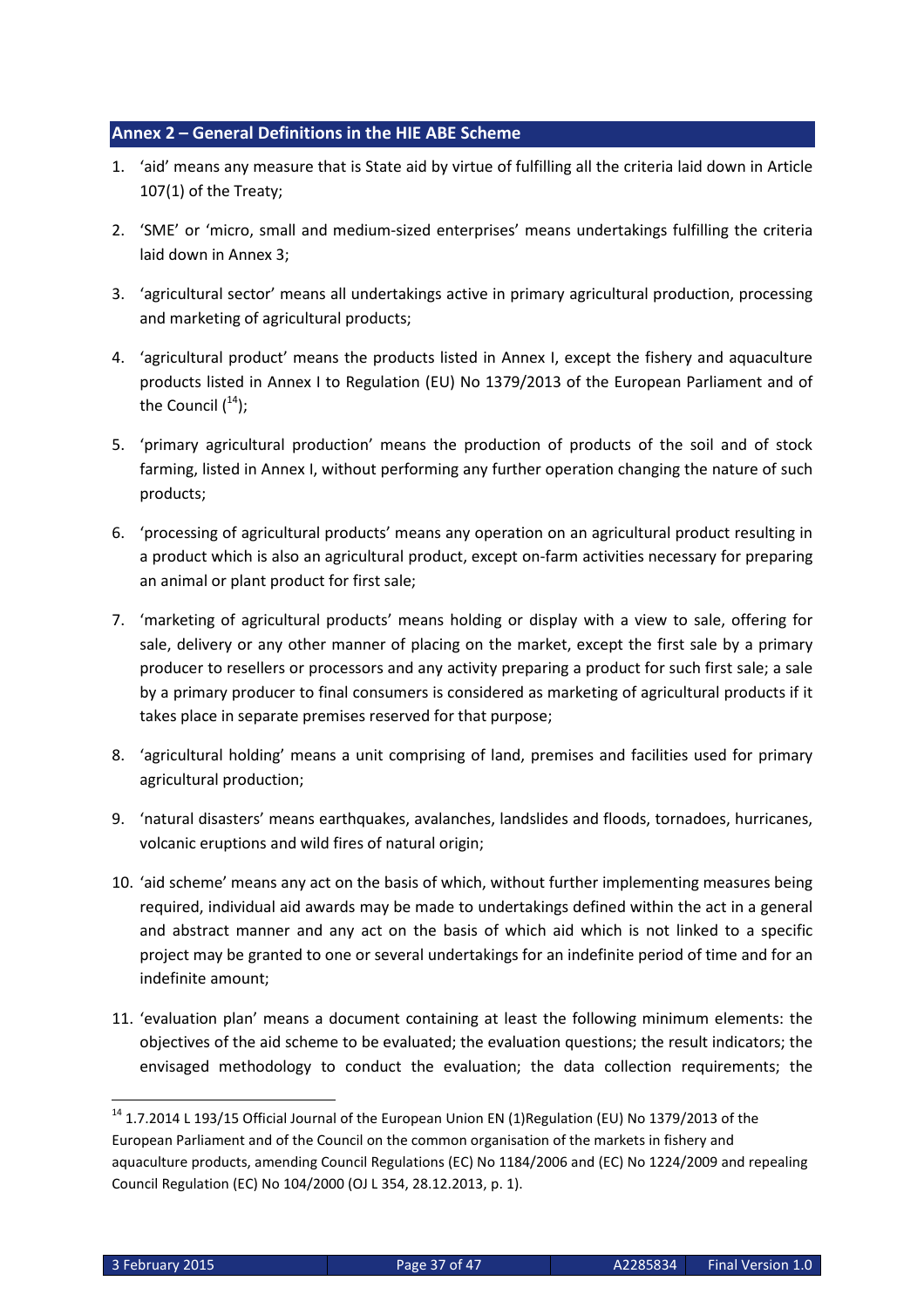proposed timing of the evaluation, including the date of submission of the final evaluation report; the description of the independent body conducting the evaluation or the criteria that will be used for its selection and the modalities for ensuring the publicity of the evaluation;

- 12. 'individual aid' means: (a) ad hoc aid; and (b) awards of aid to individual beneficiaries on the basis of an aid scheme;
- 13. 'ad hoc aid' means aid not granted on the basis of an aid scheme;
- 14. 'undertaking in difficulty' means an undertaking in respect of which at least one of the following circumstances occurs:
	- a. in the case of a limited liability company (other than an SME that has been in existence for less than three years), where more than half of its subscribed share capital has disappeared as a result of accumulated losses. This is the case when deduction of accumulated losses from reserves (and all other elements generally considered as part of the own funds of the company) leads to a negative cumulative amount that exceeds half of the subscribed share capital. For the purposes of this provision, 'limited liability company' refers in particular to the types of company mentioned in Annex I of Directive 2013/34/EU of the European Parliament and of the Council  $(^{15})$  and 'share capital' includes, where relevant, any share premium;
	- b. in the case of a company where at least some members have unlimited liability for the debt of the company (other than an SME that has been in existence for less than three), where more than half of its capital as shown in the company accounts has disappeared as a result of accumulated losses. For the purposes of this provision, 'a company where at least some members have unlimited liability for the debt of the company' refers in particular to the types of company mentioned in Annex II to Directive 2013/34/EU;
	- c. where the undertaking is subject to collective insolvency proceedings or fulfils the criteria under its domestic law for being placed in collective insolvency proceedings at the request of its creditors;
	- d. where the undertaking has received rescue aid and has not yet reimbursed the loan or terminated the guarantee, or has received restructuring aid and is still subject to a restructuring plan;
	- e. in the case of an undertaking that is not an SME, where, for the past two years:
		- i. the undertaking's book debt to equity ratio has been greater than 7,5 and
		- ii. the undertaking's EBITDA interest coverage ratio has been below 1,0;

 $\overline{a}$ 

<sup>15</sup> Directive 2013/34/EU of the European Parliament and of the Council of 26 June 2013 on the annual financial statements, consolidated financial statements and related reports of certain types of undertakings, amending Directive 2006/43/EC of the European Parliament and of the Council and repealing Council Directives 78/660/EEC and 83/349/EEC (OJ L 182, 29.6.2013, p. 19).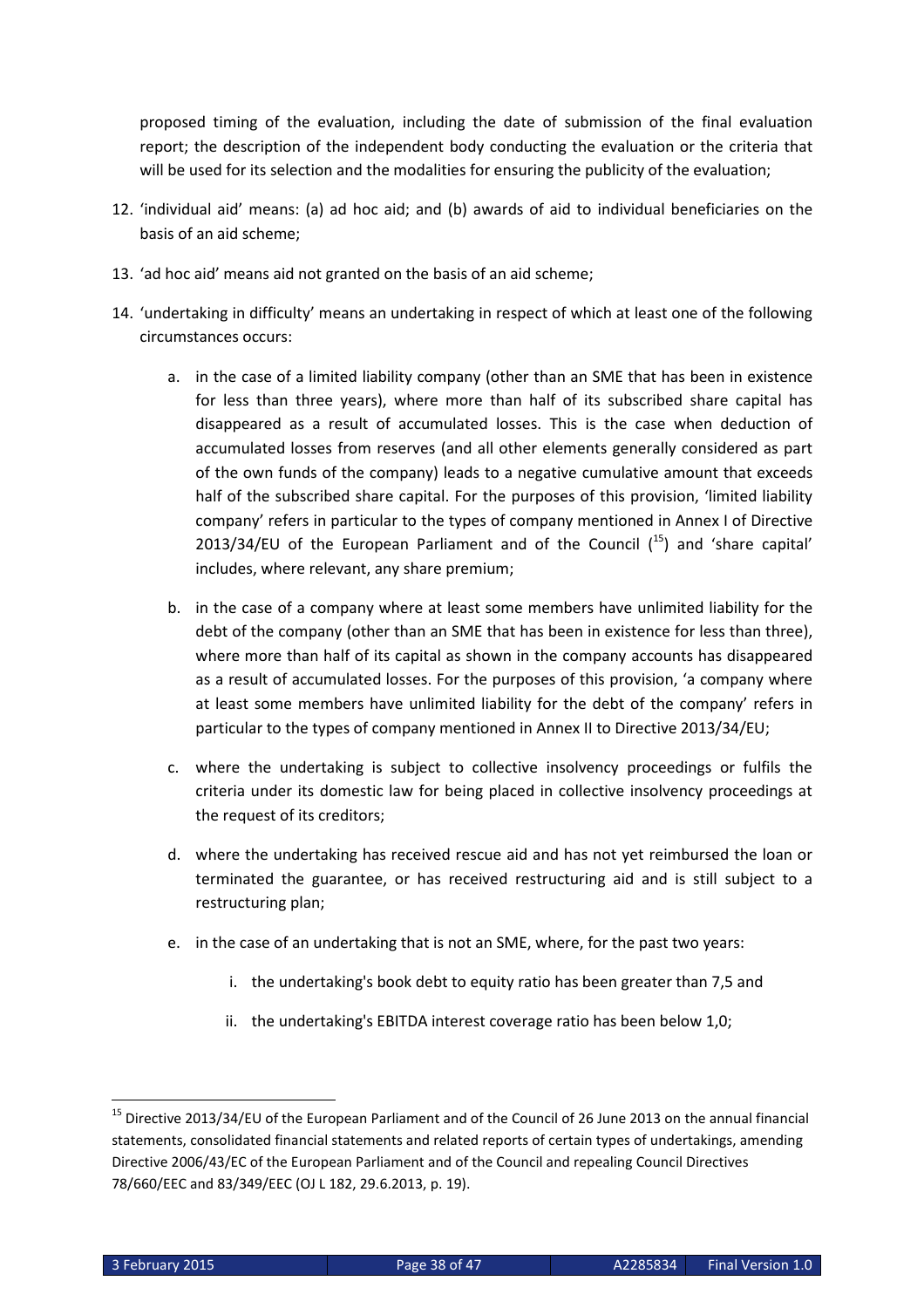- 15. 'fallen stock' means animals which have been killed by euthanasia with or without a definite diagnosis or which have died, including stillborn and unborn animals, on a farm or on any premises or during transport, but which have not been slaughtered for human consumption;
- 16. 'adverse climatic event which can be assimilated to a natural disaster' means unfavourable weather conditions such as frost, storms and hail, ice, heavy or persistent rain or severe drought which destroy more than 30 % of the average of the production calculated on the basis of:
	- a. the preceding three-year period; or
	- b. a three-year average based on the preceding five-year period, excluding the highest and the lowest entry;
- 17. 'other adverse climatic events' means unfavourable weather conditions which do not meet the conditions of Article 2(16) of this Regulation;
- 18. 'plant pest' means harmful organisms as defined in Article 2(1)(e) of Council Directive 2000/29/EC  $(^{16})$ ;
- 19. 'catastrophic event' means an unforeseen event of biotic or abiotic nature caused by human action that leads to important disturbances of forest structures, eventually causing important economic damage to the forest sectors;
- 20. 'gross grant equivalence' means the amount of the aid if it had been provided in the form of a grant to the beneficiary, before any deduction of tax or other charges);
- 21. 'tangible assets' means assets consisting of land, buildings and plant, machinery and equipment;
- 22. 'intangible assets' means assets that do not have a physical or financial embodiment such as patents, licences, know-how or other intellectual property;
- 23. 'agroforestry systems' means land use systems where trees are grown in combination with agriculture on the same land;
- 24. 'repayable advance' means a loan for a project which is paid in one or more instalments and the conditions for the reimbursement of which depend on the outcome of the project;
- 25. 'start of works on the project or activity' means the earlier of either the start of the activities or the construction works relating to the investment, or the first legally binding commitment to order equipment or employ services or any other commitment that makes the project or activity irreversible; buying land and preparatory works such as obtaining permits and conducting feasibility studies are not considered start of works or activity;
- 26. 'large enterprises' means undertakings not fulfilling the criteria laid down in Annex 3;

<sup>&</sup>lt;sup>16</sup> Council Directive 2000/29/EC of 8 May 2000 on protective measures against the introduction into the Community of organisms harmful to plants or plant products and against their spread within the Community (OJ L 169, 10.7.2000, p. 1).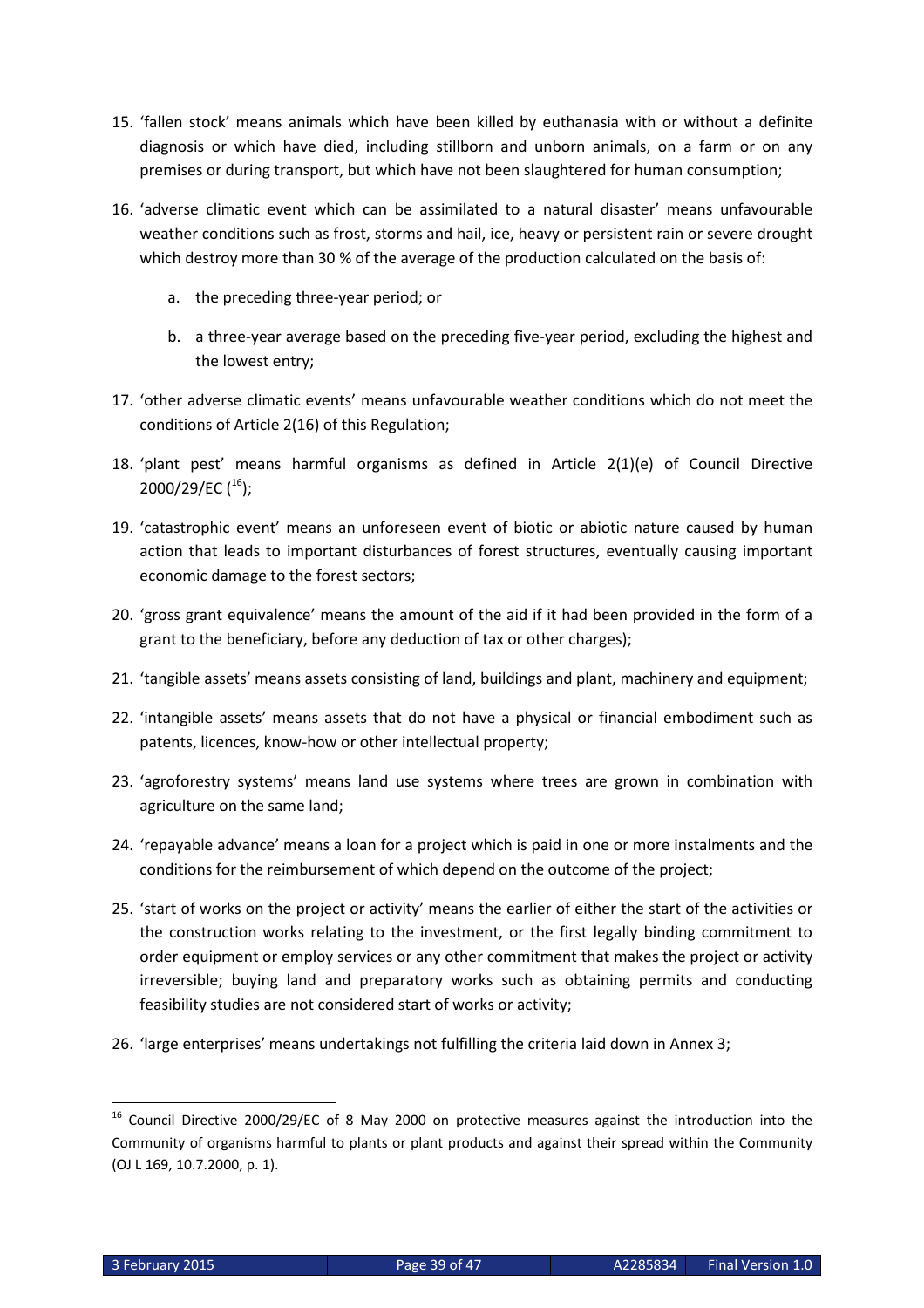- 27. 'fiscal successor scheme' means a scheme in the form of tax advantages which constitutes an amended version of a previously existing scheme in the form of tax advantages and which replaces it;
- 28. 'aid intensity' means the gross aid amount expressed as a percentage of the eligible costs, before any deduction of tax or other charge;
- 29. 'date of granting the aid' means the date when the legal right to receive the aid is conferred on the beneficiary under the applicable national legal regime;
- 30. 'Union standard' means mandatory standard laid down in Union legislation setting the level which individual undertakings must achieve, in particular as regards the environment, hygiene and animal welfare; however, standards or targets set at Union level which are binding for Member States but not for individual undertakings are not deemed to be Union standards;
- 31. 'rural development programme' means rural development programme as provided for in Article 6(1) of Regulation (EU) No 1305/2013;
- 32. 'non-productive investment' means investment which does not lead to a significant increase in the value or profitability of the holding;
- 33. 'investments to comply with an Union standard' means investments made to comply with an Union standard after the expiry of the transitional period provided for in Union legislation;
- 34. 'young farmer' means a person who is no more than 40 years of age on the date of submitting the aid application, possesses adequate occupational skills and competences and is setting up for the first time in an agricultural holding as a head of that holding;
- 35. 'outermost regions' means the regions referred to in the first paragraph of Article 349 of the Treaty;
- 36. 'smaller Aegean islands' means the smaller islands referred to in Article 1(2) of Regulation (EU) No 229/2013 of the European Parliament and of the Council  $(^{17})$ ;
- 37. 'less developed regions' means regions where the gross domestic product (GDP) per capita is less than 75 % of average GDP of the EU-27;
- 38. 'EU-25' means the 25 Member States of the Union who were Member States of the Union in May 2005
- 39. 'EU-27' means the 27 Member States of the Union who were Member States of the Union in January 2007;

<sup>&</sup>lt;sup>17</sup> Regulation (EU) No 229/2013 of the European Parliament and of the Council of 13 March 2013 laying down specific measures for agriculture in favour of the smaller Aegean islands and repealing Council Regulation (EC) No 1405/2006 (OJ L 78, 20.3.2013, p. 41).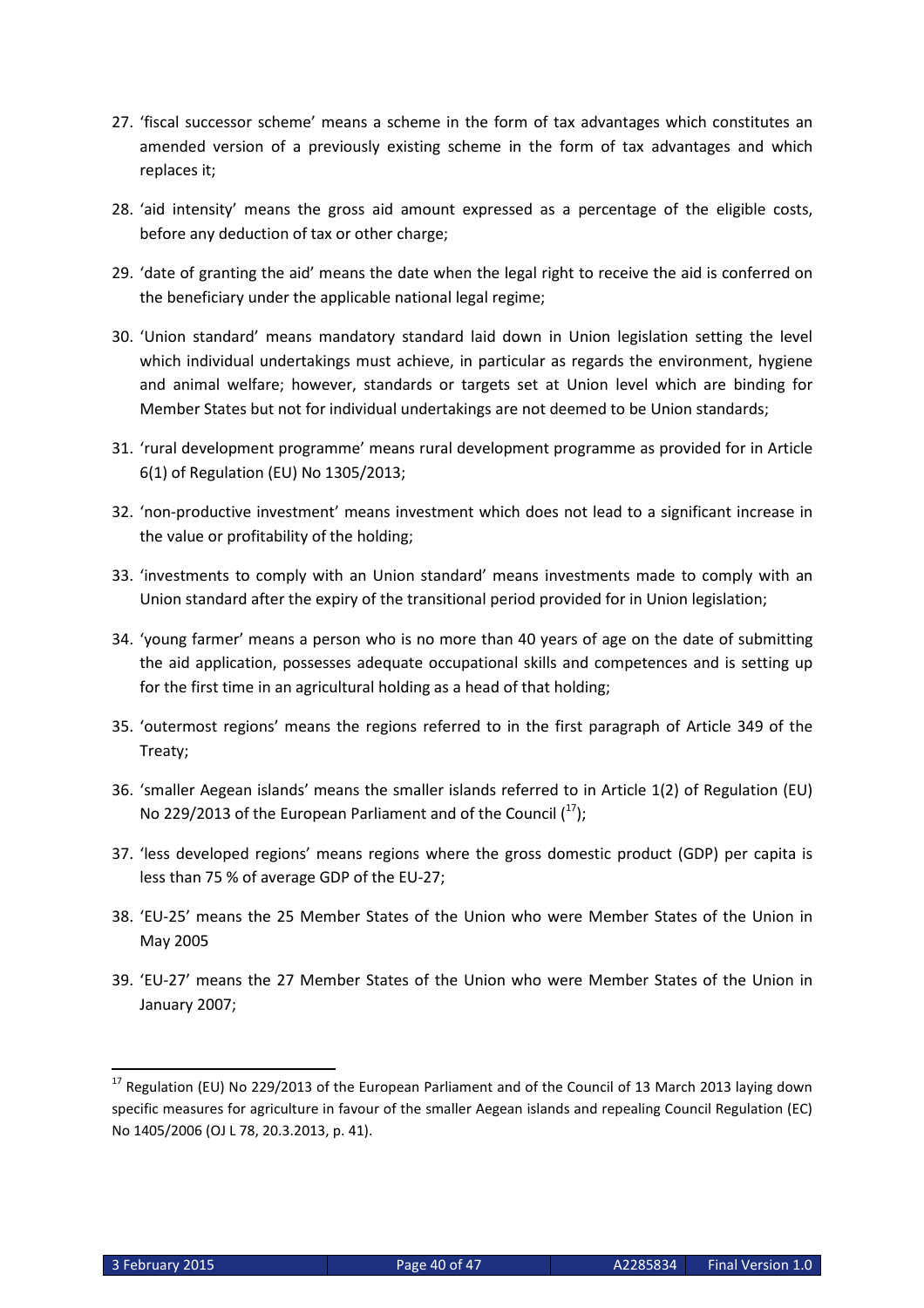- 40. 'capital works' means works, undertaken by the farmer personally or by the farmer's workers, that create an asset;
- 41. 'food based biofuel' means a biofuel produced from cereal and other starch rich crops, sugars and oil crops as defined in the Commission's Proposal for a Directive of the European Parliament and of the Council amending Directive 98/70/EC relating to the quality of petrol and diesel fuels and amending Directive 2009/28/EC on the promotion of the use of energy from renewable sources  $(^{18})$ ;
- 42. 'active farmer' means an active farmer within the meaning of Article 9 of Regulation (EU) No 1307/2013  $(19)$  of the European Parliament and of the Council;
- 43. 'producer group and organisation' means a group or organisation set up for the purpose of:
	- a. adapting the production and output of producers who are members of such producer groups or organisations to market requirements; or
	- b. jointly placing goods on the market, including the preparation for sale, centralisation of sales and supply to bulk buyers; or
	- c. establishing common rules on production information, with particular regard to harvesting and availability; or
	- d. other activities that may be carried out by producer groups or organisations, such as the development of business and marketing skills and the organisation and facilitation of innovation processes;
- 44. 'fixed costs arising from participation in quality scheme' means the costs incurred for entering a supported quality scheme and the annual contribution for participating in that quality scheme, including, where necessary, expenditure on checks required to verify compliance with the specifications of the quality scheme;
- 45. 'advice' means complete advice given in the framework of one and the same contract;
- 46. 'member of a farm household' means a natural or legal person or a group of natural or legal persons, whatever legal status is granted to the group and its members by national law, with the exception of farm workers;
- 47. 'Transmissible Spongiform Encephalopathy (TSE) and Bovine Spongiform Encephalopathy (BSE) test costs' means all costs, including those for test kits and for the taking, transporting, testing, storing and destruction of samples necessary for sampling and laboratory testing in accordance

 $\overline{a}$ 

<sup>18</sup> COM(2012) 595, 17.10.2012.

<sup>&</sup>lt;sup>19</sup> Regulation (EU) No 1307/2013 of the European Parliament and of the Council of 17 December 2013 establishing rules for direct payments to farmers under support schemes within the framework of the common agricultural policy and repealing Council Regulation (EC) No 637/2008 and Council Regulation (EC) No 73/2009 (OJ L 347, 20.12.2013, p. 608).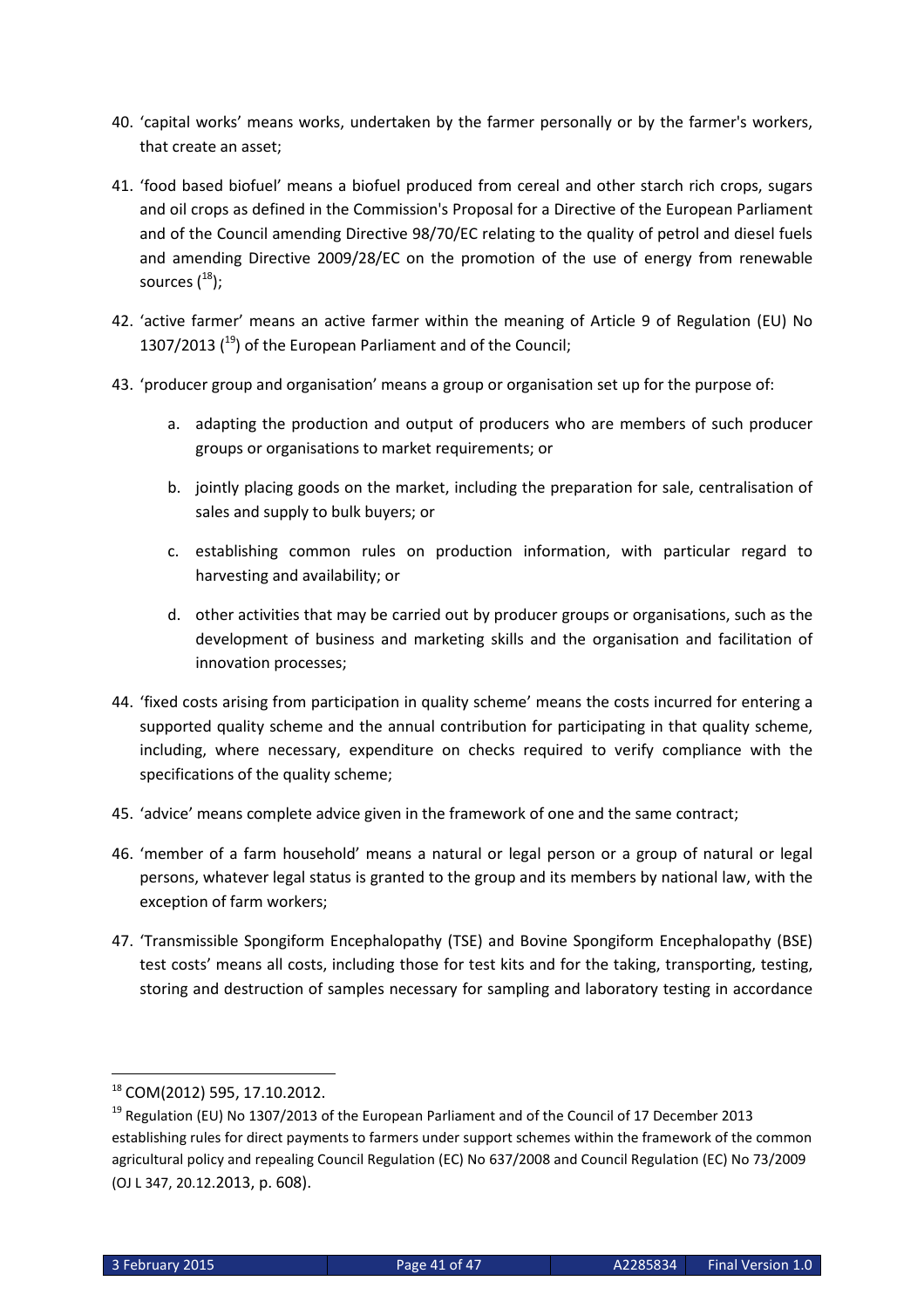with Chapter C of Annex X to Regulation (EC) No 999/2001 of the European Parliament and of the Council  $(^{20})$ ;

- 48. 'herd book' means any book, register, file or data medium:
	- a. which is maintained by a breeders' organisation or association officially recognised by a Member State in which the breeders' organisation or association was constituted; and
	- b. in which pure-bred breeding animals of a given breed are entered or registered with mention of their ancestors;
- 49. 'protected animal' means any animal protected either by Union or by national legislation;
- 50. 'research and knowledge-dissemination organisation' means an entity (such as universities or research institutes, technology transfer agencies, innovation intermediaries, research-oriented physical or virtual collaborative entities), irrespective of its legal status (organised under public or private law) or way of financing, whose primary goal is to independently conduct fundamental research, industrial research or experimental development, or to widely disseminate the results of such activities by way of teaching, publication or knowledge transfer. Where such entity also pursues economic activities the financing, the costs and the revenues of those economic activities must be accounted for separately. Undertakings that can exert influence upon such an entity, in the quality of, for example, shareholders or members, may not enjoy a preferential access to its research capacities or to the results generated by it;
- 51. 'arm's length' means that the conditions of the transaction between the contracting parties do not differ from those which would be stipulated between independent undertakings and contain no element of collusion. Any transaction that results from an open, transparent and unconditional procedure is considered as meeting the arm's length principle;
- 52. 'fast growing trees' means a short rotation forest, where the minimum time before felling is set to be not less than 8 years and the maximum time before felling is set not to exceed 20 years;
- 53. 'trees for short rotation coppicing' means tree species of CN code 06 02 9041 to be defined by Member States that consist of woody, perennial crops, the rootstock or stools of which remain in the ground after harvesting, with new shoots emerging in the following season and with a maximum harvest cycle to be determined by the Member States;
- 54. 'transaction cost' means an additional cost linked to fulfilling a commitment, but not directly attributable to its implementation or not included in the costs or income foregone that are compensated directly; and which can be calculated on a standard cost basis;
- 55. 'other land manager' means an undertaking which manages land other than undertaking active in the agricultural sector;

 $\overline{\phantom{0}}$ 

<sup>&</sup>lt;sup>20</sup> Regulation (EC) No 999/2001 of the European Parliament and of the Council of 22 May 2001 laying down rules for the prevention, control and eradication of certain transmissible spongiform encephalopathies (OJ L 147, 31.5.2001, p. 1).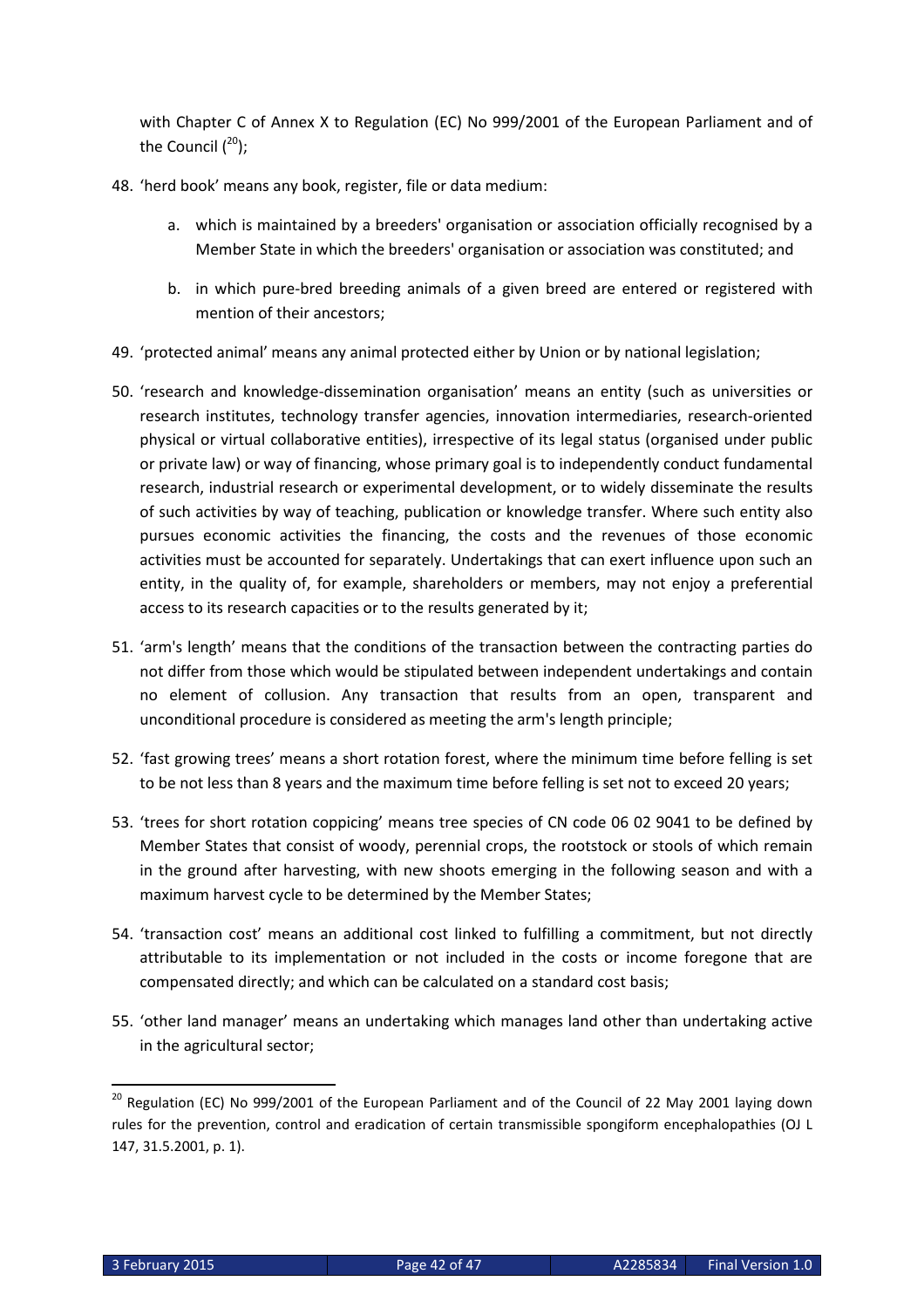- 56. 'processing of agricultural products into non-agricultural products' means any operation on an agricultural product resulting in a product which is not covered by Annex I to the Treaty;
- 57. "a" areas' means those areas designated in an approved regional aid map for the period from 1 July 2014 to 31 December 2020 in application of the provisions of Article 107(3)(a) of the Treaty;
- 58. "c" areas' means those areas designated in an approved regional aid map for the period 1 July 2014 to 31 December 2020 in application of the provisions of Article 107(3)(c) of the Treaty;
- 59. 'sparsely populated areas' means areas accepted by the Commission as such in the individual decisions on regional aid maps for the period from 1 July 2014 to 31 December 2020;
- 60. 'NUTS 3 area' means a region specified at level 3 of a common classification of territorial units for statistics in accordance with Regulation (EC) No 1059/2003 of the European Parliament and of the Council<sup>21</sup>;
- 61. 'non-predefined "c" areas' means areas that a Member State at its own discretion designates as 'c' areas provided that the Member State demonstrates that such areas fulfil certain socioeconomic criteria and that those areas are designated in an approved regional aid map for the period 1 July 2014 to 31 December 2020 in application of the provisions of Article 107(3)(c) of the Treaty;
- 62. 'former "a" areas' means those areas designated as 'a' areas in an approved regional map for the period from 1 January 2011 to 30 June 2014;
- 63. 'foodstuffs' means foodstuffs which are not agricultural products and which are listed in Annex I to Regulation (EU) No 1151/2012 of the European Parliament and of the Council<sup>22</sup>.
- 64. 'fundamental research' means experimental or theoretical work undertaken primarily to acquire new knowledge of the underlying foundations of phenomena and observable facts, without any direct commercial application or use in view;
- 65. 'industrial research' means the planned research or critical investigation aimed at the acquisition of new knowledge and skills for developing new products, processes or services or for bringing about a significant improvement in existing products, processes or services. It comprises the creation of components parts of complex systems, and may include the construction of prototypes in a laboratory environment or in an environment with simulated interfaces to existing systems as well as of pilot lines, when necessary for the industrial research and notably for generic technology validation;
- 66. 'experimental development' means acquiring, combining, shaping and using existing scientific, technological, business and other relevant knowledge and skills with the aim of developing new or improved products, processes or services. This may also include, for example, activities aiming at the conceptual definition, planning and documentation of new products, processes or services; Experimental development may comprise prototyping, demonstrating, piloting, testing and validation of new or improved products, processes or services in environments

<sup>&</sup>lt;sup>21</sup> Establishment of a common classification of territorial units for statistics (NUTS) OJ L154, 21.06.2003

 $22$  Quality scheme for agricultural products and foodstuffs OJ L343, 14.12.2012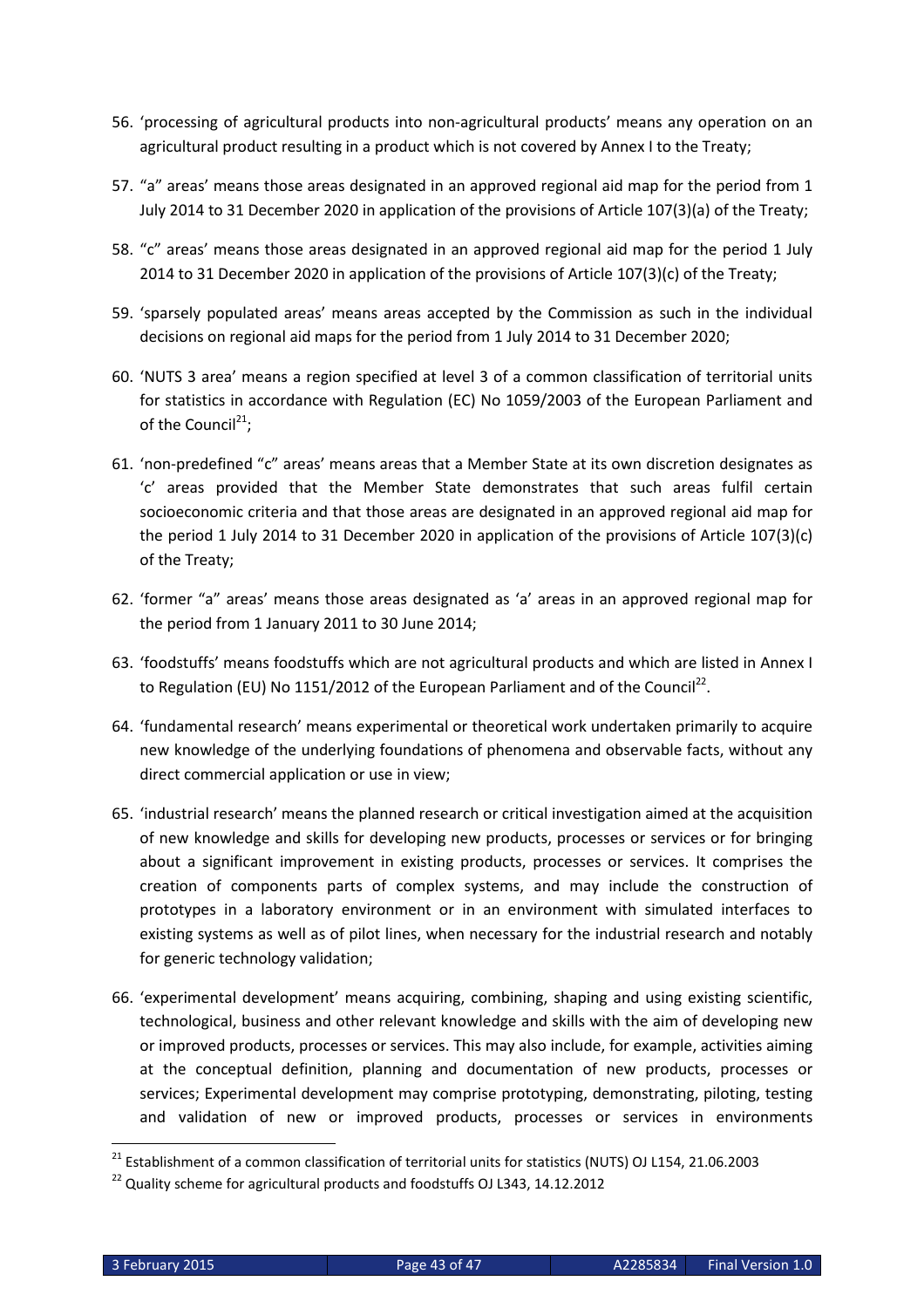representative of real life operating conditions where the primary objective is to make further technical improvements on products, processes or services that are not substantially set. This may include the development of a commercially usable prototype or pilot which is necessarily the final commercial product and which is too expensive to produce for it to be used only for demonstration and validation purposes. Experimental development does not include routine or periodic changes made to existing products, production lines, manufacturing processes, services and other operations in progress, even if those changes may represent improvements;

67. 'feasibility study' means the evaluation and analysis of the potential of a project, which aims at supporting the process of decision-making by objectively and rationally uncovering its strengths and weaknesses, opportunities and threats, as well as identifying the resources required to carry it through and ultimately its prospects for success;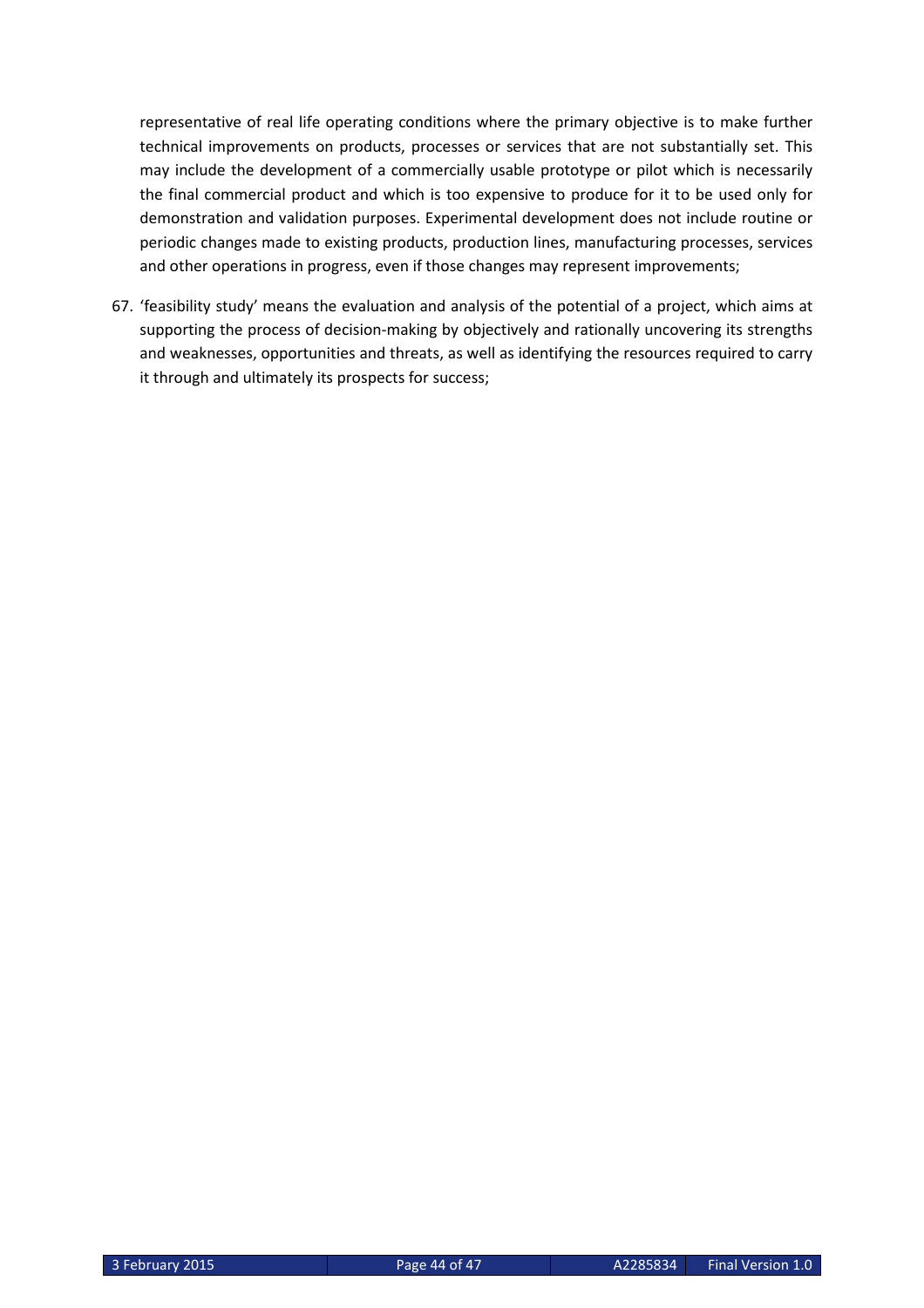# Annex 3 - Definition of micro, small and medium-sized enterprises

## Article 1 Enterprise

An enterprise is considered to be any entity engaged in an economic activity, irrespective of its legal form. This includes, in particular, self-employed persons and family businesses engaged in craft or other activities, and partnerships or associations regularly engaged in an economic activity.

# Article 2 Staff headcount and financial ceilings determining enterprise categories

- 1. The category of micro, small and medium-sized enterprises (SMEs) is made up of enterprises which employ fewer than 250 persons and which have an annual turnover not exceeding EUR 50 million, and/or an annual balance sheet total not exceeding EUR 43 million.
- 2. Within the SME category, a small enterprise is defined as an enterprise which employs fewer than 50 persons and whose annual turnover and/or annual balance sheet total does not exceed EUR 10 million.
- 3. Within the SME category, a microenterprise is defined as an enterprise which employs fewer than 10 persons and whose annual turnover and/or annual balance sheet total does not exceed EUR 2 million.

# Article 3 Types of enterprise taken into consideration in calculating staff numbers and financial amounts

- 1. An 'autonomous enterprise' is any enterprise which is not classified as a partner enterprise within the meaning of paragraph 2 or as a linked enterprise within the meaning of paragraph 3.
- 2. 'Partner enterprises' are all enterprises which are not classified as linked enterprises within the meaning of paragraph 3 and between which there is the following relationship: an enterprise (upstream enterprise) holds, either solely or jointly with one or more linked enterprises within the meaning of paragraph 3, 25 % or more of the capital or voting rights of another enterprise (downstream enterprise). However, an enterprise may be ranked as autonomous, and thus as not having any partner enterprises, even if this 25 % threshold is reached or exceeded by the following investors, provided that those investors are not linked, within the meaning of paragraph 3, either individually or jointly to the enterprise in question:
	- a. public investment corporations, venture capital companies, individuals or groups of individuals with a regular venture capital investment activity who invest equity capital in unquoted businesses ('business angels'), provided the total investment of those business angels in the same enterprise is less than EUR 1 250 000;
	- b. universities or non-profit research centres;
	- c. institutional investors, including regional development funds;
	- d. autonomous local authorities with an annual budget of less than EUR 10 million and fewer than 5000 inhabitants.
- 3. 'Linked enterprises' are enterprises which have any of the following relationships with each other:
	- a. an enterprise has a majority of the shareholders' or members' voting rights in another enterprise;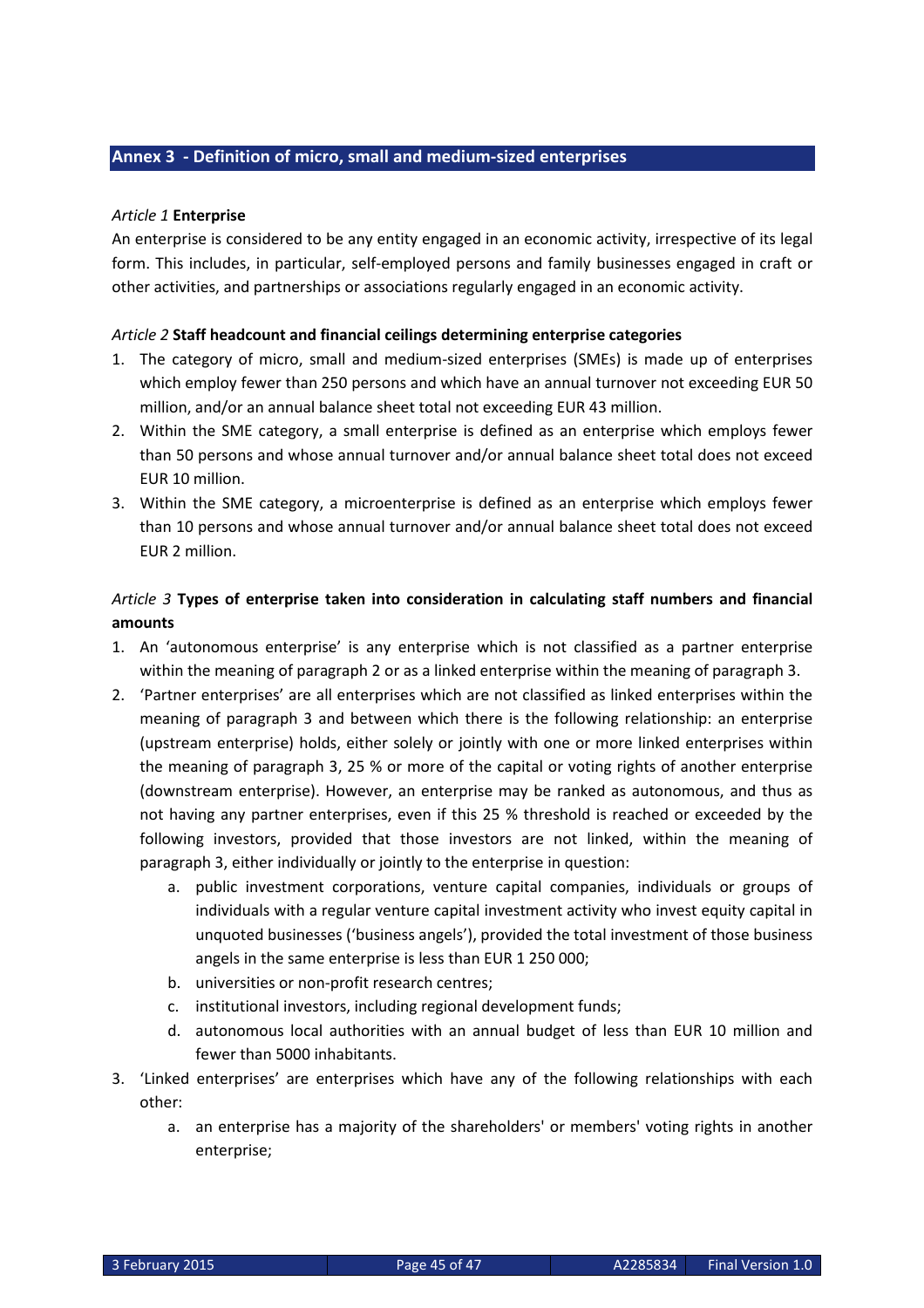- b. an enterprise has the right to appoint or remove a majority of the members of the administrative, management or supervisory body of another enterprise;
- c. an enterprise has the right to exercise a dominant influence over another enterprise pursuant to a contract entered into with that enterprise or to a provision in its memorandum or articles of association;
- d. an enterprise, which is a shareholder in or member of another enterprise, controls alone, pursuant to an agreement with other shareholders in or members of that enterprise, a majority of shareholders' or members' voting rights in that enterprise. There is a presumption that no dominant influence exists if the investors listed in the second subparagraph of paragraph 2 are not involving themselves directly or indirectly in the management of the enterprise in question, without prejudice to their rights as stakeholders. Enterprises having any of the relationships described in the first subparagraph through one or more other enterprises, or any one of the investors mentioned in paragraph 2, are also considered to be linked. Enterprises which have one or other of such relationships through a natural person or group of natural persons acting jointly are also considered linked enterprises if they engage in their activity or in part of their activity in the same relevant market or in adjacent markets. An 'adjacent market' is considered to be the market for a product or service situated directly upstream or downstream of the relevant market.
- 4. Except in the cases set out in paragraph 2, second subparagraph, an enterprise cannot be considered an SME if 25 % or more of the capital or voting rights are directly or indirectly controlled, jointly or individually, by one or more public bodies.
- 5. Enterprises may make a declaration of status as an autonomous enterprise, partner enterprise or linked enterprise, including the data regarding the ceilings set out in Article 2. The declaration may be made even if the capital is spread in such a way that it is not possible to determine exactly by whom it is held, in which case the enterprise may declare in good faith that it can legitimately presume that it is not owned as to 25 % or more by one enterprise or jointly by enterprises linked to one another. Such declarations are made without prejudice to the checks and investigations provided for by national or Union rules.

# Article 4 Data used for the staff headcount and the financial amounts and reference period

- 1. The data to apply to the headcount of staff and the financial amounts are those relating to the latest approved accounting period and calculated on an annual basis. They are taken into account from the date of closure of the accounts. The amount selected for the turnover is calculated excluding value added tax (VAT) and other indirect taxes.
- 2. Where, at the date of closure of the accounts, an enterprise finds that, on an annual basis, it has exceeded or fallen below the headcount or financial ceilings stated in Article 2, this will not result in the loss or acquisition of the status of medium-sized, small or microenterprise unless those ceilings are exceeded over two consecutive accounting periods.
- 3. In the case of newly established enterprises whose accounts have not yet been approved, the data to apply is to be derived from a bona fide estimate made in the course of the financial year.